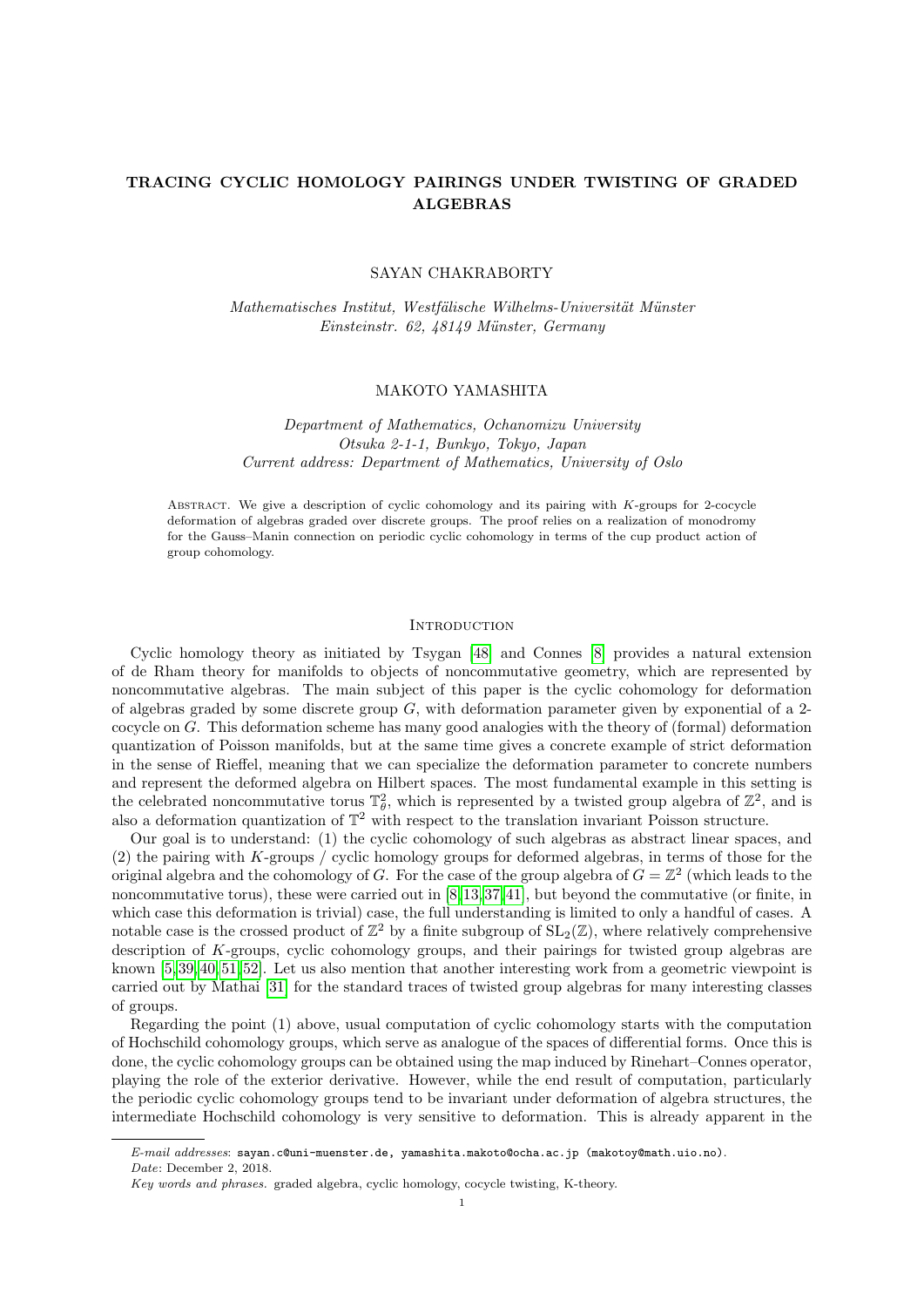case of noncommutative torus, and there is little hint for the more general case of deformation of graded algebras by 2-cocycles, even just for the twisted group algebras.

Our approach, instead, is based on the Gauss–Manin connection for periodic cyclic (co)homology introduced by Getzler [\[14\]](#page-23-5). The monodromy for this connection, if it makes sense, will give a natural isomorphism between the periodic cyclic cohomology of the deformed algebra and that of the original one. This plays a particularly powerful role in the setting of Poisson deformation quantization, and nicely explains the relation between the Poisson homology of a Poisson manifold and the cyclic homology of the deformed algebra. Motivated by this, our viewpoint could be phrased as follows: the group algebra of G represents a quantum group, which is (up to "Poincaré dual") homotopically modeled on the classifying spaces for centralizers of torsion elements of G. A 2-cocycle  $\omega_0$  on G represents an (invariant) "Poisson bivector" on this quantum group. A G-grading on an algebra corresponds to an action of this quantum group, by which we can transport the "Poisson bivector" and related structures.

A new challenge in the setting of strict deformation is that the Gauss–Manin connection is intrinsically defined on the infinite dimensional space of periodic cyclic (co)chains, and there is no general theorem to integrate it. Developing the second named author's previous work [\[54\]](#page-24-4) on "invariant" cyclic cocycles, we solve this issue by identifying the action of connection operator up to chain homotopy by the cup product action of group cohomology.

As it turns out, this formalism also fits well with recent developments in the operator algebraic K-theory of such algebras [\[12,](#page-23-6) [53\]](#page-24-5), where one considers the  $C([0, 1])$ -algebra whose fiber at  $t \in [0, 1]$  is the theory of such algebras [12, 35], where one considers the  $C([0,1])$ -algebra whose liber at  $t \in [0,1]$  is the deformation with respect to the rescaled 2-cocycle  $e^{t\omega_0}$  where  $\omega_0$  is an  $\sqrt{-1}R$ -valued 2-cocycle. If G satisfies the Baum–Connes conjecture with coefficients, the evaluation at each  $t$  induces isomorphism of K-groups, which basically solves the problem (2). On the purely algebraic side, the image of " $C^{\infty}$ sections" in periodic cyclic homology are flat with respect to the Gauss–Manin connection. This allows us to express the pairing of K-groups and cyclic cohomology of the deformed algebra in terms of the original data and the action of group cohomology. As an application, we look at the twisted group algebras of crystallographic groups. The  $K$ -theory of untwisted algebra was studied in detail by Lück and his collaborators [\[11,](#page-23-7) [26,](#page-23-8) [29\]](#page-23-9), and our result give a description of cyclic cohomology and its pairing with  $K$ -groups for twisted group  $C^*$ -algebras for such groups.

The paper is organized as follows. In Section [1,](#page-1-0) we recall the basic terminology and prepare notations for algebraic notions. In Section [2,](#page-8-0) exploiting the comparison of Hochschild cohomology of group algebra and group cohomology [\[6\]](#page-22-2), we construct traces on twisted group algebras which are supported on the conjugacy classes of torsion elements. This leads to isomorphism between the cyclic cohomology groups of general 2-cocycle deformation of graded algebras over such conjugacy classes, solving the problem (1). Section [3](#page-10-0) is the main part of the paper, where we compute the monodromy of the Gauss–Manin connection with respect to the identification established in Section [2.](#page-8-0) We collect further analytic preliminaries in Section [4.](#page-13-0) In Section [5,](#page-14-0) we establish K-theoretic comparison between Fréchet algebraic models and operator algebraic models, as a basis to compute the pairing of operator algebraic K-theory and cyclic cohomology of "smooth" algebras. In Section [6,](#page-20-0) we apply our general theory to twisted algebras of crystallographic groups.

Acknowledgements. The authors would like to thank Wolfgang Lück and Ryszard Nest for fruitful comments. They also thank the following programs / grants for their support which enabled collaboration for this paper: Simons - Foundation grant 346300 and the Polish Government MNiSW 2015-2019 matching fund; The Isaac Newton Institute for Mathematical Sciences for the programme Operator algebras: subfactors and their applications. This work was supported by: EPSRC grant number EP/K032208/1 and DFG (SFB 878). M.Y. thanks the operator algebra group at University of Münster for their hospitality during his stay, and Yasu Kawahigashi for financial support (JSPS KAKENHI Grant Number 15H02056).

### 1. Algebraic preliminaries

<span id="page-1-2"></span><span id="page-1-0"></span>1.1. Noncommutative calculus. Let us first review the fundamental concepts in cyclic homology theory. Basic references are [\[10,](#page-23-10) [27,](#page-23-11) [49\]](#page-24-6).

Let A be a unital C-algebra, and put  $C_n(A) = A^{\otimes n+1}$ . Recall that the Hochschild differential  $C_n(A) \to$  $C_{n-1}(A)$  is given by

<span id="page-1-1"></span>
$$
(1.1) \t b(a_0\otimes\cdots\otimes a_n)=\sum_{i=0}^{n-1}(-1)^ia_0\otimes\cdots\otimes a_ia_{i+1}\otimes\cdots\otimes a_n+(-1)^na_na_0\otimes a_1\otimes\cdots\otimes a_{n-1},
$$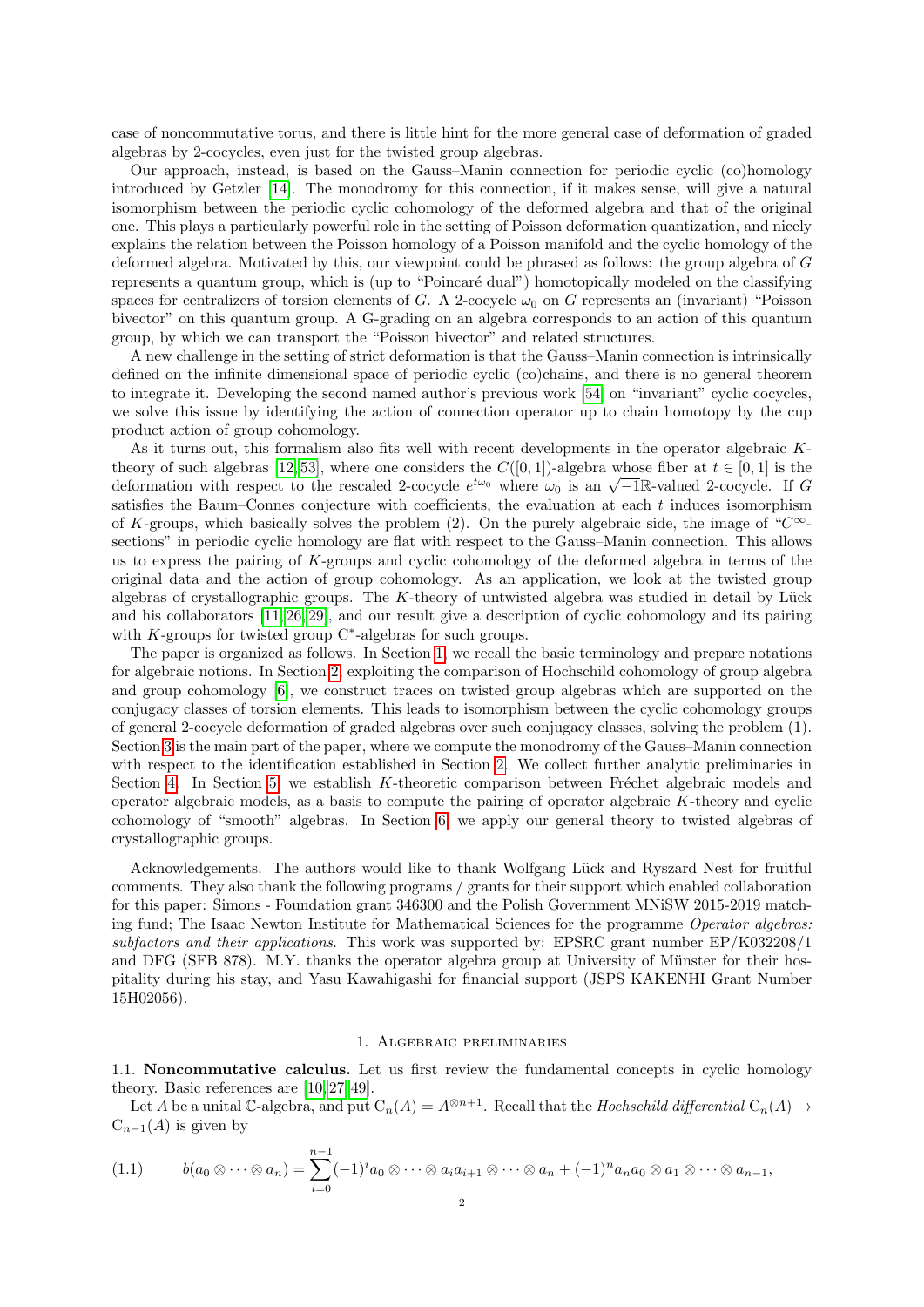while the Rinehart–Connes differential  $C_n(A) \to C_{n+1}(A)$  is

$$
B(a_0 \otimes \cdots \otimes a_n) = \sum_{i=0}^n (-1)^{ni} \left(1 \otimes a_{n+1-i} \otimes \cdots \otimes a_n \otimes a_0 \otimes \cdots \otimes a_{n-i}\right.+ (-1)^n a_{n-i} \otimes 1 \otimes a_{n+1-i} \otimes \cdots \otimes a_n \otimes a_0 \otimes \cdots \otimes a_{n-i-1}\right).
$$

The associated *cyclic complex* is given by

$$
CC_n(A) = C_n(A) \oplus C_{n-2}(A) \oplus \cdots \oplus C_{n-2\lfloor \frac{n}{2} \rfloor}(A),
$$

endowed with the differential  $b - B$ :  $\mathrm{CC}_n(A) \to \mathrm{CC}_{n-1}(A)$ . Its homology  $\mathrm{HC}_n(A) = \mathrm{H}_n(\mathrm{CC}_*(A))$  is the n-th cyclic homology of A. The periodic cyclic homology  $HP_*(A)$  is defined as the homology of Z/2Zgraded complex  $(\overline{CP}_*(A), b - B)$  with  $\overline{CP}_0(A) = \prod_{k=0}^{\infty} C_{2k}(A)$  and  $\overline{CP}_1(A) = \prod_{k=0}^{\infty} C_{2k+1}(A)$ . The linear dual spaces  $C^n(A) = (C_n(A))'$  form the dual complex, with transpose maps  $b^{\#}$  and  $B^{\#}$ . Then the cyclic cohomology  $HC^*(A)$  is simply defined as the cohomology of  $(CC^n(A), b^{\#} - B^{\#})$ , while the periodic cyclic cohomology  $HP^*(A)$  is defined as the cohomology of  $\mathbb{Z}/2\mathbb{Z}$ -graded complex  $(\text{CP}^*(A), b^{\#} - B^{\#})$ with  $\mathbf{CP}^0(A) = \bigoplus_{k=0}^{\infty} \mathbf{C}^{2k}(A)$  and  $\mathbf{CP}^1(A) = \bigoplus_{k=0}^{\infty} \mathbf{C}^{2k+1}(A)$ .

The S-map  $S: \widetilde{CC}_n(A) \to \widetilde{CC}_{n-2}(A)$  is the projection onto the second direct summand of the decomposition  $\mathrm{CC}_n(A) = \mathrm{C}_n(A) \oplus \mathrm{CC}_{n-2}(A)$ . This induces a map  $\mathrm{HC}_n(A) \to \mathrm{HC}_{n-2}(A)$  on the homology, again denoted by S.

The reduced Hochschild complex of A is given by  $\overline{C}_n(A) = A \otimes \overline{A}^{\otimes n}$ , where  $\overline{A} = A/\mathbb{C}$ . The kernel of quotient map  $C_n(A) \to \overline{C}_n(A)$  is stable under b, and is contractible (in the sense of complex). Thus,  $(\bar{C}_*, b)$  also computes the Hochschild homology of A, and its linear dual complex  $\bar{C}^*(A)$  computes the Hochschild cohomology. On this model  $B$  is given by

$$
B\colon \bar{C}_n(A)\to \bar{C}_{n+1}(A), \quad a_0\otimes\cdots\otimes a_n\to \sum_{i=0}^n (-1)^{ni}1\otimes a_i\otimes\cdots\otimes a_n\otimes a_0\otimes\cdots\otimes a_{i-1}.
$$

The A-valued Hochschild n-cochains are by definition the elements of  $C^n(A; A) = \text{Hom}_{\mathbb{C}}(A^{\otimes n}, A)$ . The direct sum with degree shift  $C^{*-1}(A; A)$  is a graded pre-Lie algebra by partial composition  $D \circ D'$ . The product map of A gives an element  $\mu \in C^2(A;A)$ , and the graded commutator

$$
\delta(D) = [\mu, D] = \mu \circ D - (-1)^{m-1} D \circ \mu
$$

for  $D \in \mathbb{C}^m(A; A)$  can be computed as

$$
a_1 \otimes \cdots \otimes a_{m+1} \mapsto (-1)^{m-1} \bigg( a_1 D(a_2 \otimes \cdots \otimes a_{m+1}) + \sum_{k=1}^m (-1)^k D(a_1 \otimes \cdots \otimes a_k a_{k+1} \otimes \cdots \otimes a_{m+1}) + (-1)^{m+1} D(a_1 \otimes \cdots \otimes a_m) a_{m+1} \bigg),
$$

which is the 'degree shift' of the Hochschild differential. Given such a cochain  $D \in \mathbb{C}^m(A;A)$ , following [\[14\]](#page-23-5) (but in the convention of [\[54\]](#page-24-4)) we consider the operators

$$
\mathbf{B}_D(a_0 \otimes \cdots \otimes a_n)
$$
  
=  $\sum_{0 \le j \le k \le n-m} (-1)^{n(j+1)+(m-1)(k-j)} 1 \otimes a_{j+1} \otimes \cdots \otimes D(a_{k+1} \otimes \cdots \otimes a_{k+m}) \otimes \cdots \otimes a_n \otimes a_0 \otimes \cdots \otimes a_j.$ 

and

 $\mathbf{b}_D(a_0\otimes\cdots\otimes a_n)=(-1)^{mn}D(a_{n-m+1}\otimes\cdots\otimes a_n)a_0\otimes\cdots\otimes a_{n-m}.$ 

acting on  $C_*(A)$ . Then  $\iota_D = \mathbf{b}_D - \mathbf{B}_D$  is called the *interior product* by D. Another important operation is the Lie derivative

$$
L_D(a_0 \otimes \ldots \otimes a_n) = \sum_{j=0}^{n-m} (-1)^{(m-1)(j+1)} a_0 \otimes \cdots \otimes D(a_{j+1} \otimes \cdots \otimes a_{j+m}) \otimes \cdots \otimes a_n
$$
  
+ 
$$
\sum_{j=n-m+1}^{n} (-1)^{n(n-j)} D(a_{j+1} \otimes \cdots \otimes a_0 \otimes a_1 \otimes \cdots \otimes a_{j+m-n-1}) \otimes a_{j+m-n} \otimes \cdots \otimes a_j.
$$

Let us denote by  $\bar{C}^n(A;A)$  the space of cochains with  $D(a_1 \otimes \cdots \otimes a_n) = 0$  whenever  $a_i = 1$  for some i. This is a subcomplex for  $\delta$ , and  $\iota_D$  and  $L_D$  are operators on  $\bar{C}_*(A)$  when D is in this space. We then have the following Cartan homotopy formula relating these two kinds of operators.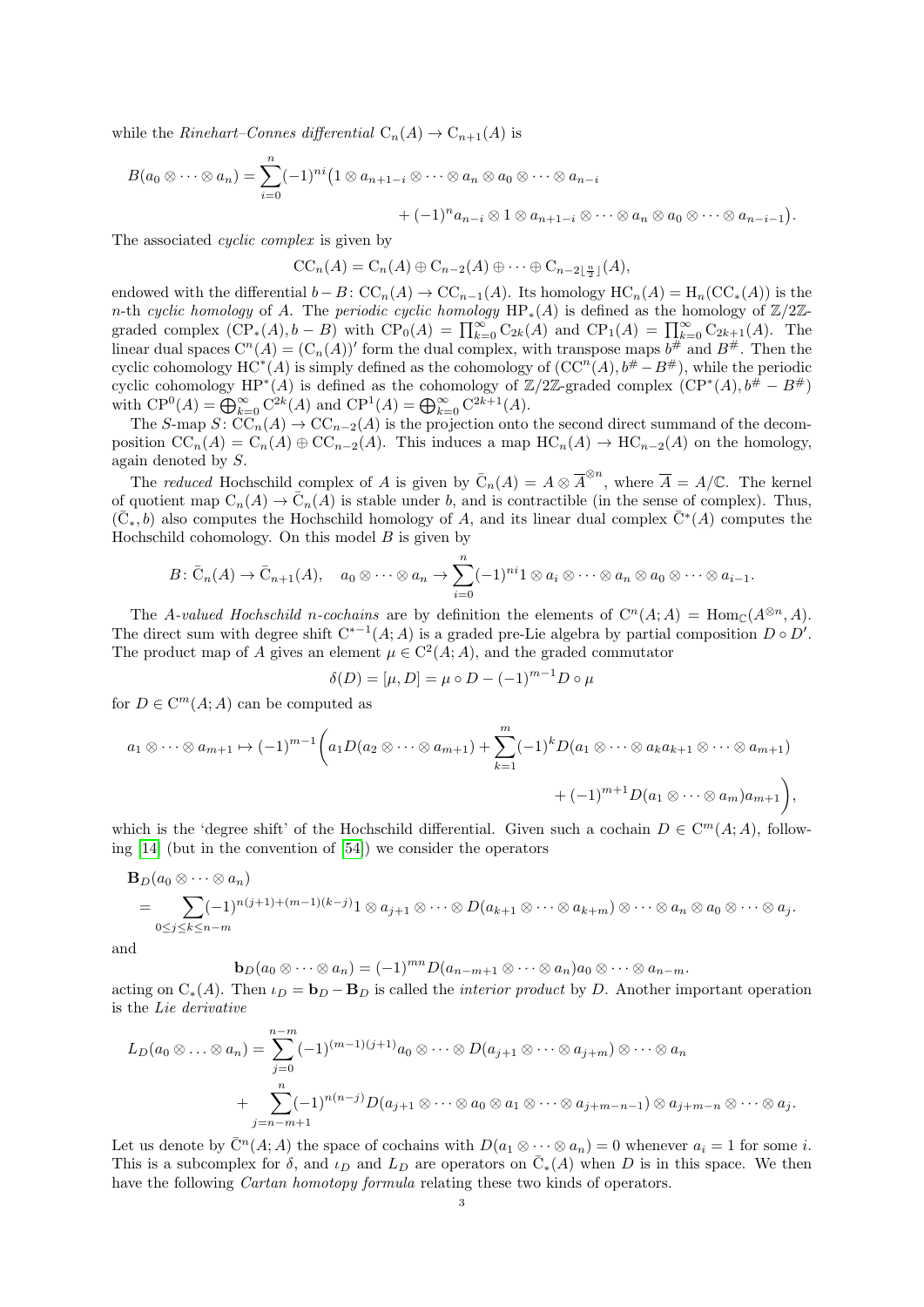**Proposition 1.1** ([\[14;](#page-23-5) [42;](#page-24-7) [54,](#page-24-4) Proposition 4]). When  $D \in \overline{C}^m(A;A)$ , we have

<span id="page-3-0"></span>
$$
[b - B, \iota_D] = L_D - \iota_{\delta(D)}
$$

,

where the left hand side is the graded commutator  $(b - B)\iota_D - (-1)^m \iota_D(b - B)$  in End $(\bar{C}_*(A))$ .

Let us recall the formalism of *Gauss–Manin connection* on periodic cyclic (co)homology [\[14\]](#page-23-5). Suppose  $(\mu_t)_{t\in I}$  is a 'smooth' family of associative product structures parametrized by  $I = [0, 1]$  with common multiplicative unit on A. We then consider  $\Gamma^{\infty}(I; A)$  which is, as a linear space, the union of smooth functions from I into finite dimensional subspaces of A. The product structure is given pointwise by  $\mu_t$ , that is  $(f * f')(t) = \mu_t(f(t), f'(t))$  for  $f, f' \in \Gamma^\infty(I; A)$  (so we require a regularity condition on  $\mu_t$  to make this well-defined).

Then  $\partial_t$  is a Hochschild 1-cochain of  $\Gamma^\infty(I; A)$  which is not a derivation unless  $\mu_t$  is constant in t. Note that  $\delta(\partial_t) = [\mu, \partial_t]$  is, up to sign, equal to the time derivative  $\mu_t$  of the product structure. Hence the Cartan homotopy formula says

$$
[b - B, \iota_{\partial_t}] = L_{\partial_t} + \iota_{\mu_t}.
$$

as operators on  $\overline{C}_*(\Gamma^\infty(I;A))$ . Moreover,  $L_{\partial_t}$  is the natural extension of  $\partial_t$  to chains by the Leibniz rule. Rewriting this again as  $\partial_t$ , we obtain an operator  $\nabla = \partial_t + \iota_{\mu_t}$  acting on the space  $\Gamma^\infty(I; \text{CP}_*(A))$ , which is the Gauss–Manin connection on periodic cyclic homology. Being the commutator with  $b-B$ , it commutes with  $b - B$ , and hence descends to an operator on  $\Gamma^{\infty}(I; HP_*(A))$ . Moreover, if  $x \in HP_*(\Gamma^{\infty}(I;A))$ , its image  $ev(x)$  in  $\Gamma^\infty(I; HP_*(A))$  satisies  $\nabla ev(x) = 0$  by [\(1.2\)](#page-3-0). Thus, morally speaking, if we choose an element  $x_0 \in HP_*(A)$  with respect to the product structure  $\mu_0$ , a solution  $(x_t)_t$  to the differential equation  $\nabla x_t = 0$  describes the lifting of  $x_0$  to  $HP_*(\Gamma^\infty(I; A))$ , and the same can be said for the elements of HP<sup>∗</sup> (A). However, this is a difficult task in general since we are considering a differential equation on an infinite dimensional space, and we will solve this equation in a slightly different way.

1.2. Cup product in cyclic cohomology. Let A and A' be two unital C-algebras. On the one hand, the complex  $C_*(A \otimes A')$  can be regarded as a product  $C_*(A) \times C_*(A')$  of mixed modules [\[27,](#page-23-11) Chapter 4], that is

$$
(\mathrm{C}_*(A) \times \mathrm{C}_*(A'))_p = \mathrm{C}_p(A) \otimes \mathrm{C}_p(A'),
$$

together with differentials

$$
b_{C_*(A)\times C_*(A')} = b \otimes b \colon C_p(A) \otimes C_p(A') \to C_{p-1}(A) \otimes C_{p-1}(A'),
$$
  

$$
B_{C_*(A)\times C_*(A')} = B \otimes B \colon C_p(A) \otimes C_p(A') \to C_{p+1}(A) \otimes C_{p+1}(A').
$$

On the other, usual tensor product of complexes  $C_*(A) \otimes C_*(A')$  is again a mixed module by differentials  $b \otimes id + (-1)^* id \otimes b$  and  $B \otimes id + (-1)^* id \otimes B$ . Taking the dual of total  $(b, B)$ -bicomplex of these, we obtain cyclic cohomology groups  $HC^*(C_*(A) \times C_*(A')) = HC^*(A \otimes A')$  and  $HC^*(C_*(A) \otimes C_*(A'))$ . If  $\phi$  (resp.  $\psi$ ) is a cyclic m-cocycle on A (resp. cyclic n-cocycle on A'), their tensor product  $\phi \otimes \psi$  gives a  $(m+n)$ -cyclic cocycle on  $C_*(A) \otimes C_*(A')$ , or an class in  $HC^{m+n}(C_*(A) \otimes C_*(A'))$ .

There is a map Sh of total complexes of  $C_*(A) \otimes C_*(A)$  into that of  $C_*(A) \times C_*(A')$  called the *shuffle* product, which is a quasi-isomorphism for  $b - B$ . Concretely, it is given as follows.

When  $(p, q)$  is a pair of nonnegative integers, we let  $S_{p,q}$  denote the set

$$
\{\sigma \in S_{p+q} \mid \sigma(1) < \cdots < \sigma(p), \sigma(p+1) < \cdots < \sigma(p+q)\},\
$$

called the set of  $(p, q)$ -shuffles. Let  $p + q = n$ , and let sh<sub>p,q</sub> denote the linear map of  $C_p(A) \otimes C_q(A')$  into  $C_n(A) \otimes C_n(A')$  defined by

$$
\mathrm{sh}_{p,q}(a,b)=\sum_{\sigma\in S_{p,q}}s_{\sigma(p+1)}\cdots s_{\sigma(p+q)}(a)\otimes s_{\sigma(1)}\cdots s_{\sigma(p)}(b).
$$

Here,  $s_i$  is the *i*-th degeneracy operator ('insert 1 at the *i*-th place'). The direct sum of these maps for  $p + q = n$  defines a map  $(C_*(A) \otimes C_*(A'))_n \to (C_*(A) \times C_*(A'))_n$ , denoted by sh<sub>n</sub>.

Next, a  $(p, q)$ -cyclic shuffle is any element  $\sigma$  of  $S_{p+q}$  which can be written as  $\sigma = \mu \circ t_{1\cdots p}^a t_{(p+1)\cdots(p+q)}^b$ for  $\mu \in S_{p,q}$  and  $a, b \in \mathbb{N}$ , which also satisfies  $\sigma(1) < \sigma(p+1)$ . Here,  $t_{1\cdots p}$  is the cyclic permutation  $t_{1\cdots p}(k) = k \pmod{p}$  on  $\{1,\ldots,p\}$ , and  $t_{(p+1)\cdots(p+q)}$  is the one  $t_{(p+1)\cdots(p+q)}(k) = k+1 \pmod{q}$  on  $\{p+1,\ldots,p+q\}$ . We put  $S_{p,q}^{\text{cyc}}$  the set of  $(p,q)$ -cyclic shuffles. One then obtains a map  $\perp_{p,q}$  from  $C_p(A) \otimes C_q(A')$  to  $C_{p+q}(A) \otimes C_{p+q}(A')$ , given by

$$
x \perp_{p,q} y = \sum_{\sigma=\mu t_1^a \dots p t_{(p+1)\dots(p+q)}^b \in S_{p,q}^{\text{cyc}}} (-1)^{|s|} s_{\mu(p+1)} \dots s_{\mu(p+q)} t_p^a(x) \otimes s_{\mu(1)} \dots s_{\mu(p)} t_q^b(y),
$$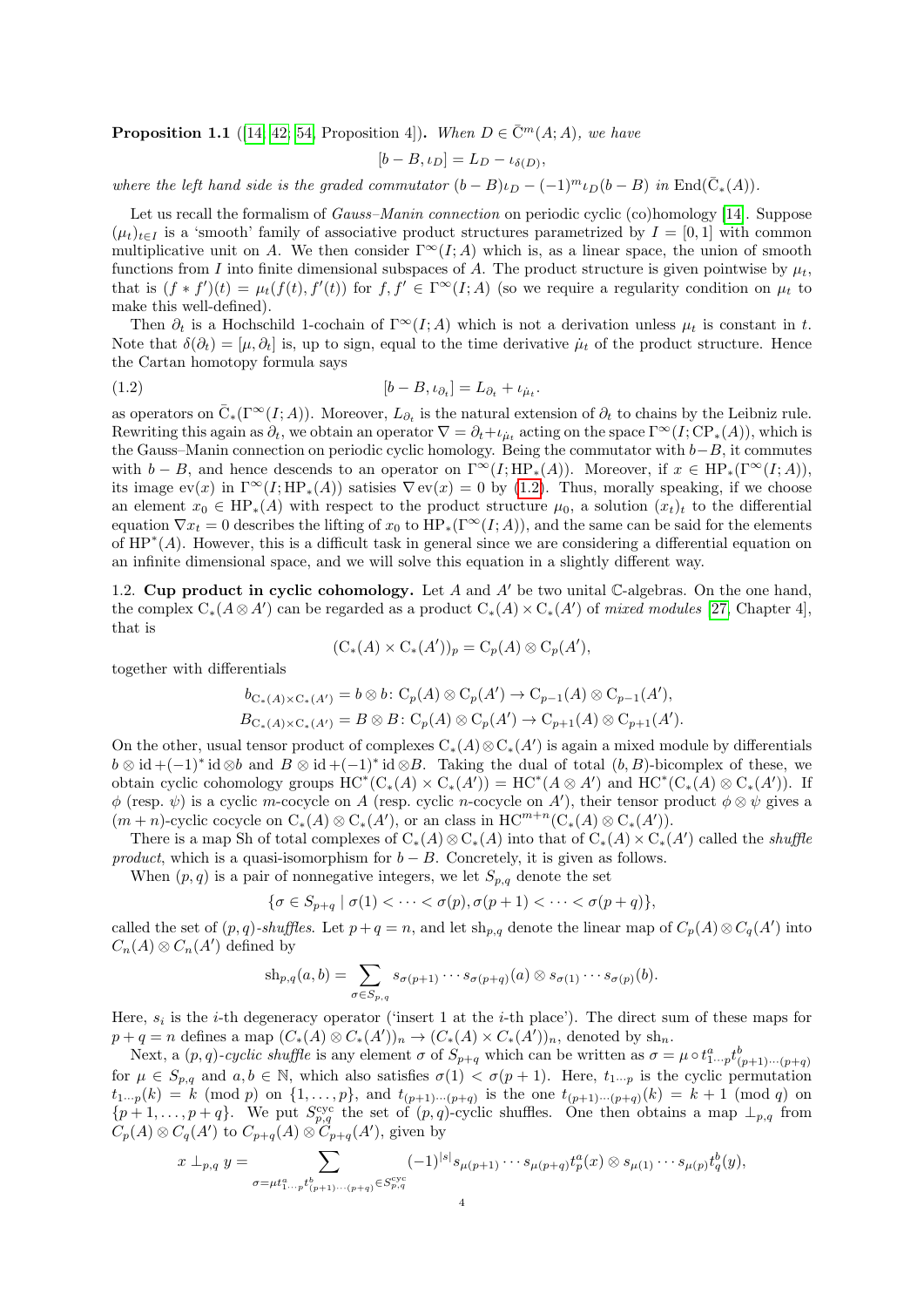and a linear map  $\mathrm{sh}'_{p,q}$  of  $C_p(A) \otimes C_q(A')$  into  $C_{n+2}(A) \otimes C_{n+2}(A')$  by

$$
\mathrm{sh}'_{p,q}(a,b) = s(a) \perp_{p+1,q+1} s(b),
$$

where s is the extra degeneracy operator ('insert 1 at the 0-th place'). Then, the direct sum of the  $\sh'_{p,q}$ for  $p + q = n$  defines a map  $(C_*(A) \otimes C_*(A'))_n \to (C_*(A) \times C_*(A'))_{n+2}$  denoted by sh'<sub>n</sub>.

Finally, Sh is defined as  $Sh = sh - sh'$ . This is a morphism of the total complexes of the mixed complexes (it commutes with  $b-B$ ), which is actually a quasi-isomorphism [\[27,](#page-23-11) Thteorem 4.3.8]. Its transpose map is again a quasi-isomorphism and, we obtain a cyclic cohomology class  $[\phi \cup \psi]$  in  $HC^{m+n}(A \otimes A')$ corresponding to  $\phi \otimes \psi$ , called the *cup product*. Of course, this class depends only on those of  $\phi$  and  $\psi$ .

<span id="page-4-2"></span>Remark 1.2. There is another formulation  $\phi \# \psi$ , which goes through the correspondence between the cyclic cocycles and the closed graded traces on differential graded algebras  $(\Omega^*, d: \Omega^* \to \Omega^{*+1})$  with homomorphism  $A \to \Omega^0$  [\[8\]](#page-22-0). Then  $\phi \# \psi$  is given by the graded tensor product of the objects involved. When  $\phi$  (resp.  $\psi$ ) is a cyclic m-cocycle on A (resp. cyclic n-cocycle on A'), we have

$$
\frac{1}{(m+n)!}[\phi \# \psi] = \frac{1}{m!n!}[\phi \cup \psi]
$$

in  $\mathrm{HC}^{m+n}(A \otimes A')$ .

<span id="page-4-3"></span>1.3. Standard complex for group cohomology. Let G be a discrete group, and M be a commutative group (either  $\mathbb{R}, \mathbb{C}, \mathbb{T} = \mathbb{R}/\mathbb{Z}$ , or  $\mathbb{C}^{\times}$  for our purposes). The group cohomology  $H^*(G;M)$  is equal to the cohomology of the standard complex  $(C^*(G;M), d)$ , where  $C^n(G;M) = \text{Map}(G^n, M)$  and  $d: C^n(G;M) \to$  $C^{n+1}(G;M)$  is given by

<span id="page-4-0"></span>
$$
(1.3) \quad d\phi(g_1, \ldots, g_{n+1}) = \phi(g_2, \ldots, g_{n+1}) + \sum_{i=1}^n (-1)^i \phi(g_1, \ldots, g_i g_{i+1}, \ldots, g_{n+1}) + (-1)^{n+1} \phi(g_1, \ldots, g_n).
$$

We formally put  $C^0(G;M) = \text{Map}(\{*\},M) = M$  and d to be the zero map from  $C^0(G;M)$  to  $C^1(G;M)$ . Consequently,  $H^0(G;M) = M$  and the 2-cocycles are the 2-point functions satisfying

$$
\phi(h,k) + \phi(g,hk) = \phi(g,h) + \phi(gh,k).
$$

Obviously,  $C^*(G) = C^*(G; \mathbb{C})$  is the dual complex of  $C_*(G) = (\mathbb{C}[G^n])_{n=0}^{\infty}$ , endowed with differential  $d\colon C_{n+1}(G)\to C_n(G)$  analogous to that of  $C^*(G)$ .

If G is a finite group, one has  $H^n(G; \mathbb{C}) = 0$  for  $n > 0$ . This is a consequence of the identification  $H^*(G;\mathbb{C}) \simeq \text{Ext}^*_{G}(\mathbb{C},\mathbb{C})$  and the semisimplicity of G-vector spaces, but more concretely we can use Shapiro's lemma type argument: for example, given any 2-cocycle  $\omega_0$ , one defines  $\psi \in C^1(G; \mathbb{C})$  by

$$
\psi(g) = \frac{1}{|G|} \sum_{h \in G} \omega_0(h, g).
$$

Then one can verify  $d\psi(q, h) = \omega_0(q, h)$  by concrete computation using the 2-cocycle identity.

A group cochain  $\phi \in C^n(G;M)$  is normalized if

$$
\phi(g_1, \dots, g_i, e, g_{i+1}, \dots, g_{n-1}) = 0 \quad (0 \le i \le n-1)
$$

and  $\phi(g_1, \ldots, g_n) = 0$  whenever  $g_1 \cdots g_n = e$ . (Note that this requirement is stronger than the usual one found for example in [\[4\]](#page-22-3).)

<span id="page-4-4"></span>**Proposition 1.3** ([\[22;](#page-23-12) [28,](#page-23-13) Section 4]). When K is a field of characteristic zero and  $n > 0$ , any K-valued n-cocycle is cohomologous to a normalized one.

While the above does not immediately apply to  $\mathbb{T}$ - or  $\mathbb{C}^{\times}$ -valued cocycles, a direct argument still shows that the 2-cocycles with these coefficients can still be normalized. Let us also note the following cyclicity of normalized cocycles.

<span id="page-4-1"></span>**Proposition 1.4.** Let  $\phi$  be a normalized n-cocycle on G. Then we have

$$
\phi((g_1 \cdots g_n)^{-1}, g_1, \ldots, g_{n-1}) = (-1)^n \phi(g_1, \ldots, g_n).
$$

*Proof.* Compute the value of  $0 = d\phi$  on  $((g_1 \cdots g_n)^{-1}, g_1, \ldots, g_n)$  and use the normalization condition.  $\square$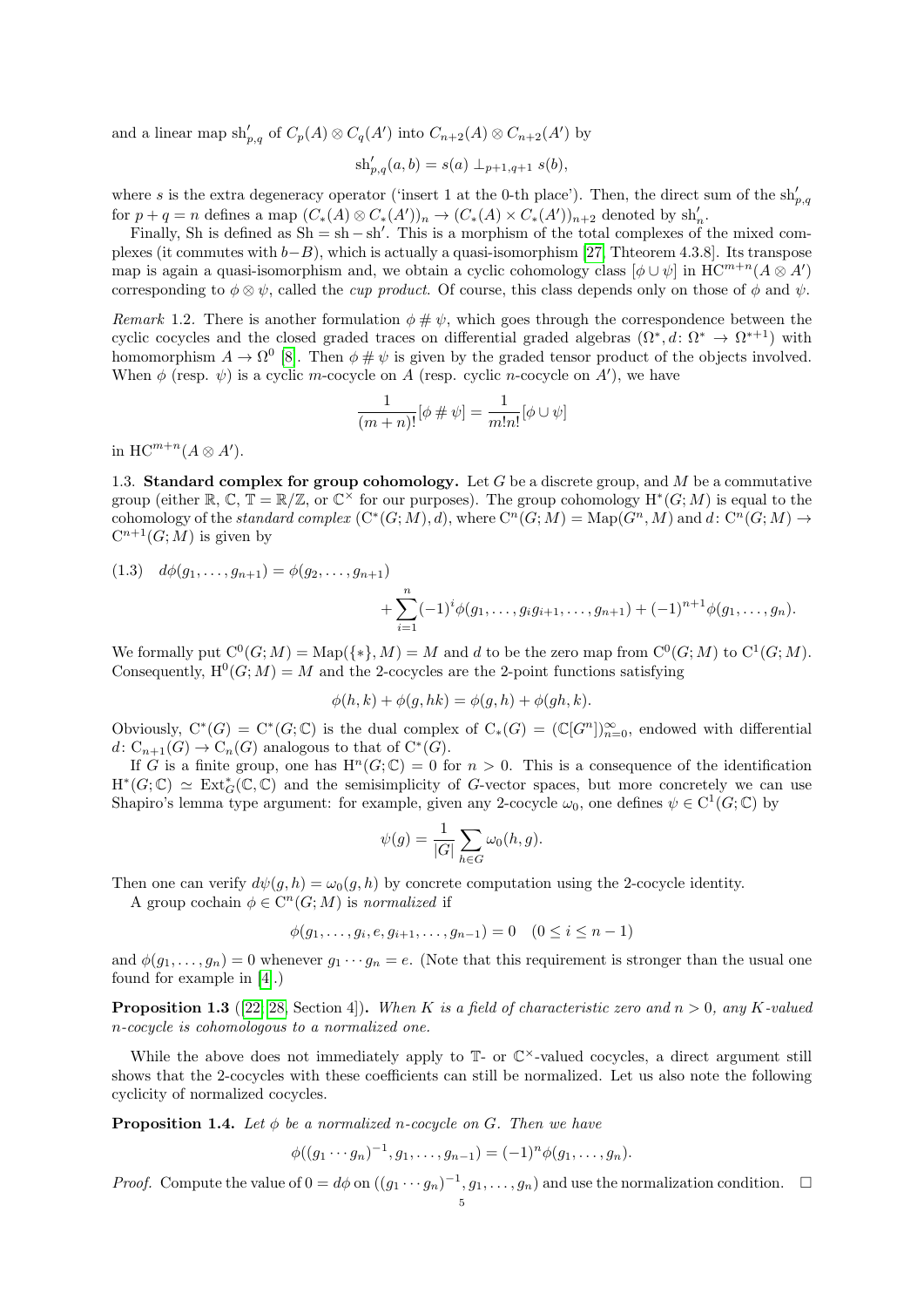<span id="page-5-0"></span>1.4. Cyclic cocycles on group algebra. Let us now describe the cyclic homology theory for group algebra  $\mathbb{C}[G]$ , which is essentially from [\[6\]](#page-22-2). Its adaptation to cyclic cohomologies is already explained in [\[18\]](#page-23-14), but we will later need explicit constructions in this section.

For each  $x \in G$ , let us denote the centralizer of x in G by  $C_G(x)$ , and the conjugacy class of x by  $\text{Ad}_G(x)$ . Let  $\text{C}_n^x(\mathbb{C}[G])$  be the subspace of  $\text{C}_n(\mathbb{C}[G]) = \mathbb{C}[G]^{\otimes n+1}$  spanned by those  $g_0 \otimes \cdots \otimes g_n$  such that  $g_0 \cdots g_n \in \mathrm{Ad}_G(x)$ . The spaces  $(\mathrm{C}_n^x(\mathbb{C}[G]))_{n=0}^{\infty}$  give a subcomplex for b and B, which leads to the direct sum decomposition

$$
\mathrm{HH}_*(\mathbb{C}[G]) = \bigoplus_{x \in G \setminus_{\mathrm{Ad}} G} \mathrm{H}_*(\mathrm{C}^x_*(\mathbb{C}[G]), b), \qquad \mathrm{HC}_*(\mathbb{C}[G]) = \bigoplus_{x \in G \setminus_{\mathrm{Ad}} G} \mathrm{H}_*(\mathrm{CC}(\mathrm{C}^x_*(\mathbb{C}[G])), b - B),
$$

where  $\mathrm{CC}(\mathrm{C}^x_*(\mathbb{C}[G]))$  is the direct summand of  $\mathrm{CC}(\mathbb{C}[G])$  formed by the spaces  $\mathrm{C}^x_n(\mathbb{C}[G])$ , which can be regarded as the cyclic complex associated with the cyclic module  $C^x_*(\mathbb{C}[G])$ , see [\[27\]](#page-23-11). Dualizing this, we also obtain the direct product decomposition

$$
\mathrm{HH}^*(\mathbb{C}[G]) = \prod_{x \in G \setminus_{\mathrm{Ad}} G} \mathrm{H}^*(\mathrm{C}^x_*(\mathbb{C}[G])', b^\#), \quad \mathrm{HC}^*(\mathbb{C}[G]) = \prod_{x \in G \setminus_{\mathrm{Ad}} G} \mathrm{H}^*(\mathrm{CC}(\mathrm{C}^x_*(\mathbb{C}[G]))', b^\# - B^\#).
$$

Let us denote the factors labeled by x by  $HH^*(\mathbb{C}[G])_x$  and  $HC^*(\mathbb{C}[G])_x$ . We want to describe them in terms of group cohomology.

From now on let us fix x, and also choose and fix  $g^y = g_x^y \in G$  such that  $(g^y)^{-1} x g^y = y$  for each element y in  $\text{Ad}_G(x)$ .

Let  $(g_0, \ldots, g_n) \in G^{n+1}$  be such that  $g_0 \cdots g_n \in \mathrm{Ad}_G(x)$ . We put

$$
y_i = g_i \cdots g_n g_0 \cdots g_{i-1}.
$$

Note that these elements are also in  $\text{Ad}_G(x)$ .

**Lemma 1.5.** The elements  $g^{y_i}g_i(g^{y_{i+1}})^{-1}$  for  $0 \le i < n$ , and  $g^{y_n}g_n(g^{y_0})^{-1}$  are in  $C_G(x)$ .

*Proof.* This follows from direct calculation using  $xg^y = g^y y$  and  $y_i g_i = g_i y_{i+1}$ .

We next consider the map

$$
\Xi\colon \mathrm{C}_n^x(\mathbb{C}[G])\to \mathrm{C}_n(C_G(x)),\quad g_0\otimes\cdots\otimes g_n\mapsto (g^{y_1}g_1(g^{y_2})^{-1},\ldots,g^{y_n}g_n(g^{y_0})^{-1}).
$$

For  $n = 0$ , we put  $\Xi(g_0) = *$ , where we formally write  $(C_G)^0 = \{*\}.$ 

<span id="page-5-2"></span>**Proposition 1.6.** The map  $\Xi$  intertwines the Hochschild differential b on  $(C_n^*(\mathbb{C}[G]))_{n=0}^{\infty}$  and d on  $C_*(C_G(x))$ .

*Proof.* We can compare [\(1.1\)](#page-1-1) and [\(1.3\)](#page-4-0) directly term by term.

Consequently, any cocycle on  $C_G(x)$  induces a Hochschild cocycle on  $\mathbb{C}[G]$  which is supported on the conjugacy class of x. For example, the trivial class represented by  $1 \in \mathbb{C} = C^0(C_G(x))$  corresponds to the trace  $\tau^x(f) = \delta_{\text{Ad}_G(x)}(f) = \sum_{g \in \text{Ad}_G(x)} f(g)$  on  $\mathbb{C}[G]$ .

In fact, the above proposition corresponds to the fact that  $\Xi$  is induced by a map of cyclic sets from  $\Gamma_*(G, x)$  to  $B_*(C_G(x), x)$  in the notation of [\[27\]](#page-23-11). A cyclic set is a simplicial set

$$
((X_n)_{n=0}^{\infty}; (d_i^n: X_n \to X_{n-1})_{i=0}^n, (s_i^n: X_n \to X_{n+1})_{i=0}^n)
$$

endowed with  $t_n: X_n \to X_n$  satisfying certain compatibility conditions [\[27,](#page-23-11) Chapter 6]. On the one hand,  $\Gamma_n(G, x)$  is the natural bases of  $C_n^x(\mathbb{C}[G])$ . On the other, the simplicial set  $B_n(G) = G^n$  is a cyclic set by

$$
t_n(g_1,\ldots,g_n) = ((g_1 \cdots g_n)^{-1},g_1,\cdots,g_{n-1}).
$$

The cyclic set  $B_*(C_G(x), x)$  has the same underlying simplicial structure as  $B_*(C_G(x))$ , but the cyclic structure  $t_n$  is given by  $(x(g_1 \cdots g_n)^{-1}, g_1, \cdots, g_{n-1})$  instead.

<span id="page-5-1"></span>**Proposition 1.7.** The map  $\Xi$  induces an isomorphism  $HH^*(\mathbb{C}[G])_x \simeq H^*(C_G(x);\mathbb{C})$ .

*Proof.* This corresponds to the first half of [\[6,](#page-22-2) Theorem I']. More concretely, consider the chain map  $\Upsilon$ from  $C_*(C_G(x))$  to  $C^x_*(\mathbb{C}[G])$  defined by

$$
\Upsilon(g_1,\ldots,g_n)=(g_1\cdots g_n)^{-1}x\otimes g_1\otimes\cdots\otimes g_n.
$$

Then, on the one hand,  $\Xi \Upsilon$  is equal to the identity map on  $C_*(C_G(x))$ . On the other,  $\Upsilon \Xi$  can be computed as

$$
g_0\otimes\cdots\otimes g_n\mapsto g^{y_0}g_0(g^{y_1})^{-1}\otimes g^{y_1}g_1(g^{y_2})^{-1}\otimes\ldots\otimes g^{y_n}g_n(g^{y_0})^{-1}.
$$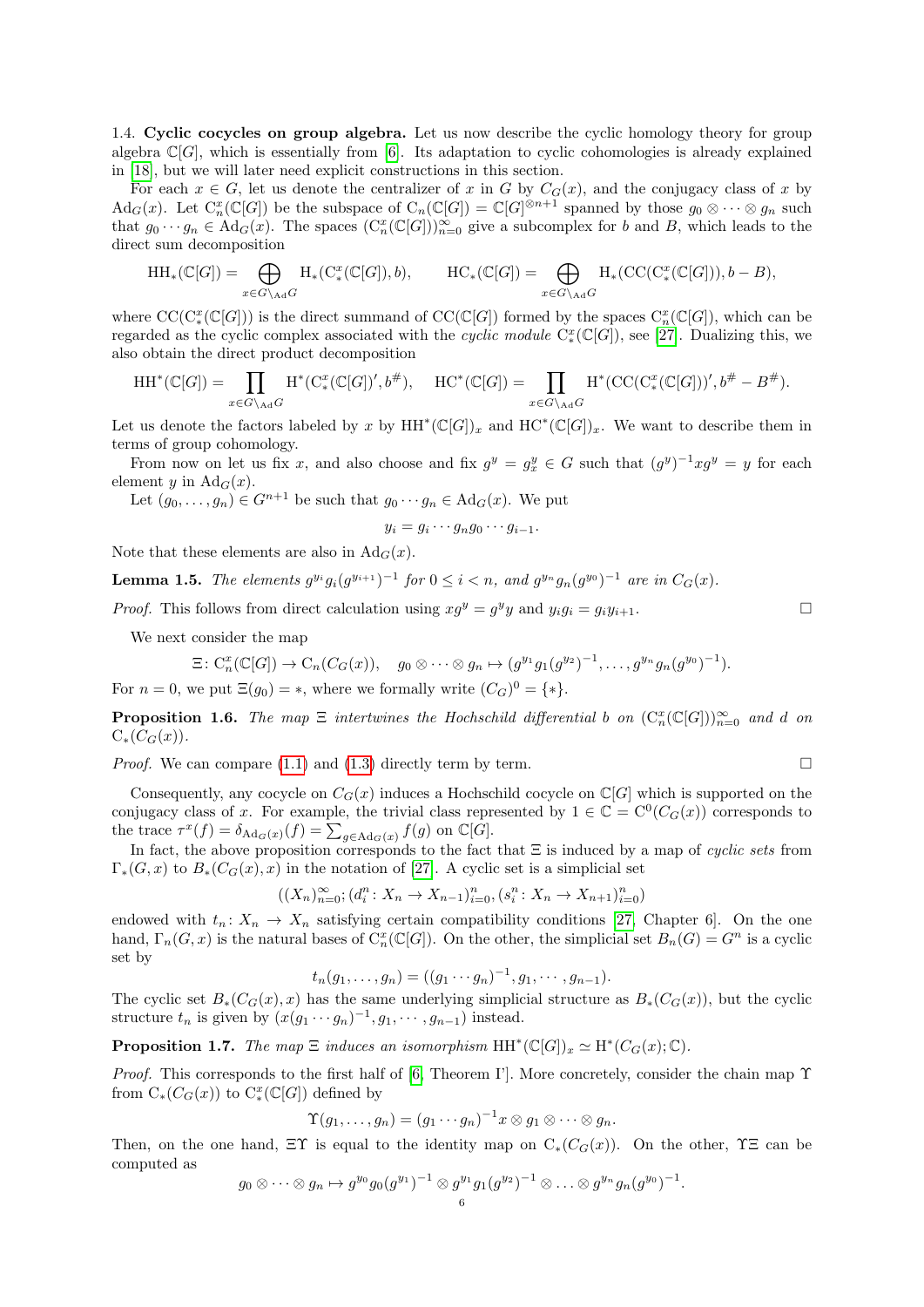This map is homotopic to the identity on  $C^x_*(\mathbb{C}[G])$  as follows (cf. [\[15,](#page-23-15) Section III.2]). Put

<span id="page-6-1"></span>
$$
\theta_0(g_0 \otimes \cdots \otimes g_n) = g^{y_0}g_0 \otimes g_1 \otimes \cdots \otimes g_n \otimes (g^{y_0})^{-1},
$$
  
\n
$$
\theta_1(g_0 \otimes \cdots \otimes g_n) = g^{y_0}g_0 \otimes g_1 \otimes \cdots \otimes g_{n-1} \otimes (g^{y_n})^{-1} \otimes g^{y_n}g_n(g^{y_0})^{-1},\dots
$$
  
\n
$$
\theta_n(g_0 \otimes \cdots \otimes g_n) = g^{y_0}g_0 \otimes (g^{y_1})^{-1} \otimes g^{y_1}g_1(g^{y_2})^{-1} \otimes \cdots \otimes g^{y_n}g_n(g^{y_0})^{-1}.
$$

Then the alternating sum

(1.4) 
$$
h_n = \sum_{i=0}^n (-1)^{n+i+1} \theta_i \colon \mathrm{C}_n^x(\mathbb{C}[G]) \to \mathrm{C}_{n+1}^x(\mathbb{C}[G])
$$

satisfies  $bh_n + h_{n-1}b = id - \Upsilon \Xi$ . Consequently,  $\Xi$  and  $\Upsilon$  induce isomorphism of cohomology between the dual complexes.

**Lemma 1.8.** Let  $\phi$  be a normalized n-cocycle on  $C_G(x)$ . The Hochschild cocycle  $\phi \Xi$  on  $\mathbb{C}[G]$  descends to  $\overline{\mathrm{C}}_n(\mathbb{C}[G]).$ 

Proof. We need to check

$$
\phi \Xi(h_0 \otimes \cdots \otimes h_i \otimes e \otimes h_{i+1} \otimes \cdots \otimes h_{n-1}) = 0 \quad (0 \leq i \leq n-1)
$$

whenever  $h_0 \cdots h_{n-1} \in \mathrm{Ad}_G(x)$ .

Putting  $(g_0, \ldots, g_n) = (h_0, \ldots, h_i, e, h_{i+1}, \ldots, h_{n-1}),$  one has  $y_{i+1} = y_{i+2}$  in the above notation and hence the  $(i + 1)$ -th component of  $\Xi(g_0, \ldots, g_n)$  is e. By the normalization condition on  $\phi$ , we have the required vanishing.

Let  $N_G(x)$  be the quotient of  $C_G(x)$  by the subgroup  $\langle x \rangle$  generated by x.

**Proposition 1.9.** Let  $\phi$  be a normalized n-cocycle on N<sub>G</sub>(x). The induced cocycle  $\phi$  on  $C_G(x)$  satisfies  $\tilde{\phi} \Xi B = 0.$ 

*Proof.* We want to show the vanishing of  $\phi(g^{y_j}g_j(g^{y_{j+1}})^{-1}, \ldots, g^{y_{j-1}}g_{j-1}(g^{y_j})^{-1})$  for each j. Using the cyclicity of Proposition [1.4,](#page-4-1) this is equal to

$$
(-1)^{n}\phi((g^{y_j}y_j(g^{y_j})^{-1})^{-1},g^{y_j}g_j(g^{y_{j+1}})^{-1},\ldots,g^{y_{j-2}}g_{j-2}(g^{y_{j-1}})^{-1}).
$$

Since  $(g^{y_j}y_j(g^{y_j})^{-1})^{-1}$  is equal to  $x^{-1}$ , which becomes e in  $N_G(x)$ , the normalization condition implies the vanishing of this term.  $\Box$ 

It follows that normalized cocycles on  $N_G(x)$  define reduced cyclic cocycles on  $\mathbb{C}[G]$ , that is, functionals on  $\overline{C}_n(\mathbb{C}[G])$  annihilated by both  $b^{\#}$  and  $B^{\#}$ . We next want to understand if they survive in the periodic cyclic cohomology.

First let us suppose that x is of infinite order. In this case one has  $HC^n(\mathbb{C}[G])_x \simeq H^n(N_G(x);\mathbb{C})$ . Moreover, the Gysin maps associated with the fibration of classifying spaces  $S^1 = B \langle x \rangle \to BC_G(x) \to$  $BN_G(x)$  defines a linear map  $f: H^n(N_G(x); \mathbb{C}) \to H^{n+2}(N_G(x); \mathbb{C})$  for each k, which is identified with the S-map  $HC^n(\mathbb{C}[G])_x \to HC^{n+2}(\mathbb{C}[G])_x$  [\[6,](#page-22-2) Section IV; [27,](#page-23-11) Chapter 7]. It follows that the periodic cyclic cohomology class associated with a normalized n-cocycle  $\phi$  on  $N_G(x)$  only depends on its image in the inductive limit  $\underline{\lim}_{k} \mathrm{H}^{n+2k}(N_G(x); \mathbb{C}).$ 

<span id="page-6-0"></span>Remark 1.10. The above Gysin map can be described as follows. The Hochschild–Serre spectral sequence associated with the extension  $\langle x \rangle \to C_G(x) \to N_G(x)$  has the  $E_2$ -page  $H^p(N_G(x); H^q(\langle x \rangle; \mathbb{C}))$ , which are concentrated on  $q = 0, 1$ . The  $E_2$ -differential

$$
d_2\colon \mathrm{H}^p(N_G(x);\mathrm{H}^1(\langle x \rangle;\mathbb{C})) \to \mathrm{H}^{p+2}(N_G(x);\mathrm{H}^0(\langle x \rangle;\mathbb{C}))
$$

can be identified with maps  $H^p(N_G(x); \mathbb{C}) \to H^{p+2}(N_G(x); \mathbb{C})$  which is exactly the Gysin map. The  $d_2$ is also directly described by the cup product with the extension class [\[1\]](#page-22-4). Namely, the central extension  $\langle x \rangle \to C_G(x) \to N_G(x)$  corresponds to a class in  $H^2(N_G(x); \langle x \rangle)$ . Identifying  $\langle x \rangle$  with Z and embedding it in  $\mathbb{C}$ , we obtain a class  $c_{G;x}$  in  $\mathrm{H}^2(N_G(x);\mathbb{C})$ . The cup product by  $c_{G;x}$  is  $d_2$ . It follows that  $\lim_{n \to \infty} H^{n+2k}(N_G(x); \mathbb{C})$  is trivial if and only if  $c_{G;x}$  represents a nilpotent element in the group cohomology of  $N_G(x)$ .

In particular, if  $N_G(x)$  has bounded cohomology degree, the conjugacy class of x does not contribute in HP<sup>\*</sup>(C[G]). Let us denote the class of discrete groups such that any subgroup has bounded cohomology degree by  $C$ .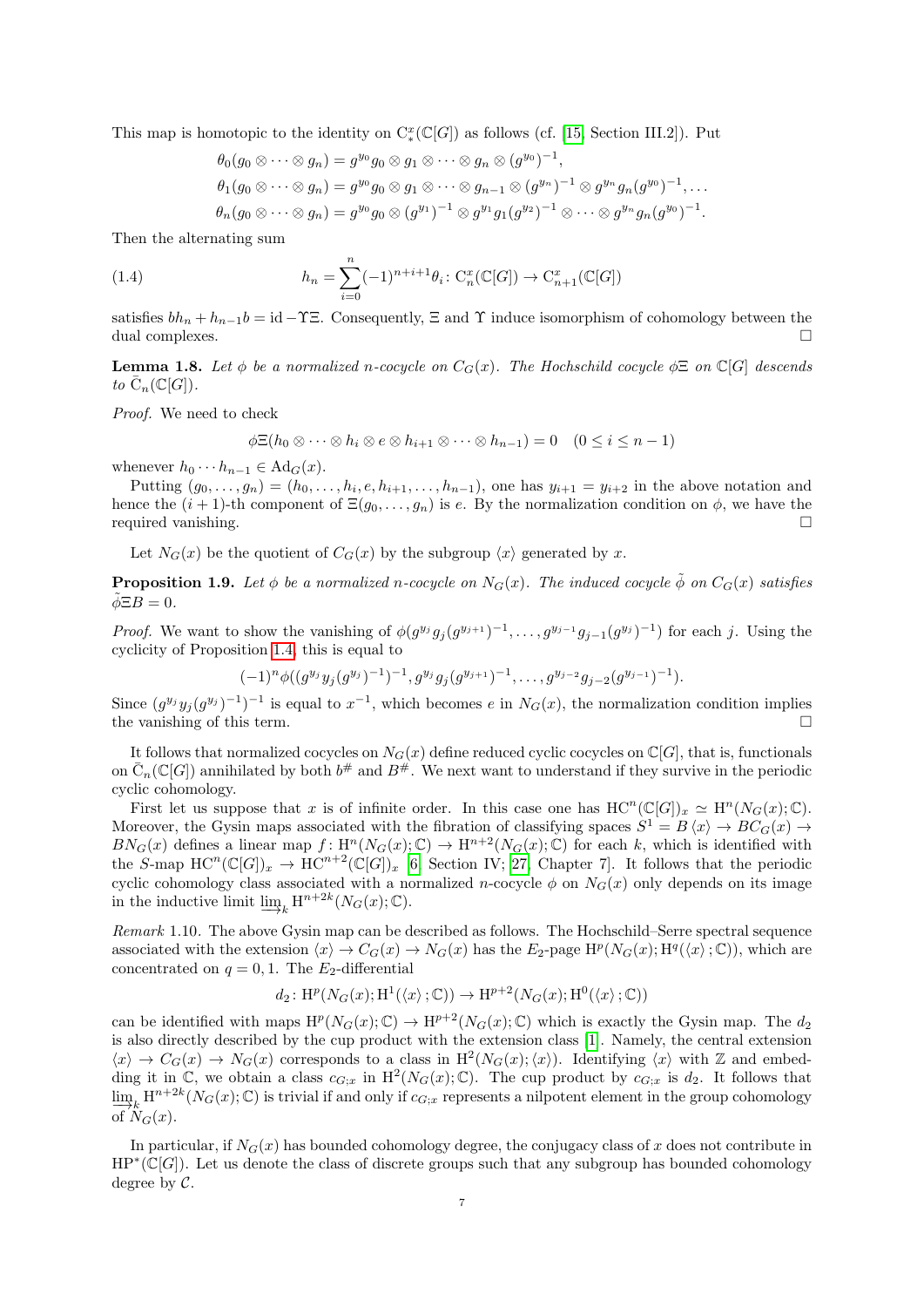<span id="page-7-1"></span>**Lemma 1.11.** The class  $\mathcal{C}$  contains finite groups, finitely generated commutative groups, free groups, fundamental groups of acyclic manifolds, and is closed under extensions.

*Proof.* One obtains the statement about extensions from Hochschild–Serre spectral sequence.  $\Box$ 

When x is of finite order, the situation is much simpler. The finiteness of  $\langle x \rangle$  implies  $H^q(\langle x \rangle; \mathbb{C}) = 0$ for  $q > 0$ , hence the Hochschild–Serre spectral sequence implies  $H^n(C_G(x); \mathbb{C}) \simeq H^n(N_G(x); \mathbb{C})$ . Usually the following proposition is stated in the homological form, but the proof carries over without change since it is about the simplicial structure of the underlying cyclic set  $B_*(C_G(x); x)$ .

<span id="page-7-0"></span>**Proposition 1.12** ([\[6,](#page-22-2) Section IV; [27,](#page-23-11) Chapter 7]). Suppose that  $x \in G$  is of finite order. Then the S-map  $\mathrm{HC}^n(\mathbb{C}[G])_x \to \mathrm{HC}^{n+2}(\mathbb{C}[G])_x$  is identified with the canonical inclusion as the direct summand

$$
\bigoplus_{k=0}^{\lfloor \frac{n}{2} \rfloor} \mathrm{H}^{n-2k}(N_G(x); \mathbb{C}) \to \bigoplus_{k=0}^{\lfloor \frac{n}{2} \rfloor + 1} \mathrm{H}^{n-2k+2}(N_G(x); \mathbb{C}),
$$

hence one has

$$
\mathrm{HP}^*(\mathbb{C}[G])_x \simeq \bigoplus_{k \equiv * \bmod 2} \mathrm{H}^k(N_G(x); \mathbb{C}) = \bigoplus_{k \equiv * \bmod 2} \mathrm{H}^k(C_G(x); \mathbb{C}).
$$

1.5. Action of group cohomology on graded algebras. Let us next review ring and module structure on cyclic cohomology of group algebras and graded algebras, mainly from [\[18,](#page-23-14) [54\]](#page-24-4).

Let A be a G-graded algebra, that is, A decomposes as a direct sum  $\bigoplus_{g\in G} A_g$  satisfying  $1 \in A_e$  and  $A_qA_h \subset A_{qh}$ . This can be encoded as a coaction homomorphism

$$
\alpha \colon A \to A \otimes \mathbb{C}[G], \quad a \mapsto a \otimes g \quad (a \in A_g).
$$

There is also a direct product decomposition

$$
\mathrm{HP}^*(A) = \prod_{x \in G \setminus \mathrm{Ad}G} \mathrm{HP}^*(A)_x,
$$

analogous to the case of group algebra.

We then have an action of  $HP^*(\mathbb{C}[G])$  on  $HP^*(A)$ , given by  $\phi \lhd \psi = \alpha^*(\phi \cup \psi)$  with  $\phi \in HP^*(A)$  and  $\psi \in HP^*(\mathbb{C}[G])$ . In particular, with  $A = \mathbb{C}[G]$ , we obtain a ring structure on  $HP^*(\mathbb{C}[G])$ . The trace  $\tau^x = \delta_{\text{Ad}_G(x)}$  is an idempotent, and for general G-graded A, it acts on  $HP^*(A)$  as the projection onto  $HP^*(A)_x$ .

**Proposition 1.13.** Let x be of finite order. The factor  $HP^*(\mathbb{C}[G])_x$  is a subring, whose product structure is isomorphic to the cup product on  $\mathrm{H}^*(C_G(x); \mathbb{C})$ .

*Proof.* That  $HP^*(\mathbb{C}[G])_x$  is a subring follows from the fact that  $\delta_{\text{Ad}_G(x)}$  is a central idempotent for the above product. It remains to identify the product structure.

On the one hand, by [\[54,](#page-24-4) Corollary 9], the cup product on  $HC^*(B_*(N_G(x)))$  coincides with that of  $H^*(N_G(x))$  under the standard comparison map. On the other, there is a map of cyclic modules from  $C^x_*(\mathbb{C}[G])$  to  $\mathbb{C}[B_*(N_G(x))]$  by composing  $\Xi$  with the natural surjection  $\mathbb{C}[B_*(C_G(x),x)] \to$  $\mathbb{C}[B_*(N_G(x))]$ . The cup product is natural for map of cyclic modules, hence we obtain the assertion.  $\square$ 

Remark 1.14. The above proposition is, at least to some extent, known to experts. For example [\[18\]](#page-23-14) contains a very similar module structure based on  $\phi \neq \psi$ . But we feel that some details, such as a precise form of product structure on  $HC^k(\mathbb{C}[G])_x \simeq H^k(N_G(x);\mathbb{C}) \oplus H^{k-2}(N_G(x);\mathbb{C}) \oplus \cdots$ , and the compatibility under the periodicity map S, need some additional elaboration.

**Proposition 1.15.** Let x be an element of infinite order in G. The S-map  $HC^n(A)_x \to HC^{n+2}(A)_x$  is equal to the cup product by the extension class  $c_{G;x} \in \text{HC}^2(\mathbb{C}[G])_x = \text{H}^2(N_G(x);\mathbb{C})$ .

Proof. This is proved in [\[18,](#page-23-14) Theorem 6.2] under a different convention of the S-map and cup product (see Remark [1.2\)](#page-4-2). Let us give an alternate shorter proof: the S-map in our convention is the cup product by a class in HC<sup>2</sup>(C) represented by the functional  $\nu$  on C<sub>2</sub>(C) given by  $v(1 \otimes 1 \otimes 1) = -\frac{1}{2}$ . Identifying  $\mathrm{HC}^n(A)_x \otimes \mathrm{HC}^2(\mathbb{C})$  with  $\mathrm{HC}^n(A)_x \otimes \mathrm{HC}^2(\mathbb{C}) \otimes \mathrm{HC}^0(\mathbb{C}[G])_x$  and using the associativity of cup product, we can identify  $S(\phi)$  with  $\phi \cup S(1_{H^*(N_G(x))})$  for  $\phi \in HC^n(A)_x$ . By Remark [1.10,](#page-6-0) we know that  $c_{G;x}$ represents  $S(1_{\mathbf{H}^*(N_G(x))})$ .

Corollary 1.16 (cf. [\[18,](#page-23-14) Corollary 6.6]). If  $HP^*(\mathbb{C}[G])_x$  is trivial, then  $HP^*(A)_x$  is also trivial.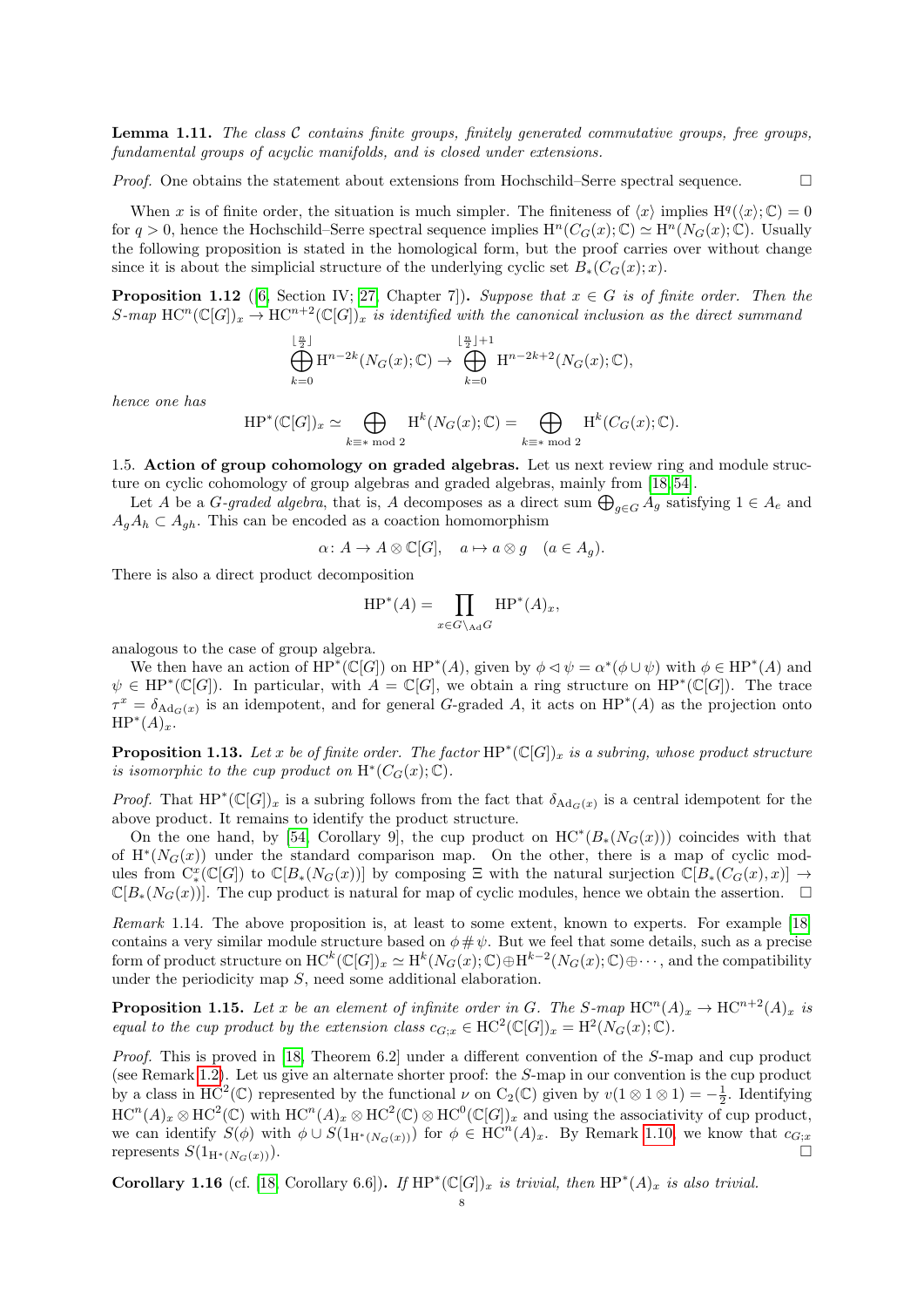1.6. Deformation of graded algebras. Let A be a G-graded algebra, and  $\omega$  be a normalized  $\mathbb{C}^{\times}$ valued 2-cocycle. We can then define a new associative product on A by

$$
a *_{\omega} b = \omega(g_1, g_2)ab
$$

for homogeneous elements  $a \in A_{g_1}$  and  $b \in A_{g_2}$ . Thanks to the normalization condition on  $\omega$ ,  $1_A$  is still the unit for this product. We denote this algebra by  $A_{\omega}$ , and its element corresponding to  $a \in A$  by  $a^{(\omega)}$ .

There is an embedding of algebra  $A_{\omega} \to A \otimes \mathbb{C}_{\omega}[G]$  given by

(1.5) 
$$
a^{(\omega)} \mapsto a \otimes \lambda_g^{(\omega)} \quad (a \in A_g).
$$

## <span id="page-8-4"></span>2. Inducing traces on twisted algebras

<span id="page-8-0"></span>Let  $\omega_0(g, h)$  be a C-valued normalized 2-cocycle on G. We consider the twisted group algebras for the family of  $\mathbb{C}^{\times}$ -valued 2-cocycles  $\omega^{t}(g,h) = e^{t\omega_{0}(g,h)},$  so that the new product is  $g *_{t} h = \omega^{t}(g,h)gh$ .

We want to 'deform' the trace  $\tau = \delta_{\text{Ad}_G(x)}$  on  $\mathbb{C}[G]$  to a one on  $\mathbb{C}_{\omega^t}[G]$ . Note that when  $gh \in \text{Ad}_G(x)$ , we have

$$
\delta_{\mathrm{Ad}_G(x)}(g *_{t} h) = \omega^{t}(g, h), \qquad \delta_{\mathrm{Ad}_G(x)}(h *_{t} g) = \omega^{t}(h, g),
$$

but these factors do not need to be equal. We want to correct this situation by setting

<span id="page-8-3"></span>
$$
\tau_{\omega^t}^x(g) = e^{t\xi(g)} \delta_{\text{Ad}_G(x)}(g)
$$

for some function  $\xi$  on  $\text{Ad}_G(x)$ . Then  $\tau_{\omega^t}^x$  becomes a trace if we have

(2.1) 
$$
\omega_0(g,h) + \xi(gh) = \omega_0(h,g) + \xi(hg)
$$

This means that the bilinear extension of  $\omega_0(g, h) - \omega_0(h, g)$  is the Hochschild coboundary of the linear extension of  $-\xi$ . Let us put  $\omega_0^a(g, h) = \omega_0(g, h) - \omega_0(h, g)$ .

<span id="page-8-1"></span>**Lemma 2.1.** The bilinear extension of  $\omega_0^a$  represents a 1-cocycle in the complex  $(C^x_*(\mathbb{C}[G])', b)$ .

Proof. We need to show

$$
\omega_0^a(gh,k) - \omega_0^a(g,hk) + \omega_0^a(kg,h) = 0
$$

whenever  $ghk \in \mathrm{Ad}_G(x)$ . Expanding the definition of  $\omega_0^a$ , this is the same as

$$
\omega_0(gh,k) + \omega_0(hk,g) + \omega_0(kg,h) = \omega_0(k,gh) + \omega_0(g,hk) + \omega_0(h,kg).
$$

Adding  $\omega_0(g, h) + \omega_0(h, k) + \omega_0(k, g)$  to both sides and using the cocycle identity, we indeed obtain the equality.  $\Box$ 

<span id="page-8-2"></span>**Lemma 2.2.** Let H and K be subgroups of G such that any  $h \in H$  and  $k \in K$  satisfy  $hk = kh$ . Then  $\omega_0^a$  is an additive bicharacter on  $H \times K$ , i.e.  $\omega_0^a(h, k)$  is a homomorphism into  $\mathbb C$  for both of the variables h and k.

*Proof.* Since  $\omega_0^a(k, h) = -\omega_0^a(h, k)$ , it is enough to prove the additivity in k.

We first claim that  $\omega_0^a(h, k) = -\omega_0^a(kh, k^{-1})$ . This amounts to showing

$$
\omega_0(h,k) + \omega_0(kh,k^{-1}) = \omega_0(k,h) + \omega_0(k^{-1},kh).
$$

Using the commutativity of h and k, and the 2-cocycle property, the left hand side becomes  $\omega_0(k, k^{-1})$  +  $\omega_0(h,e)$ , while the right hand side becomes  $\omega_0(k^{-1},k) + \omega_0(e,h)$ . Since  $\omega_0$  is normalized, these are equal to 0.

Now, let us verify the claim, which by the above is equivalent to

$$
\omega_0^{a}(k_1k_2h,k_2^{-1}k_1^{-1})=\omega_0^{a}(k_2h,k_2^{-1})+\omega_0^{a}(k_1h,k_1^{-1}).
$$

Putting  $s_1 = k_1 k_2 h$ ,  $s_2 = k_2^{-1}$ , and  $s_3 = k_1^{-1}$ , this can be written as

$$
\omega_0(s_1, s_2s_3) + \omega_0(s_2, s_3s_1) + \omega_0(s_3, s_1s_2) = \omega_0(s_2s_3, s_1) + \omega_0(s_3s_1, s_2) + \omega_0(s_1s_2, s_3).
$$

By the same argument as in the proof of Lemma [2.1,](#page-8-1) this is indeed the case.

<span id="page-8-5"></span>**Proposition 2.3.** Suppose x is of finite order. Then there is a function  $\xi$ : Ad<sub>G</sub>(x)  $\rightarrow \mathbb{C}$  such that  $\omega_0^a = -b^\#\xi.$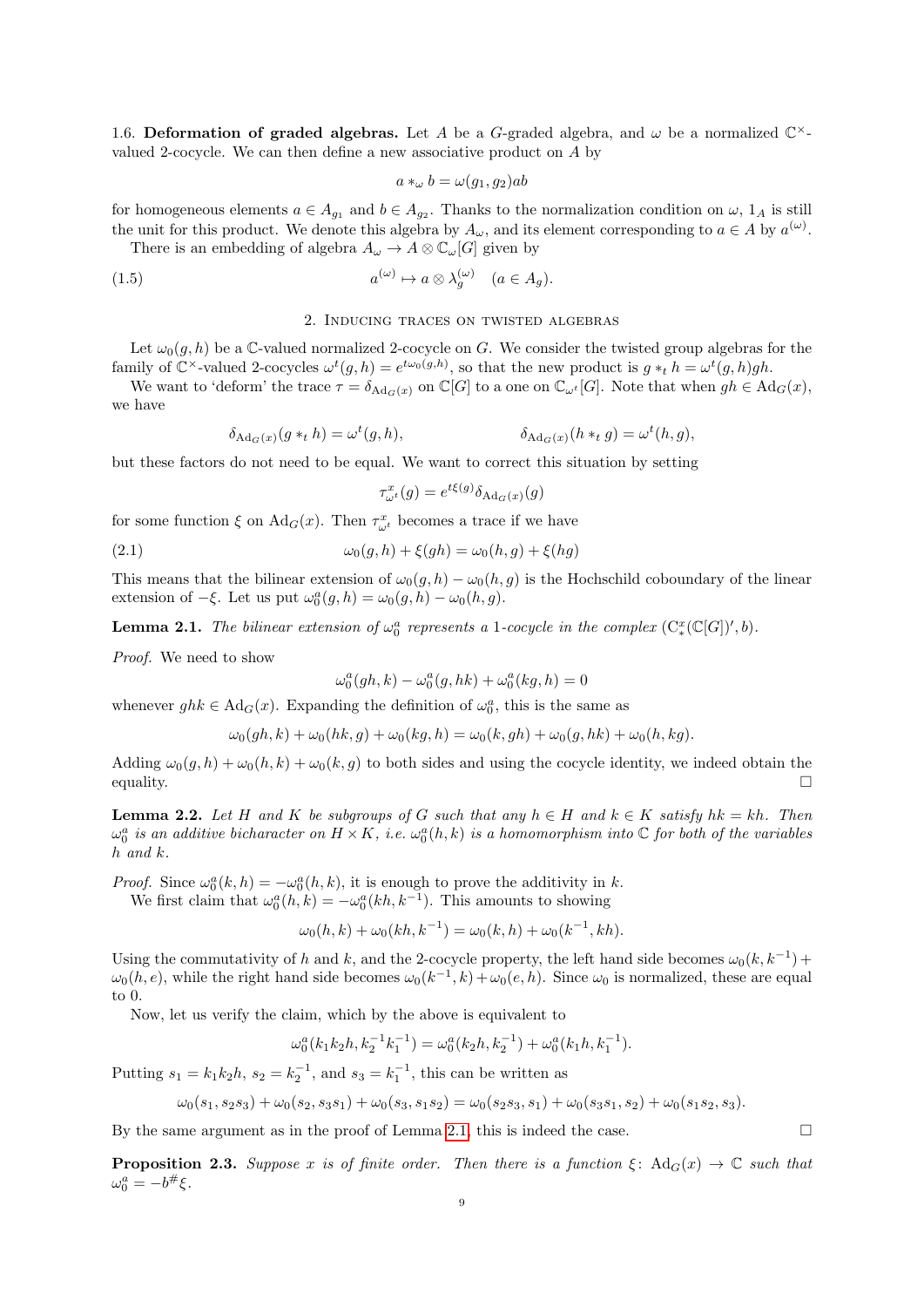*Proof.* We first note that  $(\Upsilon^{\#}\omega_0^a)(g) = \omega_0^a(g^{-1}x, g)$  is zero. Indeed, using the 2-cocycle identity and normalization condition, we have

$$
\omega_0^a(g^{-1}x,g) = \omega_0(g^{-1}x,g) - \omega_0(g,g^{-1}x) = -\omega_0(x,g^{-1}) + \omega_0(g^{-1},x) = -\omega_0^a(x,g^{-1}).
$$

Lemma [2.2](#page-8-2) for  $\langle x \rangle$  and  $C_G(x)$  implies that this is 0, since any homomorphism from  $\langle x \rangle$  to  $\mathbb C$  must be trivial.

Then, by the homotopy formula  $bh_1 + h_0b = id - \Upsilon \Xi$  from Section [1.3](#page-4-3) and  $b^{\#}\omega_0^a = 0$  from Lemma [2.1,](#page-8-1) we see that  $\xi = -h_0^{\#}\omega_0^a$  is indeed a solution.

<span id="page-9-3"></span>*Example* 2.4. Suppose we have  $G = \mathbb{Z}^2 \rtimes \mathbb{Z}_3$ , where the generator 1 of  $\mathbb{Z}_3$  acts on  $\mathbb{Z}^2$  by the matrix

$$
A = \left[ \begin{array}{cc} -1 & -1 \\ 1 & 0 \end{array} \right].
$$

In the following we denote elements of G by triples  $(a, b, i)$  for  $a, b \in \mathbb{Z}$  and  $i \in \mathbb{Z}_3$ . This group has the following conjugacy classes.

$$
\{(a, b, 0) \mid (a, b) \in \mathbb{Z}_3. z\} \text{ for } z \in \mathbb{Z}_3 \setminus \mathbb{Z}^2,
$$
  

$$
\{(a, b, 1) \mid a \equiv b \mod 3\}, \quad \{(a, b, 1) \mid a \equiv b + 1 \mod 3\}, \quad \{(a, b, 1) \mid a \equiv b + 2 \mod 3\},
$$
  

$$
\{(a, b, 2) \mid a \equiv b \mod 3\}, \quad \{(a, b, 2) \mid a \equiv b + 1 \mod 3\}, \quad \{(a, b, 2) \mid a \equiv b + 2 \mod 3\}.
$$

We take the 2-cocycle  $\omega_0$  on  $\mathbb{Z}^2$  given by  $\omega_0((a, b), (c, d)) = ad - bc$ , and extend it to G by

$$
\omega_0((a, b, g), (c, d, h)) = \omega_0((a, b), g.(c, d)) \quad (a, b, c, d \in \mathbb{Z}, g, h \in \mathbb{Z}_3).
$$

This represents a generator of  $H^2(G; \mathbb{C})$ . We then put  $\omega_{\theta}(g, h) = \exp(-\sqrt{-1} \frac{\theta}{2} \omega_0(g, h))$ . Let us present a concrete computation which follows from the above general consideration for the case of  $x = (0, 0, 1)$ , which is of order three. We have

$$
\omega_{\theta}((a,b,0),(c,d,1)) = \omega_{\theta}((a,b),(c,d)) = \exp\left(-\frac{\sqrt{-1}\theta}{2}(ad - bc)\right),
$$
  

$$
\omega_{\theta}((c,d,1),(a,b,0)) = \omega_{\theta}((c,d),(-a-b,a)) = \exp\left(-\frac{\sqrt{-1}\theta}{2}(ca + ad + bd)\right).
$$

Thus, in the twisted group algebra  $\mathbb{C}_{\omega_{\theta}}[G]$ , we have

<span id="page-9-1"></span>(2.2) 
$$
\lambda_{(a,b,0)}^{(\omega_{\theta})}\lambda_{(c,d,1)}^{(\omega_{\theta})} = \exp\left(-\frac{\sqrt{-1}\theta}{2}(ad - bc)\right)\lambda_{(a+c,b+d,1)}^{(\omega_{\theta})},
$$

<span id="page-9-2"></span>(2.3) 
$$
\lambda_{(c,d,1)}^{(\omega_{\theta})}\lambda_{(a,b,0)}^{(\omega_{\theta})} = \exp\left(-\frac{\sqrt{-1}\theta}{2}(ca+ad+bd)\right)\lambda_{(c-a-b,d+a,1)}^{(\omega_{\theta})}.
$$

In particular,  $\delta_{\text{Ad}_G(x)}$  is not a trace, but a correction like

<span id="page-9-0"></span>(2.4) 
$$
\tau_{\omega_{\theta}}^{x}(\lambda_{(a,b,1)}) = \exp\left(-\frac{\sqrt{-1}\theta(a^{2}+ab+b^{2})}{6}\right)\delta_{\text{Ad}_{G}(x)}(a,b,1)
$$

is (see Section [6.1](#page-21-0) for comparison with [\[5\]](#page-22-1)). Let us relate the extra factor appearing here to the above general discussion. On the one hand, using the chain homotopy  $h_i$  in [\(1.4\)](#page-6-1),  $\omega_0^a b = 0$  and  $\omega_0^a \Upsilon = 0$  implies that  $\xi$  can be taken as  $-\omega_0^a h_0$ . On the other, for  $y = (a, b, 1) \in \mathrm{Ad}_G(x)$ , the element  $g^y = (\frac{b-a}{3}, \frac{-a-2b}{3}, 0)$ satisfies  $(g^y)^{-1}xg^y = y$ . Thus  $\xi$  is given by

$$
\xi(g_0) = -\omega_0^a h_0(g_0) = \omega_0^a \theta_0(g_0) = \omega_0(g^{g_0}g_0, (g^{g_0})^{-1}) - \omega_0((g^{g_0})^{-1}, g^{g_0}g_0) = \frac{a^2 + ab + b^2}{3}
$$

for  $g_0 = (a, b, 1)$  with  $a \equiv b \mod 3$ , and  $\xi(g_0) = 0$  otherwise. To check that the functional [\(2.4\)](#page-9-0) agrees on  $(2.2)$  and  $(2.3)$ , one needs

$$
ad - bc + \frac{1}{3} ((a + c)^2 + (a + c)(b + d) + (b + d)^2) =
$$
  

$$
ca + ad + bd + \frac{1}{3} ((c - a - b)^2 + (c - a - b)(a + d) + (a + d)^2),
$$

which is indeed the case.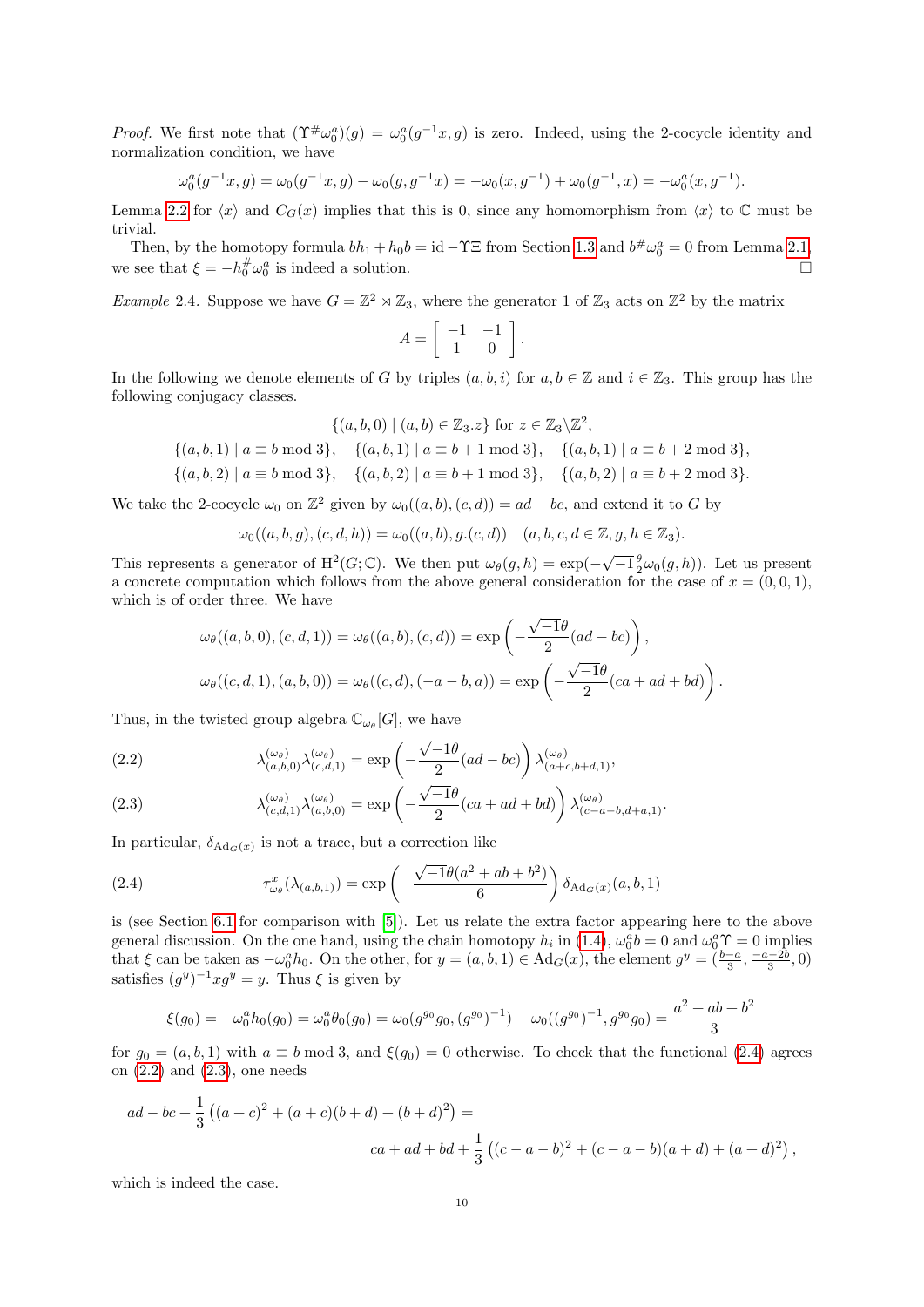2.1. Twisting cyclic cocycles. Let us assume that x is of finite order, so that we always have  $\xi$ satisfying [\(2.1\)](#page-8-3) and the trace  $\tau_{\omega^t}^x$  as above on  $\mathbb{C}_{\omega^t}[G]$ . Then, if  $\tau'$  is a trace on A,  $\tau' \otimes \tau_{\omega^t}^x$  is a trace on  $A\otimes \mathbb{C}_{\omega^t}[G].$ 

Let A be a G-graded algebra, and  $(\Omega^*, A \to \Omega^0, \tilde{\tau}: \Omega^n \to \mathbb{C})$  be a closed graded trace model for some cyclic cocycle on A. Suppose that  $\Omega^*$  is also graded over G, and that the homomorphism respects the grading (this is the case for the universal model  $\Omega^*(A)$  given by  $\Omega^k(A) = \overline{C}_k(A)$ ). Then the twisting of  $\Omega^*$  by  $\omega$  is a subalgebra of  $\Omega^* \otimes \mathbb{C}_{\omega^t}[G]$  by the inclusion of the form [\(1.5\)](#page-8-4). Thus we can restrict the closed graded trace  $\tilde{\tau} \otimes \tau_{\omega^t}^x$  to  $\Omega_{\omega^t}^*$ , call it  $\tilde{\tau}_{\omega^t}$ . Since we have an induced homomorphism  $A_{\omega^t} \to \Omega_{\omega^t}^0$ , we obtain a closed graded trace model

$$
\left(\Omega_{\omega^t}^*, A_{\omega^t} \to \Omega_{\omega^t}^0, \tilde{\tau}_{\omega^t} : \Omega_{\omega^t}^n \to \mathbb{C}\right).
$$

This way we can define a map (which depends on the choice of  $\xi$ ) from the set of cyclic n-cocycles on A to those on  $A_{\omega^t}$ .

<span id="page-10-3"></span>**Proposition 2.5.** Let x be an element of finite order in G, and  $\phi(a_0, \dots, a_n)$  be a cyclic cocycle on A, supported on the conjugacy class of  $x$ . If we denote a corresponding closed graded trace corresponding to  $\phi$  by  $\tilde{\tau}$ , the cyclic cocycle on  $A_{\omega^t}$  corresponding to  $\tilde{\tau} \otimes \tau_{\omega^t}^x$  is given by

$$
\phi^{(t)}(a_0,\ldots,a_n) = \omega^t(g_0,g_1)\cdots\omega^t(g_0\cdots g_{n-1},g_n)e^{t\xi(g_0\cdots g_n)}\phi(a_0,\ldots,a_n)
$$

when  $a_i$  are homogeneous elements with  $a_i \in A_{g_i}, g_0 \cdots g_n \in \mathrm{Ad}_G(x)$ .

*Proof.* The correspondence of  $\phi$  and  $\tilde{\tau}$  is given by

$$
\phi(a_0,\ldots,a_n)=\tilde{\tau}(a_0da_1\cdots da_n).
$$

The *n*-form in  $\Omega(A_{\omega^t})$  can be computed as

$$
a_0^{(\omega^t)} da_1^{(\omega^t)} \cdots da_n^{(\omega^t)} = \omega^t(g_0, g_1) \cdots \omega^t(g_0 \cdots g_{n-1}, g_n) (a_0 da_1 \cdots da_n)^{(\omega^t)}
$$

for homogeneous elements  $a_i \in A_{g_i}$ . Under the coaction by C[G], the element  $(a_0da_1\cdots da_n)^{(\omega)}$  is mapped to  $(a_0da_1\cdots da_n)^{(\omega)}\otimes g_0\cdots g_n$ , hence  $\tilde{\tau}\otimes\tau_{\omega^t}^x$  gives the formula in the right hand side of the  $\Box$  assertion.

The inverse cocycle  $\omega^{-t}(g, h) = e^{-t\omega_0(g, h)}$  satisfies  $(A_{\omega^t})_{\omega^{-t}} = A$ . The associated map of cyclic cocycles for  $-\xi$  is the inverse map for the above. It follows that  $\phi \mapsto \phi^{(t)}$  is a linear isomorphisms from  $\mathrm{HC}^n(A)_x$  to  $\mathrm{HC}^n(A_{\omega^t})_x$ .

## 3. Monodromy of Gauss–Manin connection

<span id="page-10-0"></span>Let  $\omega_0$  be a C-valued normalized 2-cocycle on G. When A is a G-graded algebra and  $D \in C^*(A, A)$ , the operators  $\mathbf{b}_D$  and  $\mathbf{B}_D$  act on  $C^*(A_{\omega^t})$  (which is equal to  $C^*(A)$  as a linear space) by transpose maps. Our goal is to compute the monodromy of the Gauss–Manin connection on the spaces  $HP^*(A_{\omega^t})_x$  for finite order elements  $x \in G$ .

<span id="page-10-4"></span>3.1. Finite centralizer. Suppose first that the centralizer  $C_G(x)$  is finite. Following Section [1.3,](#page-4-3) we put

$$
\psi(g) = \frac{1}{|C_G(x)|} \sum_{h \in C_G(x)} \omega_0(h, g) \quad (g \in C_G(x)),
$$

so that we have  $d\psi(g, h) = \omega_0(g, h)$  on  $C_G(x) \times C_G(x)$ .

In order to analyze traces on the deformed algebras, we want an explicit presentation of  $\xi$  on (the linear span of)  $\text{Ad}_G(x)$  satisfying  $-\xi(b(g \otimes h)) = \omega_0^a(g, h)$ . As we explained in Proposition [2.3,](#page-8-5)

<span id="page-10-1"></span>
$$
-\omega_0^a h_0(g_0) = \omega_0^a (g^{g_0} g_0, (g^{g_0})^{-1})
$$

is one candidate. For a reason which will become clear soon, we instead take

(3.1) 
$$
\xi(g_0) = \begin{cases} \psi(x) + \omega_0^a (g^{g_0} g_0, (g^{g_0})^{-1}) & (g_0 \in \text{Ad}_G(x)) \\ 0 & \text{otherwise.} \end{cases}
$$

Note that adding a scalar to  $\xi$  does not change  $\xi(b(g \otimes h))$ , while  $e^{t\xi} \tau^x$  is affected. We then put

<span id="page-10-2"></span>
$$
(3.2) \quad \theta(g_0, g_1) = \begin{cases} \psi(g^{y_1}g_1(g^{y_0})^{-1}) + \omega_0(g_1, (g^{y_0})^{-1}) - \omega_0((g^{y_1})^{-1}, g^{y_1}g_1(g^{y_0})^{-1}) & (g_0g_1 \in \text{Ad}_G(x)) \\ 0 & \text{otherwise} \end{cases}
$$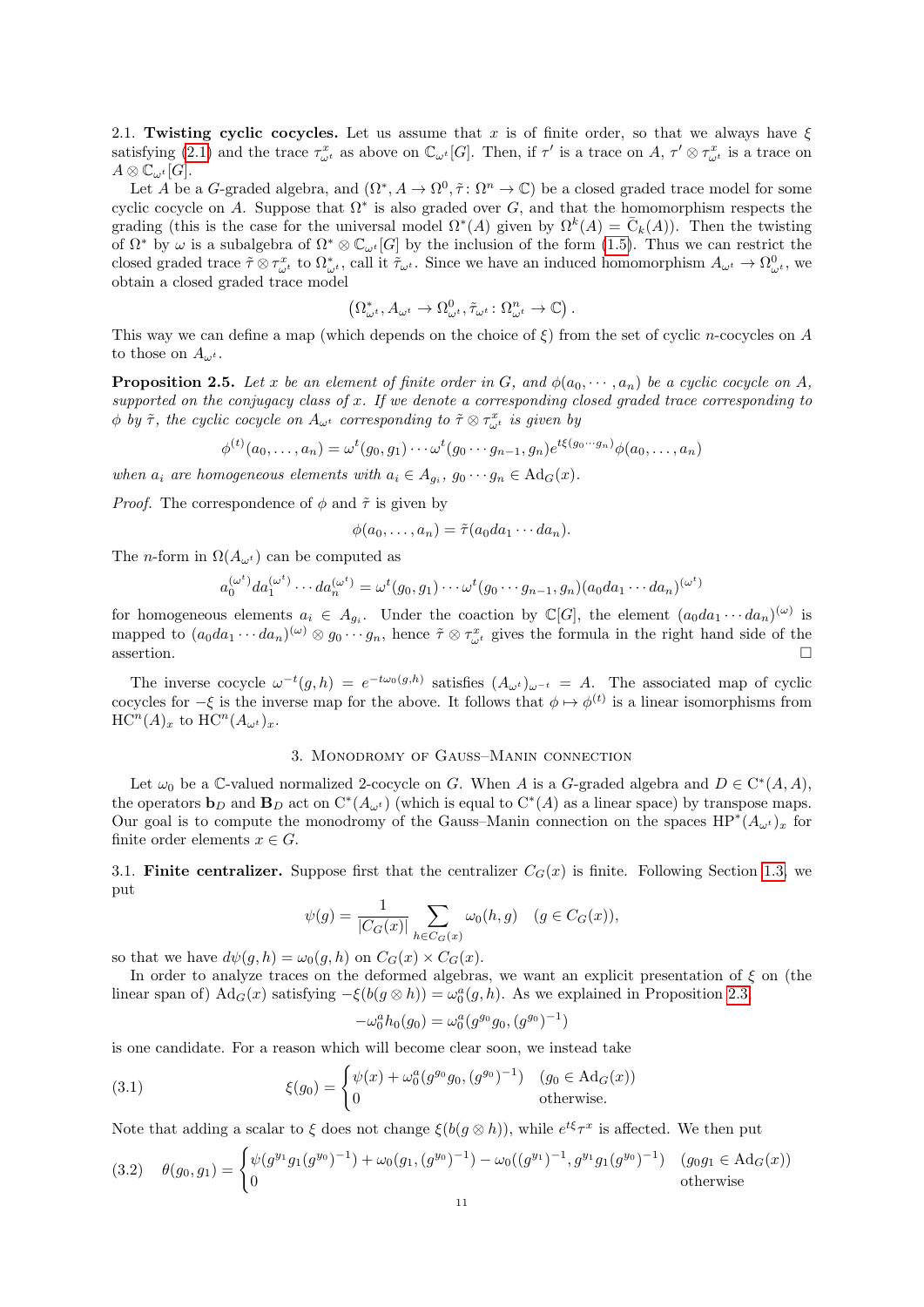with  $y_0 = g_0 g_1$  and  $y_1 = g_1 g_0$ , as in Section [1.4.](#page-5-0) If we extend  $\theta$  to  $\mathbb{C}[G]^{\otimes 2} = \mathbb{C}[G^2]$  by linearity, it is a reduced Hochschild cochain by the normalization condition on  $\omega_0$ .

# <span id="page-11-5"></span>**Lemma 3.1.** We have  $B^{\#}\theta = \xi$  as a functional on  $\mathbb{C}[G]$ .

*Proof.* As the reduced model gives  $B(q) = 1 \otimes q$  for  $q \in G$ , we have

$$
\theta(B(g_0)) = \psi(x) + \omega_0(g_0, (g^{g_0})^{-1}) - \omega_0((g^{g_0})^{-1}, x)
$$

for  $g_0 \in \text{Ad}_G(x)$ . Using  $x = (g^{g_0}g_0)(g^{g_0})^{-1}$  and the 2-cocycle identity, we indeed obtain  $\xi(g_0)$ .

Let  $\omega_0(g, h)gh$  denote the Hochschild 2-cochain given by the linear extension of  $g \otimes h \mapsto \omega_0(g, h)gh$ .

<span id="page-11-4"></span>**Lemma 3.2.** We have  $b^{\#}\theta = b^{\#}_{\omega_0(g,h)gh}\tau^x$  as a functional on  $\mathbb{C}[G^3]$ , where

$$
\mathbf{b}_{\omega_0(g,h)gh}^{\#} \tau^x(g_0,g_1,g_2) = \omega_0(g_1,g_2) \delta_{\mathrm{Ad}_G(x)}(g_0g_1g_2).
$$

*Proof.* Let us keep the notation  $y_i$  from the proof of Proposition [1.7.](#page-5-1) Expanding the definitions, we have

<span id="page-11-0"></span>
$$
(3.3) \quad \theta b(g_0 \otimes g_1 \otimes g_2) = \psi(g^{y_2} g_2(g^{y_0})^{-1}) - \psi(g^{y_1} g_1 g_2(g^{y_0})^{-1}) + \psi(g^{y_1} y_1(g^{y_2})^{-1}) + \omega_0(g_2, (g^{y_0})^{-1}) - \omega_0((g^{y_2})^{-1}, g^{y_2} g_2(g^{y_2})^{-1}) - \omega_0(g_1 g_2, (g^{y_0})^{-1}) + \omega_0((g^{y_1})^{-1}, g^{y_1} g_1 g_2(g^{y_0})^{-1}) + \omega_0(g_1, (g^{y_2})^{-1}) - \omega_0((g^{y_1})^{-1}, g^{y_1} g_1(g^{y_2})^{-1}).
$$

First, (by Proposition [1.6\)](#page-5-2) the first three terms involving  $\psi$  are equal to

<span id="page-11-7"></span>(3.4) 
$$
d\psi(g^{y_1}g_1(g^{y_2})^{-1}, g^{y_2}g_2(g^{y_0})^{-1}) = \omega_0(g^{y_1}g_1(g^{y_2})^{-1}, g^{y_2}g_2(g^{y_0})^{-1}).
$$

Combining this with  $\omega_0((g^{y_1})^{-1}, g^{y_1}g_1g_2(g^{y_0})^{-1})$  in [\(3.3\)](#page-11-0), we obtain

<span id="page-11-1"></span>(3.5) 
$$
\omega_0((g^{y_1})^{-1}, g^{y_1}g_1(g^{y_2})^{-1}) + \omega_0(g_1(g^{y_2})^{-1}, g^{y_2}g_2(g^{y_0})^{-1}).
$$

Note that the first term of this cancels with the last term of [\(3.3\)](#page-11-0). On the other hand,  $\omega_0(g_2,(g^{y_0})^{-1})$  –  $\omega_0((g^{y_2})^{-1}, g^{y_2}g_2(g^{y_2})^{-1})$  in [\(3.3\)](#page-11-0) is equal to

<span id="page-11-2"></span>(3.6) 
$$
\omega_0(g^{y_2}g_2,(g^{y_0})^{-1})-\omega_0((g^{y_2})^{-1},g^{y_2}g_2).
$$

Combining  $\omega_0(g_1, (g^{y_2})^{-1})$  in [\(3.3\)](#page-11-0) and the second term of [\(3.5\)](#page-11-1), we obtain

<span id="page-11-3"></span>
$$
(3.7) \t\t \t\t \omega_0((g^{y_2})^{-1}, g^{y_2}g_2(g^{y_0})^{-1}) + \omega_0(g_1, g_2(g^{y_0})^{-1}).
$$

Then the contribution from [\(3.6\)](#page-11-2) and the first term of [\(3.7\)](#page-11-3) is equal to  $\omega_0(g_2,(g^{y_0})^{-1})$ ). Combining this with  $-\omega_0(g_1g_2,(g^{y_0})^{-1})$  in [\(3.3\)](#page-11-0) and the second term of [\(3.7\)](#page-11-3), we indeed obtain the factor  $\omega_0(g_1,g_2)$  by the cocycle identity.  $\Box$ 

Let us consider the family of product structures  $\mu_t(g,h) = e^{t\omega_0(g,h)}gh$  on  $\mathbb{C}[G]$ . We denote by  $\omega_0(g, h)gh$  the 2-cochain on  $\mathbb{C}[G]$  characterized by  $D(g, h) = \omega_0(g, h)gh$ .

<span id="page-11-6"></span>**Proposition 3.3.** We have  $-\xi + \iota_{\omega_0(g,h)gh}^{\#} \tau^x = (b-B)^{\#}\theta$ .

*Proof.* Then Lemma [3.2](#page-11-4) says that the Hochschild cochain  $D = \partial_t \mu_t$  satisfies  $\mathbf{b}_D^{\#} \tau^x = b^{\#} \theta$ . By the degree reason we have  $\mathbf{B}_{D}^{\#}\tau^{x}=0$ , so we also have  $\iota_{D}^{\#}\tau^{x}=b^{\#}\theta$ . Combining this with Lemma [3.1,](#page-11-5) we obtain the assertion.  $\Box$ 

Let A be a G-graded algebra, and let us consider the smooth section algebra  $\Gamma^{\infty}(I; A_{\omega^*})$  as in Sec-tion [1.1,](#page-1-2) together with the evaluation homomorphisms  $ev_t : \Gamma^\infty(I; A_{\omega^*}) \to A_{\omega^t}$ .

<span id="page-11-8"></span>**Theorem 3.4.** Let  $x$  be an element of  $G$  with finite centralizer. Suppose that  $A$  is a  $G$ -graded algebra,  $\phi$  is a cyclic cocycle on A supported on the conjugacy class of x, and let  $\phi^{(t)}$  denote the induced cyclic cocycle on  $A_{\omega^t}$  corresponding to  $\xi$  in [\(3.1\)](#page-10-1). When c is a  $(b-B)$ -cycle in  $\overline{C}_*(\Gamma^\infty(I;A_{\omega^*}))$ , the pairing  $\langle \phi^{(t)}, \text{ev}_t \, c \rangle$  is independent of t.

*Proof.* We want to show that the time derivative of  $\langle \phi^{(t)}, e_v \rangle$  is zero. Since the deformations  $A \leadsto A_{\omega^t}$ and  $\phi \rightsquigarrow \phi^{(t)}$  are additive in t, it is enough to prove this at  $t = 0$ . Note also that the embedding [\(1.5\)](#page-8-4) can be lifted to

$$
\Gamma^\infty(I; A_{\omega^*}) \to A \otimes \Gamma^\infty(I; \mathbb{C}_{\omega^*}[G]).
$$

Thus, we may replace  $A_{\omega^t}$  by  $A \otimes \mathbb{C}_{\omega^t}[G]$  and  $\phi^{(t)}$  by  $\phi \cup \tau_{\omega^t}^x$ . Moreover, up to the shuffle product (which is a quasi-isomorphism)  $\phi \cup \tau_{\omega^t}^x$  corresponds to  $\phi \otimes \tau_{\omega^t}^x$  on the mixed complex  $C_*(A) \otimes C_*(\mathbb{C}_{\omega^t}[G])$ . Hence it is enough to show that, if c is a cycle in  $C_*(A) \otimes C_*(\Gamma^\infty(I; \mathbb{C}_{\omega^*}[G]))$ , the pairing

$$
\langle (\operatorname{id} \otimes \operatorname{ev}_t)(c), \phi \otimes \tau_{\omega^t}^x \rangle
$$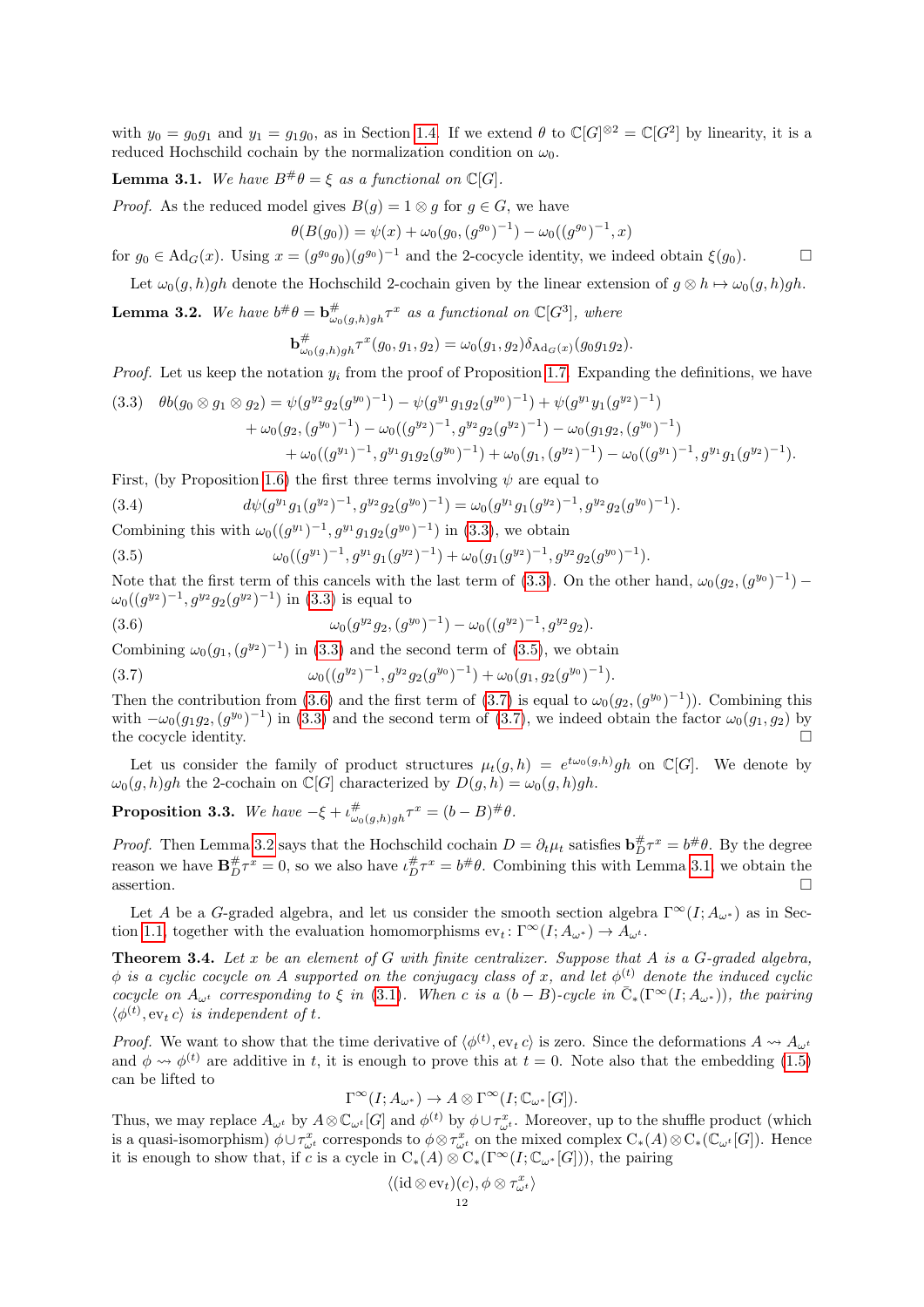has zero derivative at  $t = 0$ . This amounts to showing

(3.8) 
$$
\langle \operatorname{ev}_0((\operatorname{id} \otimes \partial_t)c), \phi \otimes \tau^x \rangle + \langle \operatorname{ev}_0 c, \phi \otimes \xi \rangle = 0,
$$

where we identify  $\xi$  with a Hochschild 0-cochain supported on  $\text{Ad}_G(x)$ .

Now, the Cartan homotopy formula [\(1.2\)](#page-3-0) for the cochain  $\partial_t$  implies

<span id="page-12-0"></span>
$$
(\mathrm{id}\otimes\partial_t)c = -(\mathrm{id}\otimes\iota_{\omega_0(g,h)gh})c + (\mathrm{id}\otimes[b-B,\iota_{\partial_t}])c.
$$

We have  $\mathrm{id} \otimes [b - B, \iota_{\partial_t}] = [b - B, \mathrm{id} \otimes \iota_{\partial_t}],$  hence the left hand side of  $(3.8)$  is equal to

$$
-\langle (\mathrm{id}\otimes (b-B))\,\mathrm{ev}_0\,c,\phi\otimes\theta\rangle
$$

by Proposition [3.3.](#page-11-6) Since  $\phi$  is a  $(b - B)^{\#}$ -cocycle, this is equal to  $\langle (b - B) \exp(c, \phi \otimes \theta) \rangle = 0$ . This shows  $\partial_t \langle \phi^{(t)}, \text{ev}_t c \rangle = 0$  at  $t = 0$  as required.

<span id="page-12-2"></span>3.2. General case. Let us now turn to the general case. If x is a torsion element, as remarked be-fore Proposition [1.12,](#page-7-0)  $H^n(N_G(x); \mathbb{C})$  is naturally isomorphic to  $H^n(C_G(x); \mathbb{C})$ . Combined with Proposi-tion [1.3,](#page-4-4) there is a normalized 2-cocycle  $\tilde{\omega}_0$  on  $N_G(x)$  which is cohomologous to  $\omega_0$  when pulled back to  $C_G(x)$ . Let  $\psi$  denote a function on  $C_G(x)$  satisfying

(3.9) 
$$
\omega_0(g,h) - \psi(g) - \psi(h) + \psi(gh) = \tilde{\omega}_0(g,h) \quad (g,h \in C_G(x)).
$$

On  $\langle x \rangle$ , it can be taken as

$$
\psi(x^k) = \frac{1}{\text{ord }x} \sum_{n=0}^{\text{ord }x-1} \omega_0(x^k, x^n g),
$$

which is independent of  $g \in G$  (use the 2-cocycle condition for  $x^k$ ,  $x^n$ , and g). Following the previous section, we define  $\xi \in C^0(\mathbb{C}[G])_x$  and  $\theta \in C^1(\mathbb{C}[G])_x$  by the same formulas  $(3.1)$  and  $(3.2)$ . Lemma [3.1](#page-11-5) holds without change, and Lemma [3.2](#page-11-4) becomes the following.

**Lemma 3.5.** We have the equality  $b^{\#}\theta = \mathbf{b}^{\#}_{\omega_0(g,h)gh}\tau^x + \tilde{\omega}_0\Xi$  as functionals on  $\mathbb{C}[G^3]$ .

*Proof.* The only difference from the proof of Lemma [3.2](#page-11-4) is  $(3.4)$ , which needs to be replaced by

$$
d\psi(g^{y_1}g_1(g^{y_2})^{-1}, g^{y_2}g_2(g^{y_0})^{-1}) = \omega_0(g^{y_1}g_1(g^{y_2})^{-1}, g^{y_2}g_2(g^{y_0})^{-1}) - \tilde{\omega}_0(g^{y_1}g_1(g^{y_2})^{-1}, g^{y_2}g_2(g^{y_0})^{-1}).
$$
  
This gives the extra term  $\tilde{\omega}_0 \Xi(g_0, g_1, g_2)$ .

Consequently, the monodromy of the Gauss–Manin connection becomes the following.

<span id="page-12-1"></span>**Proposition 3.6.** We have  $-\xi + \iota_{\omega_0(g,h)gh}^{\#} \tau^x + \tau^x \triangleleft \omega_0 = (b-B)^{\#}\theta$  up to a  $(b-B)$ -coboundary.

*Proof.* The cocycle  $\tilde{\omega}_0 \Xi$  represents the image of  $[\tilde{\omega}_0] \in H^2(C_G(x); \mathbb{C})$ . By the choice of  $\tilde{\omega}_0$ , this is equal to the image of  $[\omega_0]$ . Since  $\tau^x$  represents the multiplicative unit of periodic cyclic cohomology for the summand corresponding to  $\mathrm{H}^2(C_G(x); \mathbb{C})$ , we can formally write the image of  $[\omega_0]$  as  $\tau^x \lhd \omega_0$ .

The analogue of Theorem [3.4](#page-11-8) is the following. Note that the assumption on  $\exp(t[\omega_0])$  is automatically satisfied if  $H^*(C_G(x); \mathbb{C})$  is bounded in degree, which holds if G is in the class C (see Lemma [1.11\)](#page-7-1).

**Theorem 3.7.** Let x be an element of finite order in G. Suppose that A is a G-graded algebra,  $\phi$  is a cyclic cocycle on A supported on the conjugacy class of x, and let  $\phi^{(t)}$  denote the induced cyclic cocycle on  $A_{\omega^t}$  constructed with  $\xi$  as above. Let us also suppose that  $\exp(t[\omega_0])$  makes sense in  $H^*(C_G(x);\mathbb{C})$ . When c is a  $(b - B)$ -cocycle in  $\overline{C}_*(\Gamma^\infty(I; A_{\omega^*}))$ , the pairing  $\langle \phi^{(t)} \triangleleft \exp(-t[\omega_0]), \text{ev}_t c \rangle$  is independent of t.

Proof. The proof is parallel to that of Theorem [3.4,](#page-11-8) but this time we want to check

$$
\langle \operatorname{ev}_0((\operatorname{id} \otimes \partial_t)c), \phi \otimes \tau^x \rangle + \langle \operatorname{ev}_0 c, \phi \otimes \xi \rangle - \langle \operatorname{ev}_0 c, \phi \otimes \tau^x \vartriangleleft \omega_0 \rangle = 0.
$$

The extra term  $\tau^x \lhd \omega_0 = \tau^x \cup \omega_0$  exactly corresponds to the one in Proposition [3.6.](#page-12-1)

Corollary 3.8. With the same assumption as above, we have

$$
\langle \phi \triangleleft \exp(t[\omega_0]), \text{ev}_0 \, c \rangle = \langle \phi^{(t)}, \text{ev}_t \, c \rangle.
$$

*Proof.* By the theorem,  $\langle \phi^{(s)} \triangleleft \exp((t-s)[\omega_0]), \text{ev}_s c \rangle$  is constant in s. At  $s = 0$  we obatin the left hand side of the claim, while at  $s = t$  we obtain the right hand side.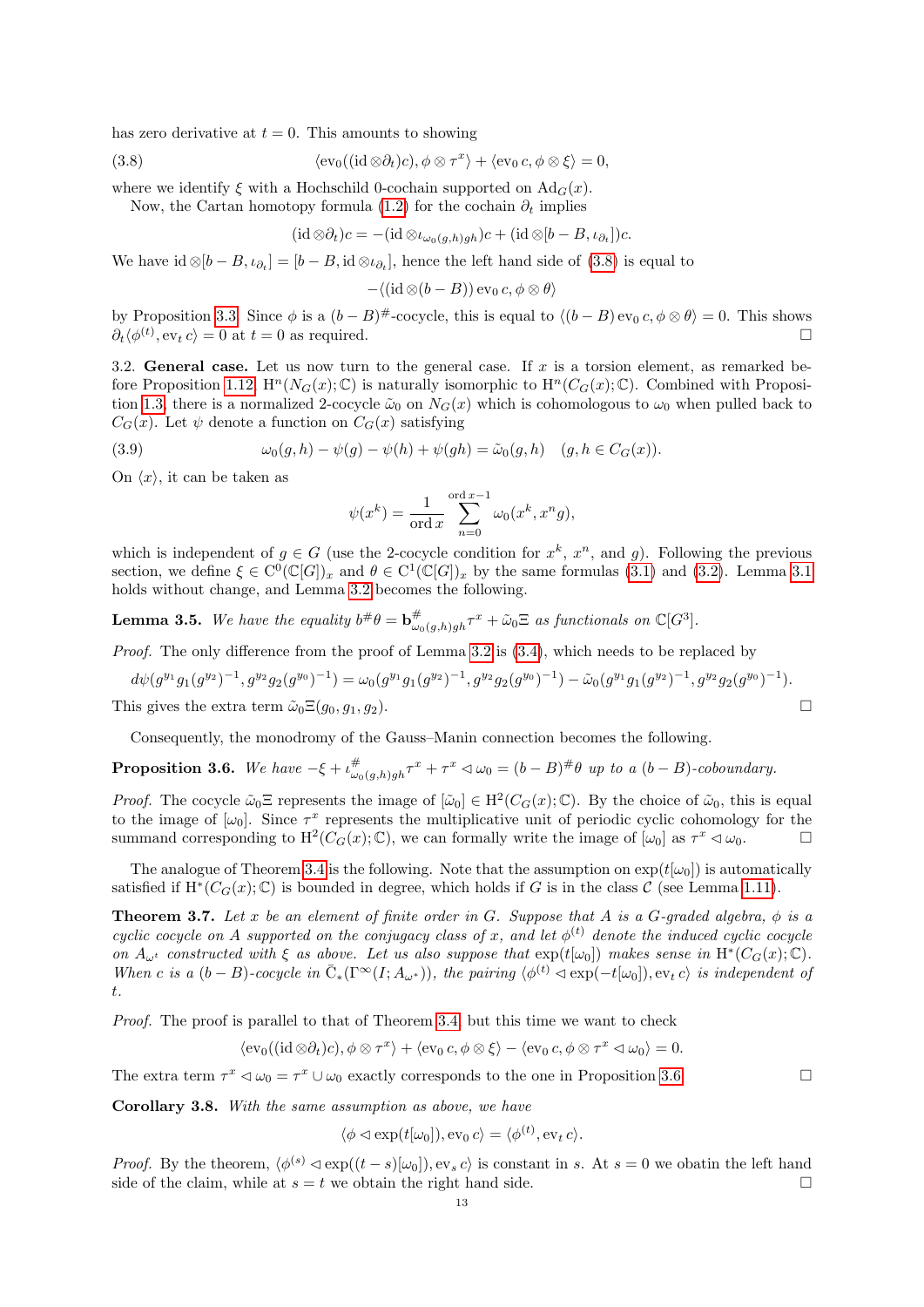#### 4. Analytic preliminaries

<span id="page-13-0"></span>4.1. Fréchet algebras. A Fréchet algebra is given by a (possibly nonunital) C-algebra A and a sequence of (semi)norms  $||a||_m$  ( $a \in A$ ) for  $m = 1, 2, 3, \ldots$ , such that A is complete with respect to the locally convex topology defined by the  $||a||_m$ , and that the product map  $A \times A \to A$  is (jointly) continuous. Replacing  $||a||_m$  with  $\sum_{k\leq m} ||a||_k$  if necessary, we may and do assume that the seminorms are *increasing*  $\|u\|_{m} \leq \|u\|_{m+1}$ . An important condition one may ask on these seminorms is the m-convexity: each  $\|a\|_m$  is submultiplicative, that is  $\|ab\|_m \leq \|a\|_m \|\dot{b}\|_m$ . If we can characterize the topology of A by seminorms satisfying this condition,  $\overrightarrow{A}$  is then called an  $\overrightarrow{m}$ -algebra.

*Example* 4.1. By  $C^1(I)$  we mean the space of continuous functions f on  $I = [0, 1]$  which admit continuous derivative  $\partial_t f$ , where at the endpoints we consider one sided deriatives

$$
(\partial_t f)(0) = \lim_{t \to +0} \frac{f(t) - f(0)}{t}, \qquad (\partial_t f)(1) = \lim_{t \to +0} \frac{f(1) - f(1 - t)}{t}.
$$

The spaces  $C^{k}(I)$  for  $k = 2, 3, ...$  are defined similarly in an inductive way. Each of these is a Banach algebra, with respect to the submultiplicative norm

$$
\|f\|_k = \sum_{j=0}^k \frac{1}{j!} \left\| \partial_t^j f \right\|
$$

with  $||f|| = \max_{0 \le t \le 1} |f(t)|$ . Their intersection  $C^{\infty}(I) = \bigcap_{k=0}^{\infty} C^k(I)$  is the space of smooth functions on I, which is an  $m$ -algebra topologized by the above norms.

4.2. **Tensor products.** Let A and A' be Fréchet spaces, respectively with seminorms  $(\|y\|_m)_{m=1}^{\infty}$  and  $(||z||'_i$  $n'_{n}$ <sub>n</sub> $\infty$ <sub>n</sub>-1. The projective tensor product  $\mathcal{A} \otimes \mathcal{A}'$  is the completion of algebraic tensor product  $\mathcal{A} \otimes \mathcal{A}'$ with respect to the seminorms

$$
||x||_{(m,n)} = \inf \left\{ \sum_{i=1}^{k} ||y_i||_m ||z_i||_n \mid k \in \mathbb{N}, x = \sum_{i=1}^{k} y_i \otimes z_i \right\}.
$$

When A and A' are m-algebras,  $\mathcal{A} \otimes \mathcal{A}'$  is again an m-algebra (note that tensor product of submultiplicative seminorms are again submultiplicative).

Example 4.2. When A is a Banach space,  $\ell_1(G) \hat{\otimes} A$  is identified with the space  $\ell_1(G; A)$  of absolutely summable functions  $f: G \to A$ , that is,  $\sum_g \delta_g \otimes f(g)$  represents an element of  $\ell_1(G) \otimes A$  if and only if  $||f||_1 = \sum_g ||f(g)||$  is finite.

When A is a Fréchet space, the space  $C^{\infty}(I; A)$  of A-valued smooth functions on I is identified with the *injective tensor product* (or  $\epsilon$ -tensor product)  $C^{\infty}(I) \otimes_{\epsilon} A$  of  $C^{\infty}(I)$  and A, cf. [\[36,](#page-23-16) Theorem 2.3; [47,](#page-24-8) Chapter 44. Since  $C^{\infty}(I)$  is a nuclear Fréchet space, (see, e.g. [\[32\]](#page-23-17)), the topology of this space is the same as that of the projective tensor product. We will freely use these different interpretations.

4.3. Banach KK-groups. Let us briefly review the construction of the group  $KK^{\text{Ban}}(A, B)$  for Banach algebras  $A$  and  $B$ , see [\[23,](#page-23-18) [50\]](#page-24-9) for details.

The basic ingredient is a  $B$ -pair, which is a Banach algebra analogue of right Hilbert  $C^*$ -modules. Let  $E^{\langle}, E^{\rangle}$  be Banach spaces endowed with submultiplicative actions of B, from left on  $E^{\langle}$  and from right on  $E<sup>3</sup>$ . Then, a B-pair E is given by such spaces endowed with a B-valued pairing

$$
E^{\langle} \times E^{\rangle} \to B, \quad (x, y) \mapsto \langle x, y \rangle_B,
$$

satisfying  $\langle bx, y \rangle_B = b\langle x, y \rangle_B$ ,  $\langle x, y \rangle_B = \langle x, y \rangle_B b$ , and  $\| \langle x, y \rangle_B \| \leq \|x\| \cdot \|y\|$ . When  $E_0$  and  $E_1$  are such B-pairs, a morphism of B-pairs  $T: E_0 \to E_1$  is given by module maps  $T^{\langle} : E_1^{\langle} \to E_0^{\langle} \text{ and } T^{\rangle} : E_0^{\rangle} \to E_1^{\rangle}$ satisfying an analogue of the adjointability condition for maps between Hilbert modules. One also has an analogue of compact morphisms for Hilbert modules.

Then, elements of  $KK^{\text{Ban}}(A, B)$  are represented by the data  $(E_*, \pi, T)$ , where  $E_* = E_0 \oplus E_1$  is a  $\mathbb{Z}/2\mathbb{Z}$ graded B-pair,  $\pi$  is a representation of A as even endomorphisms of  $E_*$ , and T is an odd endomorphism such that  $\pi(a)(id - T^2)$  and  $[T, \pi(a)]$  for all  $a \in A$ . Such data define maps  $K_i(A) \to K_i(B)$  for  $i = 0, 1$ , analogous to the usual KK-theory.

When A and B admit isometric actions of G and L is a length function on G, we also have  $KK_{G,L}^{\text{Ban}}(A, B)$ generated by an equivariant version of the above data with the failure of  $G \cap E$  being isometric controlled by L. While this generalization is important for the Baum–Connes conjecture of  $G$ , it appears only indirectly in the following section.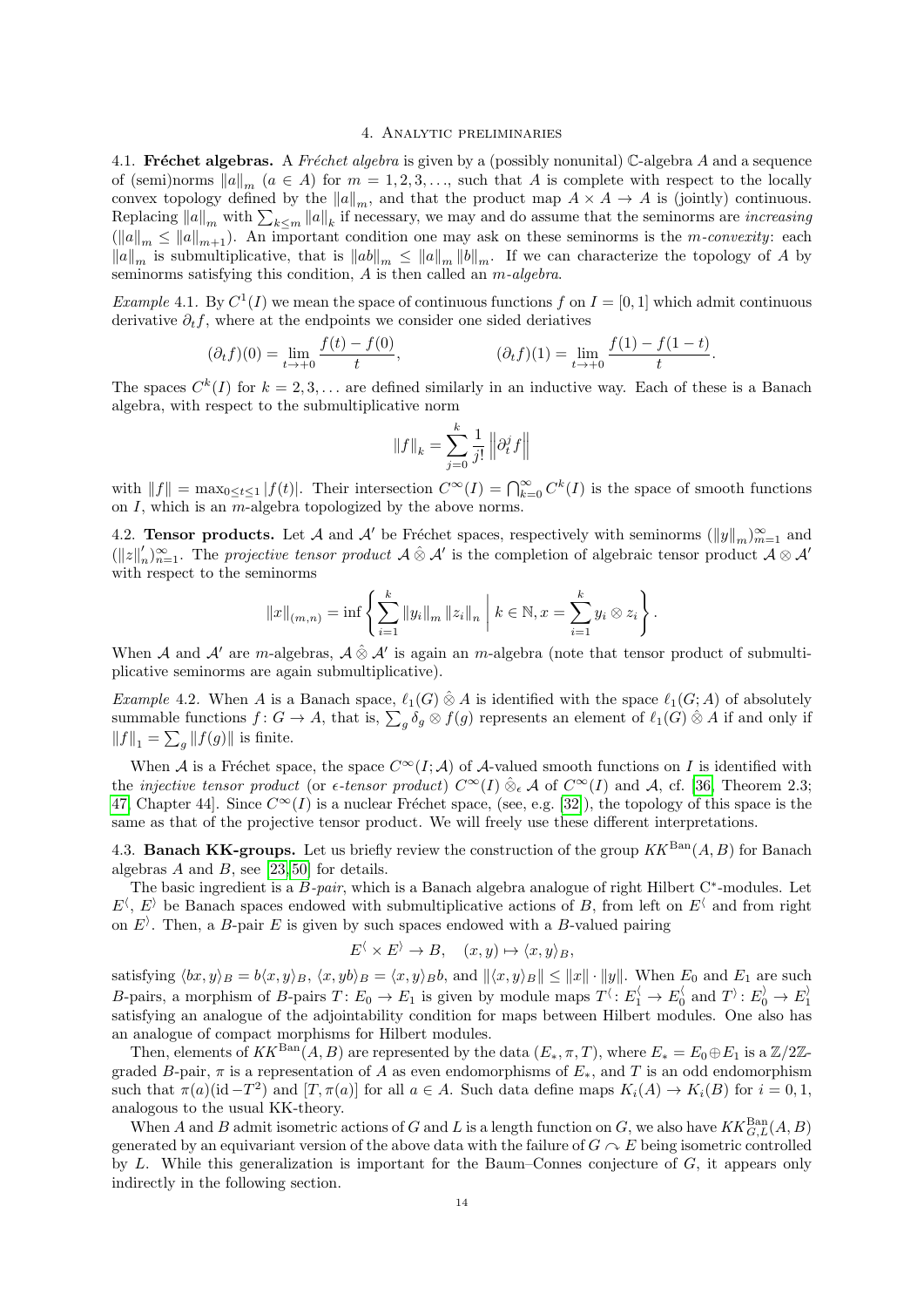4.4. Analytic models of twisting. When  $\omega$  is a T-valued normalized 2-cocycle on  $G$ , we can represent  $\mathbb{C}_{\omega}[G]$  on  $\ell_2(G)$  by bounded operators, as

$$
(\lambda_g^{(\omega)}f)(h) = \omega(g, g^{-1}h)f(g^{-1}h) \quad (f \in \ell_2(G)),
$$

called the  $\omega$ -twisted left regular representation. The reduced twisted group  $C^*$ -algebra  $C^*_{r,\omega}(G) = C^*_r(G,\omega)$ is defined as the norm closure of  $\mathbb{C}_{\omega}[G]$  inside  $B(\ell_2(G))$ .

When  $A$  is a  $G$ -C<sup>\*</sup>-algebra, the Banach space

$$
\ell_1(G; A) = \left\{ f \colon G \to A \; \middle| \; \|f\|_1 = \sum_{g \in G} \|f(g)\| < \infty \right\}
$$

has a structure of Banach  $*$ -algebra by convolution product. When  $\omega$  is a normalized T-valued cocycle, we can again twist the product of  $\ell_1(G; A)$  into a Banach  $*$ -algebra, with respect to the same involution map (recall that  $\omega$  is assumed to satisfy  $\omega(g, g^{-1}) = 1$ ). If G is amenable,  $C^*_{r,\omega}(G)$  is the C<sup>\*</sup>-enveloping algebra of  $\ell_1(G) = \ell_1(G; \mathbb{C})$  with this product.

More generally, if A is the reduced section algebra of a Fell bundle over  $G$  (that is, a  $C^*$ -algebra with injective coaction  $A \to A \otimes C_r^*(G)$ , we can define a C<sup>\*</sup>-algebraic model of  $A_\omega$  on the right Hilbert  $A_e$ -module  $L^2(A)_{A_e}$ , so that  $A_\omega$  is again the reduced section algebra of another Fell bundle [\[53\]](#page-24-5).

## 5. Smooth models

<span id="page-14-0"></span>We want to consider Fréchet variants of  $\Gamma^{\infty}(I; \mathbb{C}[G])$  in the previous section.

5.1.  $\ell_1$ -Schwartz algebra. Let  $\ell : G \to [0, \infty)$  be a length function on G; a function satisfying  $\ell(e) = 0$ and  $\ell(gh) \leq \ell(g) + \ell(h)$ . Let A be a Fréchet algebra with seminorms  $||a||_m$ , and let  $\alpha: G \cap A$  be an action of G which is  $\ell$ -tempered [\[46\]](#page-24-10):

<span id="page-14-1"></span>
$$
\forall m \exists C, k, n: \|\alpha_g(x)\|_m \le C(\ell(g) + 1)^k \|x\|_n.
$$

We then put

(5.1) 
$$
S_1(G; \mathcal{A}) = \left\{ f : G \to \mathcal{A} \mid \forall k, m : \sum_g (\ell(g) + 1)^k \| f(g) \|_m < \infty \right\}.
$$

As a Fréchet space this is just the projective tensor product of  $S_1(G) = S_1(G; \mathbb{C})$  and A. Concretely, the seminorms

$$
||f||_{d,m} = \sum_{g} (\ell(g) + 1)^d ||f||_m
$$

topologize  $S_1(G; \mathcal{A})$ , and since  $||f||_m$  is increasing in m, the ones  $||f||'_m = ||f||_{m,m}$  also topologize  $S_1(G; \mathcal{A})$ . With respect to the crossed product algebra structure

$$
(f * f')(g) = \sum_{g'} \alpha_{g'}(f(gg'))f'((g')^{-1}),
$$

 $S_1(G; \mathcal{A})$  is an m-algebra if  $\mathcal A$  is a one [\[45,](#page-24-11) Theorem 3.1.7]. Let us denote the twistings of  $\ell_1(G)$ (resp.  $S_1(G)$ ) by  $\ell_1(G, \omega)$  (resp.  $S_1(G, \omega)$ ). Note that the traces  $\tau^x$  are well-defined over  $\ell_1(G)$ , hence also over  $S_1(G)$ .

Let A be a G-C<sup>\*</sup>-algebra, and consider the crossed product algebra structure  $\ell_1(G; A)$  defined as above. If there are Dirac-dual Dirac morphisms in  $KK^G$  with  $\gamma = 1$  in  $KK_{G,L}^{\text{Ban}}(\mathbb{C}, \mathbb{C})$  for some L, the assembly map

$$
K^G_*(\underline{E}G, A) \to K_*(\ell_1(G; A))
$$

is an isomorphism [\[23\]](#page-23-18). For good G (including Haagerup groups [\[16\]](#page-23-19) and word hyperbolic groups [\[25\]](#page-23-20)), the assembly maps

$$
K_*^G(\underline{E}G, A) \to K_*(G \ltimes_r A)
$$

is also an isomorphism, with  $G \ltimes_r A$  being the reduced crossed product C<sup>∗</sup>-algebra. It follows that the natural map  $K_*(\ell_1(G; A)) \to K_*(G \ltimes_r A)$  is an isomorphism for such groups. In the rest of the section we assume that this is the case.

assume that this is the case.<br>Let  $\omega_0$  be a  $\sqrt{-1}\mathbb{R}$ -valued 2-cocycle on G, and consider the associated T-valued cocycles

$$
\omega^t(g, h) = \exp(t\omega_0(g, h)) \quad (t \in I).
$$

We then obtain a 'continuous' family of twisted group C<sup>∗</sup>-algebras  $C^*_{r,\omega^t}(G)$ , and the C<sup>∗</sup>-algebra of continuous sections  $\Gamma(I; C^*_{r,\omega^*}(G))$  plays a central role in the comparison of their K-groups. By definition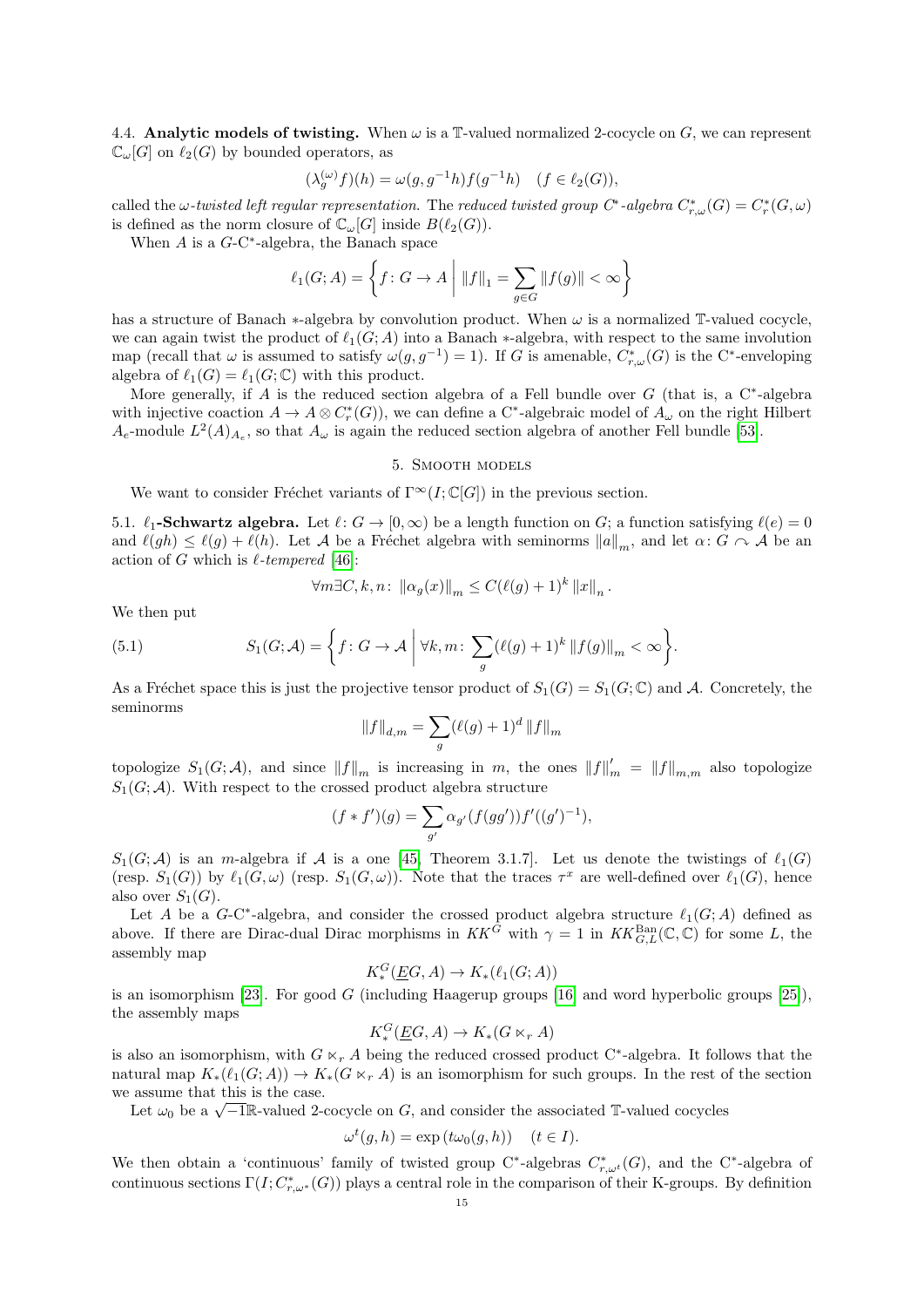$\Gamma(I; C^*_{r,\omega^*}(G))$  is a completion of  $\ell_1(G; C(I))$  with respect to the representation on Hilbert  $C(I)$ -module  $\Gamma(I; \ell_2(G))$ , twisted by the  $\mathcal{U}(C(I))$ -valued 2-cocycle  $\omega^*$  on G [\[12\]](#page-23-6).

Recall that  $C^*_{r,\omega}(G)$  is strongly Morita equivalent to  $G \ltimes_r K(\ell_2(G))$ , where G is acting on  $K(\ell_2(G))$ by  $(\mathrm{Ad}_{\lambda_q^{(\overline{\omega})}})_{g\in G}$  [\[34\]](#page-23-21). Concretely, the imprimitivity bimodule is given by the Hilbert  $C^*_{r,\omega}(G)$ -module g  $C^*_{r,\omega}(G) \otimes \ell_2(G)$ , where the left action of  $G \ltimes_r K(\ell_2(G))$  is given by  $\lambda_g^{(\omega)} \otimes \lambda_g^{(\overline{\omega})}$  for  $g \in G$  and  $1 \otimes T$  for  $T \in K(\ell_2(G)).$ 

The  $\ell_1$ -version of this is a cycle in  $KK^{\text{Ban}}(\ell_1(G; K(\ell_2(G))), \ell_1(G, \omega))$ , as follows. The graded  $\ell_1(G; \omega)$ pair  $E_*$  is given by  $E_1 = 0$  (thus  $T = 0$ ), while  $E_0' = \ell_1(G) \otimes \ell_2(G)$  and  $E_0'$  is its complex conjugate  $\overline{\ell_1(G) \otimes \ell_2(G)} = {\overline{x} \mid x \in \ell_2(G) \text{ and } E_0}$ . The pairing is given by

$$
\langle f^1 \otimes \xi^1, f^2 \otimes \xi^2 \rangle_{\ell_1(G; \omega)} = (\xi^2, \xi^1)(f^1)^* *_{\omega} f^2.
$$

The right module structure on  $E_0^{\rangle}$  is given by  $(f \otimes \xi)f' = (f *_{\omega} f') \otimes \xi$ , and the left module structure on  $E_0^{\langle}$  is given by  $f'(\overline{f\otimes \xi}) = \overline{f\ast_{\omega}(f')^*\otimes \xi}$ . On this B-pair,  $\ell_1(G; K(\ell_2(G)))$  acts by endomorphisms

$$
\pi^{\lambda}(f)(f' \otimes \xi) = \sum_{g} \lambda_g^{(\omega)} f' \otimes \lambda^{(\overline{\omega})} f(g) \xi, \quad \pi^{\langle} (f)(\overline{f' \otimes \xi}) = \sum_{g} \overline{\lambda_g^{(\omega)} f' \otimes f(g^{-1})^* \lambda^{(\overline{\omega})} \xi}.
$$

This cycle implements the isomorphism  $K_*(\ell_1(G; K(\ell_2(G)))) \simeq K_*(\ell_1(G, \omega)).$ 

Collecting these discussions,  $\ell_1(G, \omega) \to C^*_{r,\omega}(G)$  induces isomorphisms of K-groups [\[31\]](#page-23-4).

<span id="page-15-0"></span>**Proposition 5.1.** The evaluation map  $K_*(\ell_1(G; C(I))) \to K_*(\ell_1(G, \omega^t))$  is surjective for each t.

*Proof.* We already know the corresponding statement for C<sup>∗</sup>-algebras, and that  $K_*(\ell_1(G, \omega^t))$  is isomorphic to  $K_*(C^*_{r,\omega^t}(G))$ . We also know that  $K_*(\ell_1(G; C(I) \otimes K(\ell_2(G)))) \simeq K_*(G \ltimes_r C(I) \otimes K(\ell_2(G)))$ . Thus, we just need to verify that the evaluation map in the assertion factors the isomorphism

$$
K_*(\ell_1(G; C(I) \otimes K(\ell_2(G)))) \to K_*(\ell_1(G, \omega^t))
$$

for each t.

If we carry out a similar construction for  $\ell_1(G; C(I))$  and  $\ell_1(G; C(I) \otimes K(\ell_2(G))$ , the Banach space  $\ell_1(G; C(I; \ell_2(G)))$  gives a cycle in  $KK^{\text{Ban}}(\ell_1(G; C(I) \otimes K(\ell_2(G))), \ell_1(G; C(I))),$  hence a map

$$
K_* (\ell_1(G; C(I) \otimes K(\ell_2(G)))) \to K_* (\ell_1(G; C(I))).
$$

This is the desired factorization.  $\Box$ 

Since the natural (semi)norms of  $S_1(G; C^{\infty}(I))$  are stronger than that of  $\ell_1(G; C(I))$ , we may regard  $S_1(G; C^{\infty}(I))$  as a subspace of  $\Gamma(I; C^*_{r,\omega^*}(G))$ . In order to control the time derivatives of the product in this algebra, we need to impose the *polynomial growth* assumption on  $\omega_0$ . Namely,  $\omega_0$  is of polynomial growth with respect to  $\ell$  if

<span id="page-15-2"></span>
$$
|\omega_0(g, h)| \le C(1 + \ell(g))^M (1 + \ell(h))^M
$$

holds for some positive constants C and M large enough.

<span id="page-15-1"></span>**Proposition 5.2** (cf. [\[46,](#page-24-10) Theorem 6.7]). If  $\omega_0$  is of polynomial growth,  $S_1(G; C^{\infty}(I))$  is a spectral subalgebra of  $\ell_1(G; C(I))$ .

*Proof.* First,  $S_1(G; C(I))$  is a strongly spectral invariant subalgebra of  $\ell_1(G; C(I))$ . On this part the argument for [\[46,](#page-24-10) Theorem 6.7] applies without change, since the twisting by  $\omega^t$  does not contribute to the norm of these algebras.

We first need to verify that  $S_1(G; C^{\infty}(I))$  is a subalgebra of  $S_1(G; C(I))$ . Let f and f' be elements of  $S_1(G; C^{\infty}(I)) \simeq C^{\infty}(I; S_1(G))$ . Their product is represented by the function

(5.2) 
$$
(t,g) \mapsto \sum_{h \in G} \omega^t(h, h^{-1}g) f_t(h) f'_t(h^{-1}g).
$$

Since  $|\omega^t(h, h^{-1}g)| = 1$ , at each t we indeed obtain an element of  $S_1(G, \omega^t)$ . We thus need to show that this function is smooth in t. Let us denote by C and M the constants controlling the growth of  $\omega_0$  as above, and put  $m_+ = m(1 + M)$ .

As an illustration let us first give an estimate for the first order derivative. We have

<span id="page-15-3"></span>
$$
(5.3) \quad \partial_t (f *_{\omega^*} f')_t(g) = \sum_h \omega^t(h, h^{-1}g) \left( \omega_0(h, h^{-1}g) f_t(h) f'_t(h^{-1}g) + (\partial_t f_t(h)) f'_t(h^{-1}g) + f_t(h) \partial_t f'_t(h^{-1}g) \right).
$$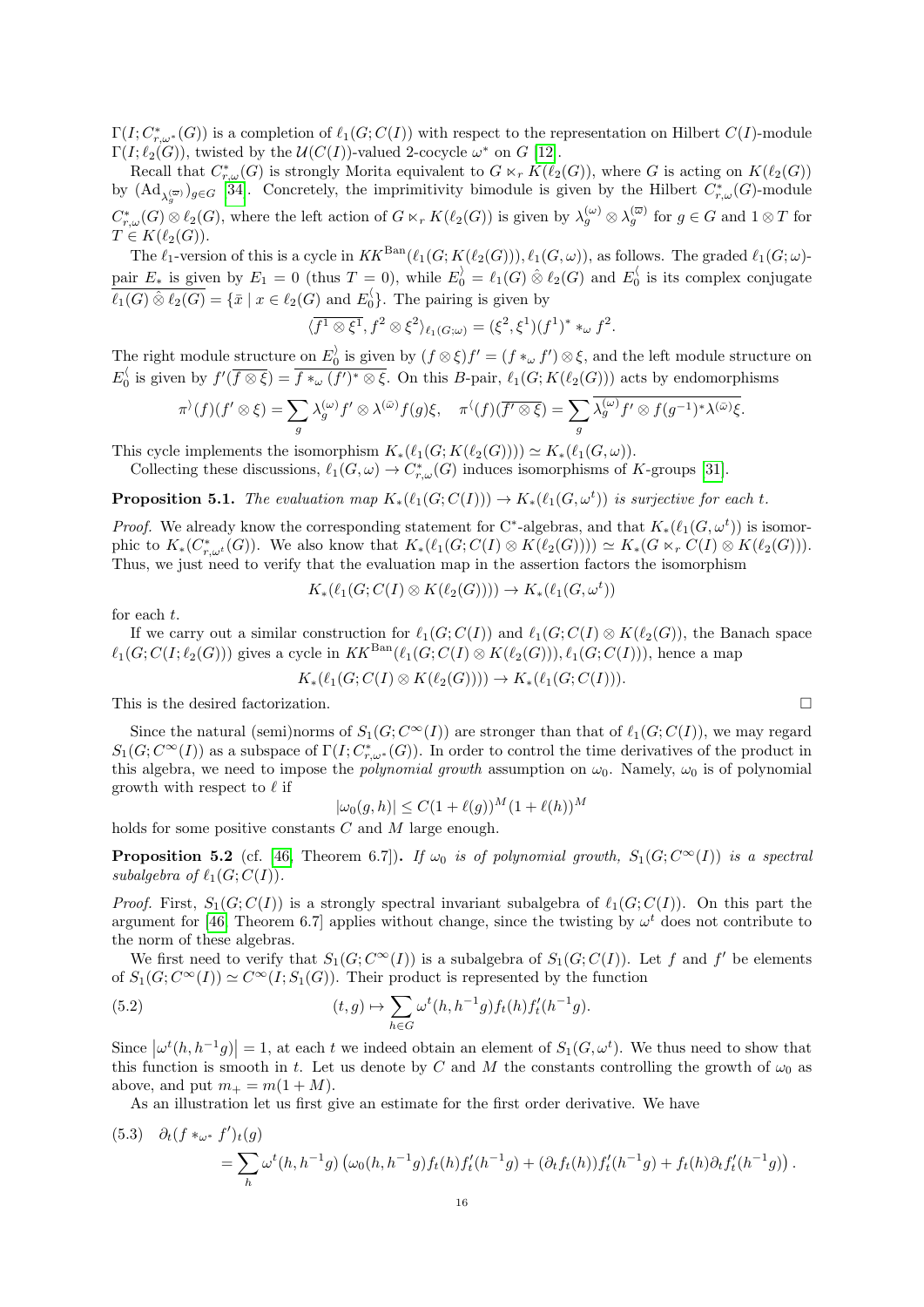For any k, the second term can be estimated as  $\|\partial_t f *_{\omega^t} f'\|_{k,0} \leq \|\partial_t f\|_{k,0} \|\partial_t f'\|_{k,0}$ , so

$$
g\mapsto \sum_h \omega^t(h,h^{-1}g)(\partial_t f_t(h))f'_t(h^{-1}g)
$$

is an element of  $S_1(G)$ . The third term admits a similar estimate. As for the first term, we need to estimate

<span id="page-16-0"></span>
$$
\sum_{g} \left( \sum_{h} \left| \omega_0(h, h^{-1}g) \right| |f_t(h)| \left| f'_t(h^{-1}g) \right| \right) (1 + \ell(g))^k.
$$

If we put  $\tilde{f}_t(q) = f_t(q)(1 + \ell(q))^M$ , the above is bounded by

(5.4) 
$$
C \left\| \left| \tilde{f} \right| * \left| \tilde{f}' \right| \right\|_{k,0} \leq C \left\| \left| \tilde{f} \right| \right\|_{k,0} \left\| \left| \tilde{f}' \right| \right\|_{k,0} = C \left\| f \right\|_{k,0} \left\| f' \right\|_{k,0}.
$$

This shows that  $f *_{\omega^*} f'$  indeed has a bounded first order derivative.

Let us now proceed to the higher order derivatives. For  $f \in S_1(G; C^m(I))$ , put

$$
||f||_m = \sum_{k=0}^m \frac{1}{k!} \max_{s \in I} ||\partial_t^k f_s||_m,
$$

where on the right hand side we take the norm  $||f'||_m = \sum_g (1 + \ell(g))^m |f'(g)|$  for  $f' = \partial_t^k f_s$ . Given  $f^1, \ldots, f^n \in S_1(G; C^{\infty}(I)),$  we claim that there is an estimate

(5.5) 
$$
\|f^1 *_{\omega^*} \cdots *_{\omega^*} f^n\|_m \leq e^{nC} \|f^1\|_{m_+} \cdots \|f^n\|_{m_+},
$$

which implies that  $S_1(G; C^{\infty}(I))$  is closed under product. For  $(g_1, \ldots, g_n) \in G^n$ , put

<span id="page-16-1"></span>
$$
\omega_0^{(n)}(g_1,\ldots,g_n)=\omega_0(g_1,g_2)+\omega_0(g_1g_2,g_3)+\cdots+\omega_0(g_1\cdots g_{n-1},g_n).
$$

Then the product  $f^1 \cdots f^n$  in  $\Gamma(I; C^*_{r,\omega^*}(G))$  is represented by

$$
h_t(g) = \sum_{g_1 \cdots g_n = g} f^1(g_1) \cdots f^n(g_n) e^{t\omega_0^{(n)}(g_1, \ldots, g_n)}.
$$

Then,  $\partial_t^k h_s(g)$  is given by

$$
\sum_{a_1+\cdots+a_{n+1}}\frac{k!}{a_1!\cdots a_{n+1}!}\partial_t^{a_1}f_s^1(g_1)\cdots\partial_t^{a_n}f_s^n(g_n)\omega_0^{(n)}(g_1,\ldots,g_n)^{a_{n+1}}e^{t\omega_0(g_1,\ldots,g_n)}.
$$

Using

$$
\omega_0^{(n)}(g_1,\ldots,g_n)^{a_{n+1}}=\sum_{b_1+\cdots+b_{n-1}}\frac{a_{n+1}!}{b_1!\cdots b_{n-1}!}\omega_0(g_1,g_2)^{b_1}\omega_0(g_1g_2,g_3)^{b_2}\cdots\omega_0(g_1\cdots g_{n-1},g_n)^{b_{n-1}},
$$

we can bound  $\frac{1}{k!} \max_s \left\| \partial_t^k h_s \right\|_m$  by

$$
\sum_{\substack{a_1+\cdots+a_n+b_1\\+\cdots+b_{n-1}=k}} \frac{C^{b_1+\cdots+b_{n-1}}}{a_1!\cdots a_n!b_1!\cdots b_{n-1}!} \times \left\| \left(\cdots \left(\widetilde{\partial_t^{a_1} f_s^{1}}^{(b_1)} \widetilde{\partial_t^{a_2} f_s^{2}}^{(b_1)}\right)^{\sim(b_2)} \widetilde{\partial_t^{a_3} f_3}^{(b_2)} \cdots \right)^{\sim(b_{n-1})} \widetilde{\partial_t^{a_n} f_s^{n}}^{(b_{n-1})} \right\|_{m},
$$

where we put  $\tilde{f}^{(b)}(g) = f(g)(1+\ell(g))^{Mb}$ . Repeatedly using the estimates of the form [\(5.4\)](#page-16-0), we can bound this by

$$
(5.6) \sum_{\substack{a_1 + \dots + a_n + b_1 \\ + \dots + b_{n-1} = k}} \frac{C^{b_1 + \dots + b_{n-1}}}{a_1! \dots a_n! b_1! \dots b_{n-1}!} ||\partial_t^{a_1} f_s||_{m + (b_1 + \dots + b_{n-1})M} \\
\times ||\partial_t^{a_2} f_s^2||_{m + (b_1 + \dots + b_{n-1})M} \dots ||\partial_t^{a_n} f_s^n||_{m + b_{n-1}M}
$$

Then, using  $b_1 + \cdots + b_{n-1} \le k \le m$  and  $\sum_i C^{b_i} / b_i! \le e^C$ , we obtain the desired estimate [\(5.5\)](#page-16-1).

It remains to show that  $S_1(G; C^{\infty}(I))$  is closed under taking multiplicative inverses. Now, suppose that  $f \in S_1(G; C^{\infty}(I))$  is invertible in  $S_1(G; C(I))$ . The assertion follows if we can show that  $f^{-1}$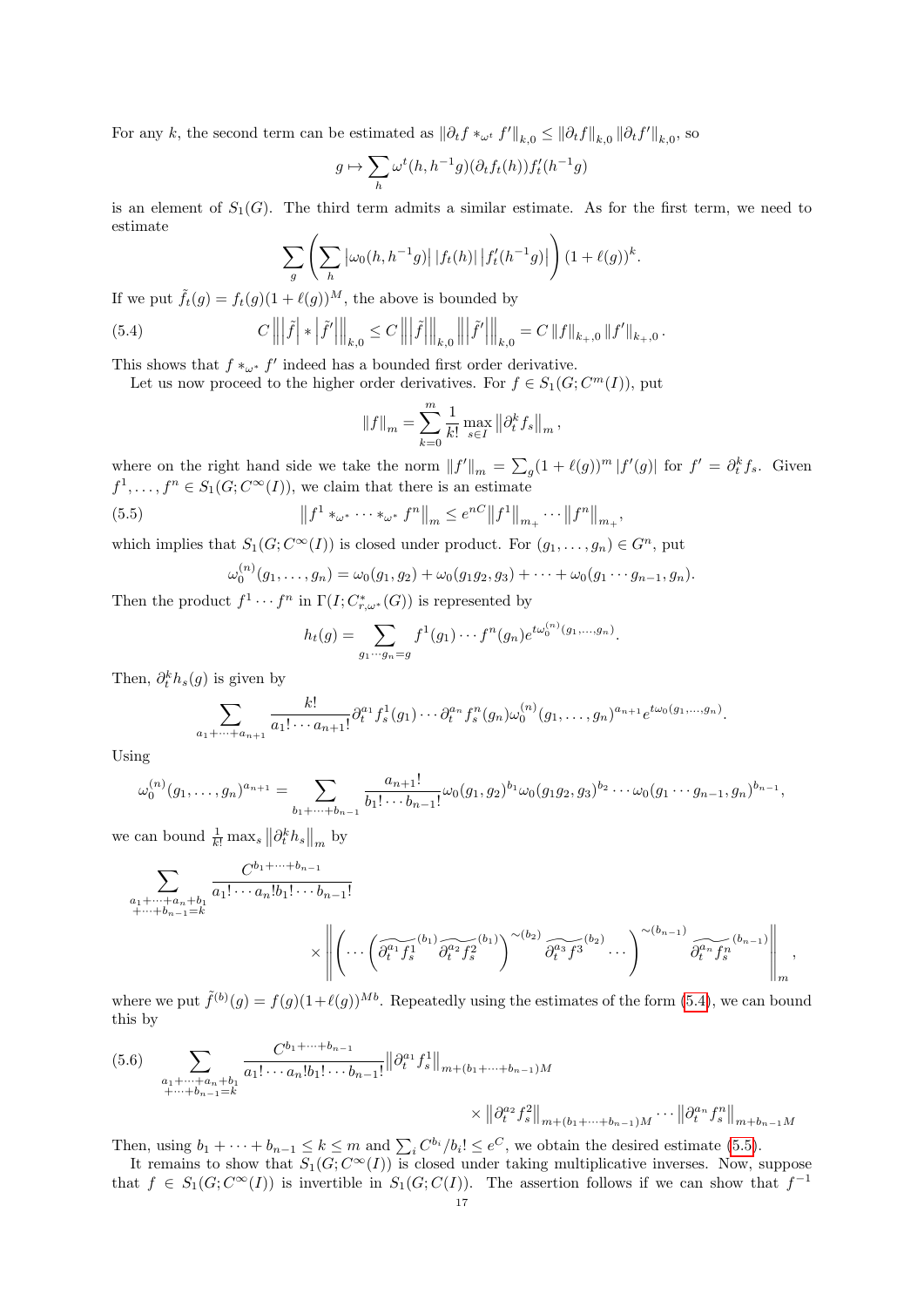belongs to  $S_1(G; C^m(I))$  for all m. If  $f \in S_1(G; C^m(I))$  is invertible in  $S_1(G; C(I))$ , we fix  $C_1 < 1$  and approximate  $f^{-1}$  by  $f' \in S_1(G; C^m(I))$  satisfying

$$
\left\|f'-f^{-1}\right\|_{m_+,0} < \frac{C_1}{e^{3C}\left\|f\right\|_{m_+,0}},
$$

so that  $x = 1-f'f$  satisfies  $||x||_{m_+,0} < C_1e^{-C}$ . Then, for  $n > m$ , the above estimate for  $f^1 = \cdots = f^n = x$ shows

$$
\|x^n\|_{m,m}\leq e^{nC}n^m\,\|x\|_{m_+,m}^m\,\|x\|_{m_+,0}^{n-m}=o(C_2^n)
$$

for any  $C_1 < C_2 < 1$ . This shows the convergence of  $1 + x + x^2 + \cdots$ , hence  $f'f$  is invertible in  $S_1(G; C^m(I)).$  $\Box^{m}(I)$ ).

**Corollary 5.3.** The evaluation map  $K_*(S_1(G; C^{\infty}(I))) \to K_*(S_1(G, \omega^t))$  is surjective for each t.

*Proof.* A similar (but simpler) argument as the above proposition shows that  $S_1(G, \omega^t)$  is a spectral subalgebra of  $\ell_1(G, \omega^t)$ . We thus know that the horizontal arrows in

$$
K_*(S_1(G; C^{\infty}(I))) \longrightarrow K_*(\ell_1(G; C(I)))
$$
  
\n
$$
\downarrow \qquad \qquad \downarrow
$$
  
\n
$$
K_*(S_1(G, \omega^t)) \longrightarrow K_*(\ell_1(G, \omega^t))
$$

are isomorphisms. Moreover, the right vertical arrow is surjective by Proposition [5.1.](#page-15-0)  $\Box$ 

Remark 5.4. When G is of polynomial growth, there is possibly a more direct approach based on the following result of Schweitzer [\[46\]](#page-24-10): suppose that A is a  $G$ -C<sup>\*</sup>-algebra, and A be a dense G-invariant Fréchet subalgebra satisfying the differential seminorm condition such that the induced action is  $\ell$ tempered. Then  $S_1(G; \mathcal{A})$  is a spectral subalgebra of  $G \ltimes_r A$ . However, this result is hopeless without polynomial growth assumption. Indeed,  $\ell_1(G)$  is not a spectral subalgebra of  $C_r^*(G)$  if G contains a free semigroup of two generators [\[3,](#page-22-5) [17\]](#page-23-22).

Remark 5.5. The subscript 1 in  $S_1(G; A)$  corresponds to the fact that the definition in [\(5.1\)](#page-14-1) is in terms of the ' $\ell_1$  norm'. When A is a pre C<sup>\*</sup>-algebra, the  $\ell_2$  version makes sense as

$$
S_2(G;A) = \left\{ f: G \to A \mid \forall k, m: \left\| \sum_g \alpha_g^{-1}(f(g)^* f(g))(1 + \ell(g))^{2k} \right\|_m < \infty \right\}.
$$

This way  $S_2(G; \mathbb{C})$  is equal to  $H^{\infty}_{\ell}(G)$ , see the next section. However, the spectral invariance of  $S_2(G; A)$ in  $G \ltimes_r A$  is proved only when G is of polynomial growth and A is a commutative C<sup>∗</sup>-algebra [\[20\]](#page-23-23), and  $S_2(G; \ell_\infty G)$  is a spectral subalgebra of  $G \ltimes_r \ell_\infty G$  (if and) only if G is of polynomial growth [\[7\]](#page-22-6). Note also that we have  $S_1(G) = S_2(G)$  if and only if G is of polynomial growth [\[21\]](#page-23-24). For hyperbolic groups, there is a more elaborate choice of rapid decay functions [\[38\]](#page-23-25) which are invariant under holomorphic functional calculus on  $C_r^*(G)$  and at the same time supporting many traces.

## 5.2.  $\ell_2$ -Schwartz algebra for groups of rapid decay. For  $s > 0$ , put

$$
H_{\ell}^{s}(G) = \left\{ f: G \to \mathbb{C} \; \middle| \; \sum_{g \in G} |f(g)|^{2} \left( \ell(g) + 1 \right)^{2s} < \infty \right\},
$$

and  $H^{\infty}_{\ell}(G) = \bigcap_{s>0} H^s_{\ell}(G)$ . Recall that G is said to be of *rapid decay* [\[21\]](#page-23-24) if  $H^{\infty}_{\ell}(G)$  is a subspace of  $C_r^*(G)$  for some proper length function  $\ell$ . This is equivalent to  $H_\ell^s(G) \subset C_r^*(G)$  for large enough s. Note that when G is finitely generated, it is of rapid decay if and only if  $H^{\infty}_{\ell}(G) \subset C^*_{r}(G)$  for the word length  $\ell$  for some symmetric generating set. Put

$$
||f||_{\ell,s} = \sqrt{\sum_{g \in G} |f(g)|^2 (\ell(g) + 1)^{2s}},
$$

so that  $H^s_{\ell}(G)$  is the completion of  $\mathbb{C}[G]$  by this norm. When  $H^s_{\ell}(G) \subset C^*_r(G)$ , there is  $C > 0$  such that whenever f is supported on  $B_R(e)$  (the ball around e of radius R), we have  $||f||_{C_r^*(G)} \leq CR^s ||f||_{\ell,s}$ , or that there is a polynomial  $P(X)$  such that

$$
||f * g||_{C_r^*(G)} \le P(R) ||f||_{\ell_2(G)} ||g||_{\ell_2(G)}
$$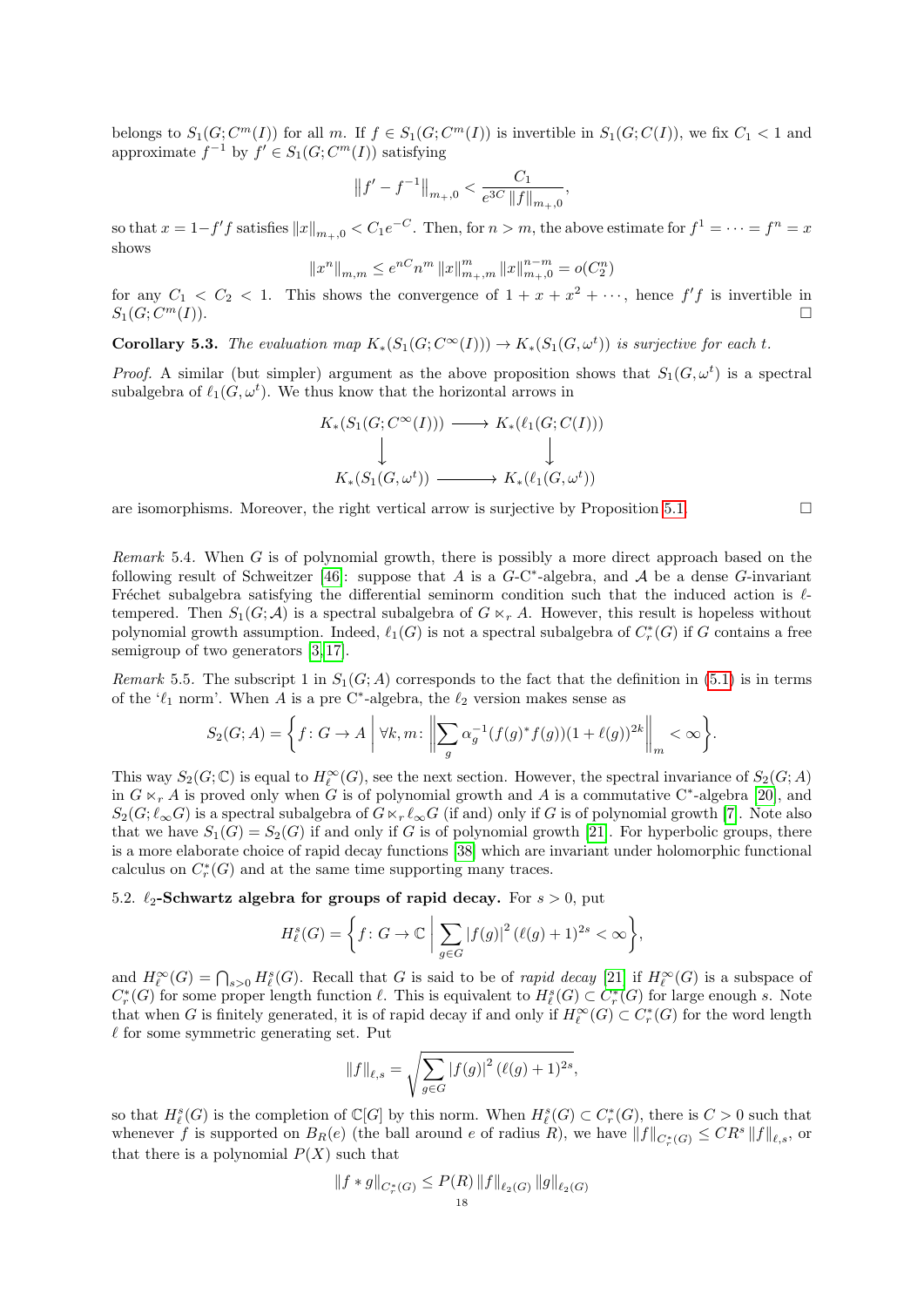whenever f is supported on  $B_R(e)$ . The last condition implies  $||f * g||_{\ell,s} \leq K(s) ||f||_{\ell,s} ||g||_{\ell,s}$  for  $s \geq$  $deg P(X)$  and

<span id="page-18-0"></span>
$$
K(s) = 2^{s} \sqrt{P(1)^{2} + \sum_{n} \frac{P(2^{n})^{2}}{(1 + 2^{n-1})^{2s}}},
$$

so that  $H_{\ell}^{s}(G)$  is a Banach algebra with respect to the rescaled norm  $||f||'_{\ell,s} = K(s) ||f||_{\ell,s}$  [\[24,](#page-23-26) Proposition 1.2. Modifying the factor  $K(s)$  if needed, we may assume that  $||f||'_{\ell,s}$  is increasing in s. This way  $H_{\ell}^{\infty}(G)$  is an m-algebra. It is also closed under holomorphic functional calculus inside  $C_r^*(G)$ .

Let G be a group of rapid decay, and  $\omega$  be a normalized T-valued 2-cocycle on G. As explained in [\[31,](#page-23-4) Proposition 6.11],  $H^{\infty}_{\ell}(G)$  is also a subalgebra of  $C^*_{r,\omega}(G)$  thanks to the estimate

(5.7) 
$$
\|f *_{\omega} g\|_{\ell,s} \le \| |f| * |g| \|_{\ell,s} \le K(s) \|f\|_{\ell,s} \|g\|_{\ell,s}
$$

for large enough s. Let us denote this algebra by  $H_{\ell}^{\infty}(G, \omega)$ . It is again invariant under holomorphic functional calculus in  $C^*_{r,\omega}(G)$ .

The smooth section algebra  $S_1(G; C^{\infty}(I))$  in the previous section needs to be replaced by  $C^{\infty}(I; H^{\infty}_\ell(G))$ . Then, an analogue of the first half of Proposition [5.2](#page-15-1) holds.

<span id="page-18-3"></span>**Proposition 5.6.** Suppose that  $\omega_0$  is of polynomial growth. Then  $C^{\infty}(I; H^{\infty}_{\ell}(G))$  is an m-convex subalgebra of  $\Gamma(I; C^*_{r,\omega^*}(G)).$ 

*Proof.* Let f and f' be elements of  $C^{\infty}(I; H^{\infty}_{\ell}(G))$ . Their product in  $\Gamma(I; C^*_{r,\omega^*}(G))$  is represented by [\(5.2\)](#page-15-2), and by the estimate [\(5.7\)](#page-18-0), at each t we indeed obtain an element of  $H^{\infty}_\ell(G, \omega^t)$ . We thus need to show that this function is smooth in t.

The proof is completely analogous to the first half of Proposition [5.2,](#page-15-1) with slight modifications using [\(5.7\)](#page-18-0). For example, in [\(5.3\)](#page-15-3) the second term can be estimated as

$$
\|\partial_t f *_{\omega^t} f'\|_{\ell,s} \leq K(s) \|\partial_t f\|_{\ell,s} \|\partial_t f'\|_{\ell,s}
$$

as in [\(5.7\)](#page-18-0), and the third term admits a similar estimate. As for the first term, we need to estimate

$$
\sum_{g} \left( \sum_{h} \left| \omega_0(h, h^{-1}g) \right| |f_t(h)| \left| f'_t(h^{-1}g) \right| \right)^2 (1 + \ell(g))^{2s}
$$

.

Let C and M be the constants controlling the growth of  $\omega_0$ . If we put  $\tilde{f}_t(g) = f_t(g)(1 + \ell(g))^M$ , the above is bounded by

<span id="page-18-1"></span>
$$
(5.8) \t C \left\| \left| \tilde{f} \right| * \left| \tilde{f}' \right| \right\|_{\ell,s}^{2} \leq C K(s)^{2} \left\| \left| \tilde{f} \right| \right\|_{\ell,s} \left\| \left| \tilde{f}' \right| \right\|_{\ell,s} = C K(s)^{2} \left\| f \right\|_{\ell,s+\frac{M}{2}}^{2} \left\| f' \right\|_{\ell,s+\frac{M}{2}}^{2}.
$$

This shows that  $f *_{\omega^*} f'$  indeed has a bounded first order derivative.

Let us now proceed to the higher order derivatives. For  $f \in C^{\infty}(I; H^{\infty}_{\ell}(G))$ , again put

$$
||f||_{m} = \sum_{k=0}^{m} \frac{1}{k!} \max_{s \in I} ||\partial_t^k f_s||_{\ell,m}.
$$

When  $f^1, \ldots, f^n$  in  $C^{\infty}(I; H^{\infty}_{\ell}(G))$ , instead of [\(5.5\)](#page-16-1) we claim

(5.9) 
$$
\|f^1 \cdots f^n\|_m \le (K(m_+e^C)^n \|f^1\|_{m_+} \cdots \|f^n\|_{m_+}
$$

with  $m_+ = m(1 + \frac{M}{2})$  this time. For  $(g_1, \ldots, g_n) \in G^n$ , put

<span id="page-18-2"></span>
$$
\omega_0^{(n)}(g_1,\ldots,g_n) = \omega_0(g_1,g_2) + \omega_0(g_1g_2,g_3) + \cdots + \omega_0(g_1\cdots g_{n-1},g_n).
$$

Then, with the product  $h = f^1 \cdots f^n$  in  $\Gamma(I; C^*_{r,\omega^*}(G))$ , we can bound  $\frac{1}{k!} \max_s \left\| \partial_t^k h_s \right\|_{\ell,m}$  by

<span id="page-18-4"></span>
$$
(5.10) \sum_{\substack{a_1 + \dots + a_n + b_1 \\ + \dots + b_{n-1} = k}} \frac{K (m + (b_1 + \dots + b_{n-1}) \frac{M}{2})^n C^{b_1 + \dots + b_{n-1}}}{a_1! \cdots a_n! b_1! \cdots b_{n-1}!} ||\partial_t^{a_1} f_s^1||_{\ell, m + (b_1 + \dots + b_{n-1}) \frac{M}{2}}
$$

$$
\times ||\partial_t^{a_2} f_s^2||_{\ell, m + (b_1 + \dots + b_{n-1}) \frac{M}{2}} \cdots ||\partial_t^{a_n} f_s^n||_{\ell, m + b_{n-1} \frac{M}{2}}
$$

repeatedly using the estimates of the form [\(5.8\)](#page-18-1). Then, using  $b_1 + \cdots + b_{n-1} \le k \le m$  and  $\sum_i C^{b_i} / b_i! \le e^C$ , we obtain the desired estimate [\(5.9\)](#page-18-2).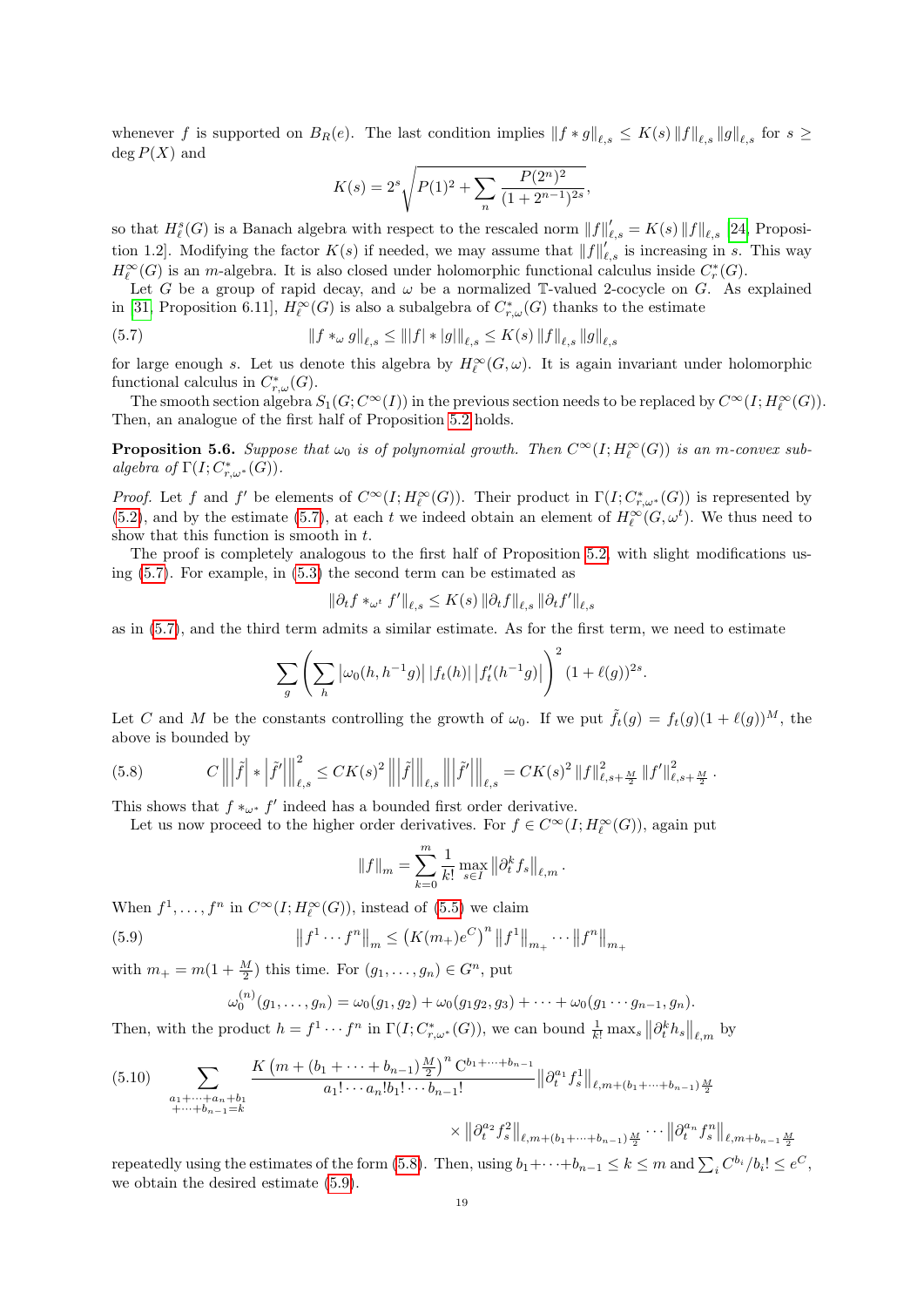The rest proceeds as in the proof of  $[33, \text{ Lemma } 1.2]$ . Namely, having the m-convexity is equivalent to finding a system of convex neighborhoods of 0 which are idempotent in the sense that  $U \cdot U \subset U$ . Putting  $B_m(r) = \{f \mid ||f||_m < r\} \subset C^{\infty}(I; H^{\infty}_{\ell}(G))$ , our claim above implies

$$
B_{m(1+\frac{M}{2})}\left(K(m_+)^{-1}e^{-C}\right)^n \subset B_m(1)
$$

for any *n*. Thus, the convex hull  $U_m$  of the  $B_{m_+}(K(m_+)^{-1}e^{-C})^n$  for  $n = 1, 2, \ldots$  is a neighborhood of 0 satisfying  $U_m^2 = U_m$ . Then  $\frac{1}{m'}U_m$  for  $m, m' = 1, 2, \ldots$  is a fundamental system of idempotent  $\Box$  neighborhoods.

**Proposition 5.7.** Under the same assumption as Proposition [5.6,](#page-18-3)  $C^{\infty}(I; H^{\infty}_{\ell}(G))$  is a spectral subalgebra of  $\Gamma(I; C^*_{r,\omega^*}(G)).$ 

*Proof.* First we claim that  $C(I, H^{\infty}_{\ell}(G))$ , or equivalently  $C(I, H^{m}_{\ell}(G))$  when m is sufficiently large, is a spectral subalgebra of  $\Gamma(I; C^*_{r,\omega^*}(G))$ . The proof for each fiber [\[31,](#page-23-4) Proposition 6.11] carries on to this case, by replacing the norm of  $\ell_2(G)$  by that of the Hilbert  $\Gamma(I; C^*_{r,\omega^*}(G))$ -module  $C(I; \ell_2(G))$ . (Otherwise we can appeal to [\[35\]](#page-23-28).)

The rest of proof is analogous to the second half of Proposition [5.2.](#page-15-1) Suppose that  $f \in C^{\infty}(I; H^{\infty}_{\ell}(G))$ is invertible in  $C(I, H^{\infty}_{\ell}(G))$ . The assertion follows if we can show that  $f^{-1}$  belongs to  $C^{m}(I; H^{m}_{\ell}(G))$ when m is sufficiently large. Let us take an element  $f' \in C<sup>m</sup>(I, H<sub>\ell</sub><sup>m</sup>(G))$  satisfying

$$
\left\|f^{-1} - f'\right\|_{C(I, H_{\ell}^{m_+}(G))} < C_1 \left(K(m_+) e^C \left\|f\right\|_{C(I, H_{\ell}^{m_+}(G))}\right)^{-1}
$$

for some  $0 < C_1 < 1$ . Thus, we have  $||x||_{C(I, H_{\ell}^{m_+}(G))} < C_1 K (m_+)^{-1} e^{-C}$  for  $x = 1 - f'f$ . Using this we are going to show that  $||x^n||_m = o(C_2^n)$  for any  $C_1 < C_2 < 1$ , which implies that  $(1-x)^{-1}$ , hence  $f^{-1} = (1 - x)^{-1} f'$  also, is in  $C^m(I, H_{\ell}^m(G)).$ 

Replacing  $f^1, \ldots, f^n$  in the proof of Proposition [5.6](#page-18-3) by x, from [\(5.10\)](#page-18-4) we can bound  $\frac{1}{k!} \max_{s \in I} \| \partial_t^k x_s^n \|_{\ell,m}$ from above by

$$
\sum_{a_1+\cdots+a_n\leq k}\frac{K(m_+)^ne^{nC}}{a_1!\cdots a_n!}\left\|\partial_t^{a_1}x_s\right\|_{\ell,m_+}\cdots\left\|\partial_t^{a_n}x_s\right\|_{\ell,m_+}.
$$

Now, let us suppose  $n > m$  so that the  $a_i$  start to contain 0. f we fix the possibility of the possible values of  $a_1, \ldots, a_n$  up to permutation, the multiplicity in the above sum is bounded by

$$
n(n-1)\cdots(n-k+1) \le n^m.
$$

Hence we have

$$
||x^n||_m \le K(m_+)^n e^{nC} n^m ||x||_{m_+}^m ||x||_{C(I, H_{\ell}^{m_+}(G))}^{n-m}.
$$

By assumption on  $||x||_{C(I,H^{m_+}_\ell(G))}$ , we indeed have that this is asymptotically bounded by  $C_2^n$  as  $n \to \infty$ ∞.

5.3. Effective conjugacy problem. We now want to use the formula of Proposition [2.5.](#page-10-3) Let  $\phi$  be a cyclic cocycle on  $\mathcal{A} = S_1(G)$  or  $H_{\ell}^{\infty}(G)$  supported on the conjugacy class of x. Take  $\psi: G \to \sqrt{-1}\mathbb{R}$  as in Section [3,](#page-10-0) and consider  $\phi^{(t)}$ . Then, as follows from the precise form of  $\xi$  given in [\(3.1\)](#page-10-1), it extends to a cyclic cocycle on  $\mathcal{A}_{\omega^t} = S_1(G, \omega^t)$  or  $H^\infty_{\ell}(G, \omega^t)$  for each t.

If the growth of  $\xi(g_0 \cdots g_n)$  is bounded by some polynomial in  $\ell(g_0), \ldots, \ell(g_n)$ , the family  $(\phi^{(t)})_t$  is smooth in t and  $\theta$  in Section [3](#page-10-0) makes sense as a functional on  $\mathcal{A} \otimes \mathcal{A}$ . Since the growth  $\omega_0(q, h)$  is bounded by some polynomial in  $\ell(g)$  and  $\ell(h)$ , it is enough to know that  $\ell(g^{g_0})$  is bounded by some polynomial in  $\ell(g_0)$  when  $g_0$  is conjugate to x. Note also that if  $C_G(x)$  is finite, the growth rate does not depend on the choice of  $g^{g_0}$ .

Such problem (usually without finiteness assumption on the order of x) is known as the *effective* conjugacy problem: consider the conjugacy length function

$$
\mathrm{CLF}_G(n) = \max_{\substack{x, y \text{ conjugate } gxg^{-1}=y}} \min_{\substack{\ell(g).}} \ell(g).
$$

This is known to be at most linear for the hyperbolic groups [\[30\]](#page-23-29), for the solvable groups of the form  $\mathbb{Z}^k$   $\rtimes_A \mathbb{Z}$  with  $A \in SL_k(\mathbb{Z})$  contained in a split torus [\[44\]](#page-24-12), and for the torsion free 2-step nilpotent groups [\[19\]](#page-23-30), as well as the crystallographic groups (see the next section). A quadratic bound is known for fundamental groups of prime 3-manifolds [\[2\]](#page-22-7), see also [\[44,](#page-24-12) Theorem 5.5].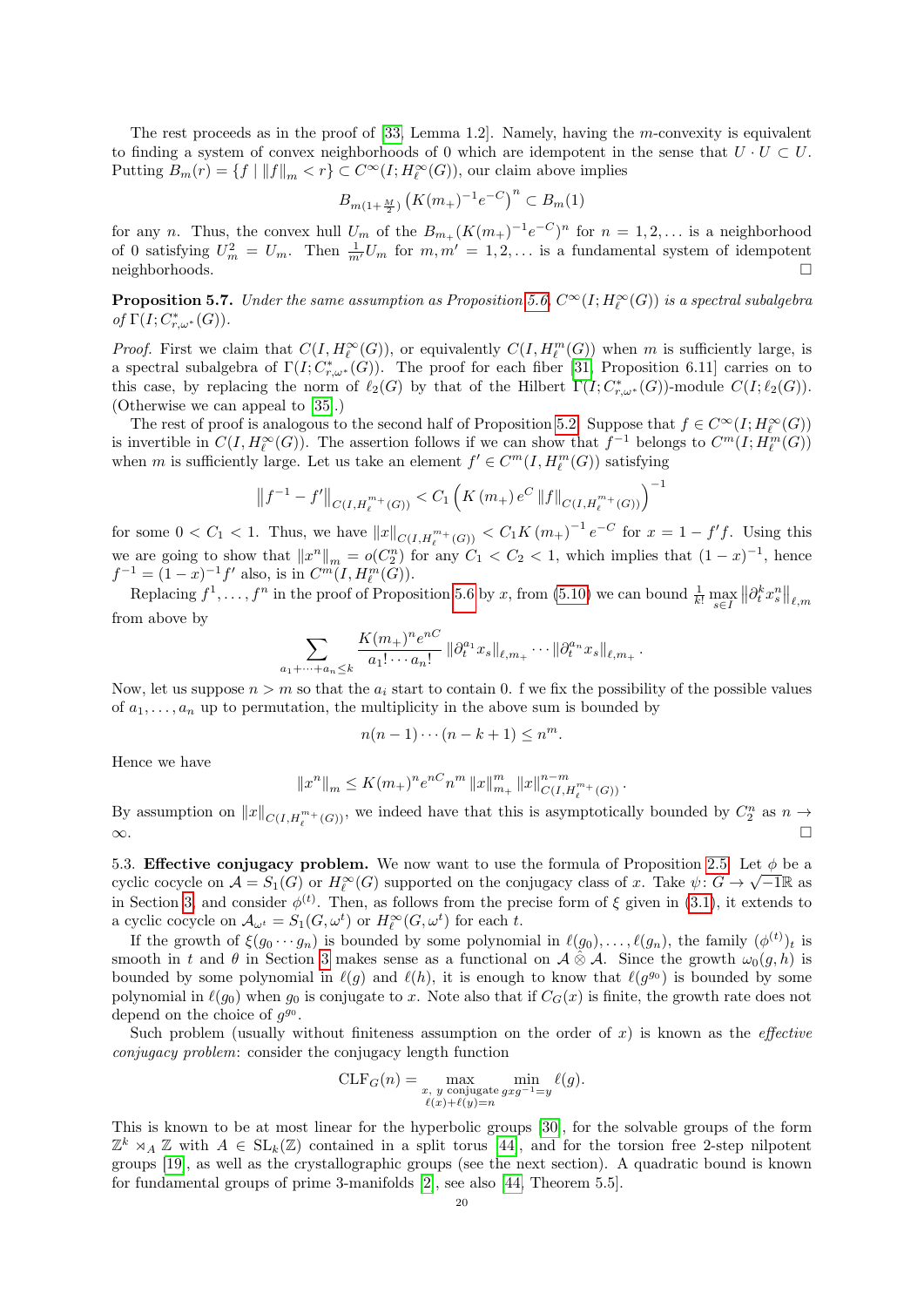Recall that, in the first half of the next theorem, G being 'good' means that it satisfies the Baum– Connes conjecture with coefficients and that the natural map  $K_*(\ell_1(G; A)) \to K_*(G \ltimes_r A)$  is isomorphism for any G-C<sup>\*</sup>-algebra A, which are satisfied by the Haagerup groups and the hyperbolic groups.

<span id="page-20-1"></span>**Theorem 5.8.** Let G be a good group with polynomially bounded conjugacy length function, and  $\omega_0$  be **Theorem 3.8.** Let G be a good group with potgnomiatig bounded conjugacy tength function, and  $\omega_0$  be an  $\sqrt{-1}\mathbb{R}$ -valued 2-cocycle of polynomial growth. Furthermore, let x be a torsion element of G such that  $e^{t[\omega_0]}$  makes sense in  $\mathrm{H}^*(C_G(x);\mathbb{C})$ . Then for any cyclic cocycle  $\phi$  on  $S_1(G)$  supported on the conjugacy class of x and periodic cyclic cycle  $c \in \text{HP}_*(S_1(G; C^{\infty}(I)))$ , the pairing

$$
\langle \operatorname{ev}_t c, \phi^{(t)} \cup e^{-t[\omega_0]} \rangle
$$

is constant in t, when  $\phi^{(t)}$  is constructed from  $\xi: G \to \sqrt{-1}\mathbb{R}$  as in Section [3.2.](#page-12-2)

An analogous statement holds for cyclic cocycles on  $H^{\infty}_{\ell}(G)$  when G is of rapid decay.

We thus have  $\langle \operatorname{ev}_t c, \phi^{(t)} \rangle = \langle \operatorname{ev}_0 c, \phi \cup e^{t[\omega_0]} \rangle$  in the above setting. Note also that, as we have seen in the previous section, the K-groups of  $S_1(G; C^{\infty}(I))$  and  $C^*_{r,\omega^t}(G)$  are naturally isomorphic, so this gives a concrete description of the pairing between  $HC^*(S_1(G, \omega^i))$  and  $K_*(C^*_{r, \omega^i}(G))$  in terms of the one between  $\mathrm{HC}^*(S_1(G))$  and  $K_*(C_r^*(G))$ .

### 6. K-theory of twisted crystallographic group algebras

<span id="page-20-0"></span>Let us consider a discrete G sitting in an exact sequence  $1 \to \mathbb{Z}^n \to G \to F \to 1$  such that F is finite, and its induced action on  $\mathbb{Z}^n$  is free away from origin. These groups are of polynomial growth, hence are amenable and there is no distinction between full and reduced twisted groups algebras. We also know that various classes of rapid decay functions coincide [\[21\]](#page-23-24), so we just write  $S(G)$ . By [\[43,](#page-24-13) Corollary 2.3.18] the conjugacy length function of G has a linear growth. Moreover, one may take  $\mathbb{R}^n$  as a model 2.3.18] the conjugacy length function of G has a finear growth. Moreover, one may take  $\mathbb{R}^n$  as a model of  $\underline{E}G$  [\[9\]](#page-22-8), hence  $G\backslash \mathbb{R}^n$  as a one for  $\underline{B}G = G\backslash \underline{E}G$ . Any  $\sqrt{-1}\mathbb{R}$ -valued 2-cocycle is u represented by an F-invariant 2-cocycle on  $\mathbb{Z}^n$ .

Example 6.1. Let G be the group  $\mathbb{Z}^n$ . For each  $n \times n$  real skew-symmetric matrix  $\theta$ , we can construct *Example* 6.1. Let G be the group  $\mathbb{Z}^n$ . For each  $n \times n$  real skew-symmetric matrix  $\theta$ , we can construct a 2-cocycle on this group by defining  $\omega_{\theta}(x, y) = \exp(\sqrt{-1} \langle \theta x, y \rangle)$ . The corresponding twisted group C<sup>\*</sup>-algebra  $C^*(G, \omega_\theta)$  is also called the noncommutative torus  $C(\mathbb{T}_\theta^n)$ . For  $n = 2$ , since  $\theta$  depends on only one number  $\theta'$  as  $\langle \theta x, y \rangle = \frac{\theta'}{2}$  $\frac{\partial y}{\partial 2}(x_2y_1-x_1y_2)$ , we call that number  $\theta$  also.

Example 6.2. Let F be a finite subgroup of  $GL_n(\mathbb{Z})$  such that each  $W \in F$  leaves  $\theta$  invariant, i.e.,  $W^T \theta W = \theta$ . Then we can define a 2-cocycle  $\omega_\theta'$  on  $G = \mathbb{Z}^n \rtimes F$  by  $\omega_\theta'((x, g), (y, h)) = \omega_\theta(x, g, y)$ for  $x, y \in \mathbb{Z}^n$  and  $g, h \in F$ . If each  $W \in F$  not identity acts free away from origin, we obtain a crystallographic group. Again note that when  $n = 2$ , any finite subgroup of  $SL_2(\mathbb{Z})$  will do.

Let  $M$  denote the set of conjugacy classes of maximal finite subgroups of  $G$ . In the following theorem,  $\tilde{K}_0(\mathbb{C}[P])$  denotes the reduced  $K_0$ -group, that is, the kernel of the map  $K_0(\mathbb{C}[P]) \to K_0(\mathbb{C})$  induced by the trivial representation (the augmentation map  $\mathbb{C}[P] \to \mathbb{C}, \lambda_g \mapsto 1$ ). Note also that the map  $K_i(C^*(\mathbb{Z}^n)) \to K_i(C^*(G))$  induced by the inclusion  $\mathbb{Z}^n \to G$  factors through the space of coinvariants  $\mathbb{Z} \otimes_F K_i(\widetilde{C}^*(\mathbb{Z}^n)).$ 

**Theorem 6.3** ([\[26\]](#page-23-8)). In the even degree, there exists an exact sequence

(6.1) 
$$
0 \longrightarrow \bigoplus_{P \in \mathcal{M}} \tilde{K}_0(\mathbb{C}[P]) \longrightarrow K_0(C^*(G)) \longrightarrow K_0(\underline{B}G) \longrightarrow 0,
$$

which splits after inverting  $|F|$ . The natural map

$$
\mathbb{Z} \otimes_F K_0(C^*(\mathbb{Z}^n)) \oplus \left( \bigoplus_{P \in \mathcal{M}} \tilde{K}_0(\mathbb{C}[P]) \right) \to K_0(C^*(G))
$$

also becomes a bijection after inverting |F|. In the odd degree, we have  $K_1(C^*(G)) \simeq K_1(\underline{B}G)$ .

Under the above setting, any nontrivial finite subgroup of  $G$  has a finite normalizer [\[29,](#page-23-9) Lemma 6.1]. In particular, any nontrivial torsion element has a finite centralizer. Thus, for the twisted group algebras, the pairing with cyclic cocycles supported by the conjugacy class of such an elements is described by Section [3.1.](#page-10-4)

For the above examples  $H^*(G; \mathbb{C})$  is bounded in degree by n. Hence the assumptions of Theorem [5.8](#page-20-1) are satisfied and we can compute the pairings  $\langle \text{ev}_t c, \phi^{(t)} \rangle$  for  $c \in \text{HP}_*(S_1(G; C^{\infty}(I))).$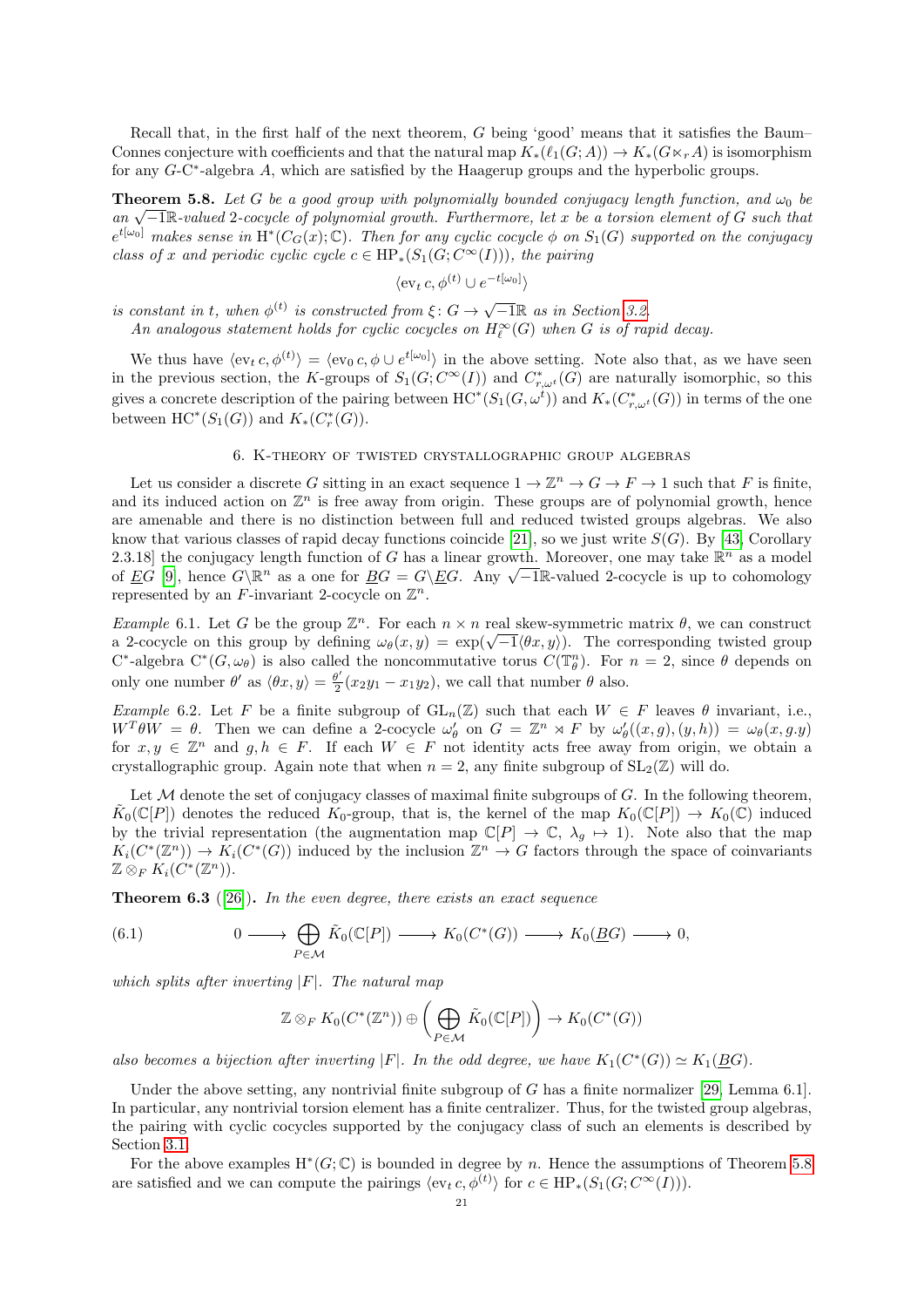For  $x = e$ , the pairing reduces to that between

$$
K^*(B\mathbb{Z}^n) \simeq K^*(\mathbb{T}^n), \qquad \qquad \text{HP}^*(C^\infty(\mathbb{T}^n)) \simeq \bigoplus_k \text{H}_{*+2k}(\mathbb{T}^n;\mathbb{C})
$$

with modification by  $e^{t[\omega_0]}$  with  $[\omega_0] \in H^2(\mathbb{T}^n; \sqrt{-1}\mathbb{R})$ . For the even degree, on the image of  $K_0(C^*(\mathbb{Z}^n))$ it reduces to the pairing between

$$
\left(\bigwedge^{2*} \mathbb{C}^n\right)^F \simeq \mathrm{H}^{2*}(\mathbb{Z}^n; \mathbb{C})^F \simeq \mathrm{H}^{2*}(B\mathbb{Z}^n; \mathbb{C})^F
$$

and  $\mathbb{Z} \otimes_F K_0(C^*(\mathbb{Z}^n)) \simeq \mathbb{Z} \otimes_F H_{2*}(B\mathbb{Z}^n;\mathbb{Z})$ . On the image of  $\tilde{K}_0(\mathbb{C}[P])$ , we just pick up the coefficient of  $e \in G$  in the projections representing the  $\tilde{K}_0$ -classes. For the odd degree it reduces to the natural pairing of  $(\bigwedge^{2^{*+1}} \mathbb{C}^n)^F \simeq \mathrm{H}^{2^{*+1}}(\mathbb{Z}^n;\mathbb{C})^F$  and  $K_1(\underline{B}G) \simeq K_1(BG)$ .

On the other hand, for nontrivial torsion element x, the pairing with  $\tau_{\omega^t}^x$  essentially does not see t.

If  $F = \mathbb{Z}_m$ , the kernel of natural map  $\mathbb{Z} \otimes_F K_1(C^*(\mathbb{Z}^n)) \to K_1(C^*(G))$  is annihilated by the multiplication by m, the K-groups of  $C^*(G)$  are free commutative groups whose rank can be explicitly described [\[26\]](#page-23-8). Let us further assume that  $p = m$  is prime. Then any non-trivial finite subgroup P of G must be isomorphic to  $\mathbb{Z}_p$  via the restriction of the projection map  $G \to \mathbb{Z}_p$ . Thus any nontrivial finite subgroup of G represents an element of  $M$ . We have the following precise description of the K-groups.

**Theorem 6.4** ([\[11\]](#page-23-7)). The number  $n' = n/(p-1)$  is an integer, and  $|\mathcal{M}| = p^{n'}$ . The rank of K-homology groups of BG are given by

$$
\operatorname{rk} K_0(\underline{B}G) = \frac{2^n + p - 1}{2p} + \frac{(p - 1)p^{n'-1}}{2}, \qquad \operatorname{rk} K_1(\underline{B}G) = \frac{2^n + p - 1}{2p} - \frac{(p - 1)p^{n'-1}}{2}.
$$

We want to explain how projections in  $\tilde{K}_0(\mathbb{C}[P])$  contribute to the  $K_0(C^*(G)$  and  $K_0(C^*(G,\omega'_\theta)).$ Since  $\mathbb{C}[P]$  is isomorphic to the algebra  $C(\hat{P}) \simeq \mathbb{C}^p$ ,  $K_0(\mathbb{C}[P])$  is the free abelian group of rank p. Now let g be a generator of P. The minimal projections of  $\mathbb{C}[P]$  are given by

$$
Q_{j,g} = \frac{1}{p} \sum_{k=0}^{p-1} \exp\left(\sqrt{-1} \frac{2\pi}{p} jk\right) \lambda_{g^k}
$$

for  $j = 0, \dots, p-1$ , which also represent a basis of  $K_0(\mathbb{C}[P])$ . Since  $Q_{0,q}$  represents the trivial representation, a basis of  $\tilde{K}_0(\mathbb{C}[P])$  is given by  $Q_{1,g}, \cdots, Q_{p-1,g}$ .

By the above theorem, these projections are still linearly independent in  $K_0(C^*(G))$ . To get elements of  $K_0(C^*(G,\omega'_\theta))$ , we need to modify this presentation a bit. Continuing to denote a generator of P by g the unitary  $\lambda_g$  has order p in  $C^*(G)$ . But since we modified the product in  $C^*(G, \omega'_g)$ , the unitary  $\lambda_g^{(\omega'_\theta)}$ need not be so. Still, since  $\omega'_{\theta}$  is cohomologically trivial on the finite group P and hence  $\mathbb{C}_{\omega'_{\theta}}[P] \simeq \mathbb{C}[P]$ , we can always multiply a suitable  $z \in \mathbb{T}$  so that order of the unitary  $z \lambda_g^{(\omega'_\theta)}$  is p. Then a similar formula

$$
Q_{j,g}^{(\theta)} = \frac{1}{p} \sum_{k=0}^{p-1} \exp\left(\sqrt{-1}\frac{2\pi}{p}jk\right) z^k \lambda_{g^k}^{(\omega'_\theta)}
$$

for  $j = 1, \dots, p-1$  will give projections which are elements of  $K_0(C^*(G, \omega'_\theta))$ .

Remark 6.5. Yashinski [\[55\]](#page-24-14) proposed another approach to compare  $HP_*(S(\mathbb{Z}^n, \omega_\theta))$  for different  $\theta$  based on  $A_{\infty}$ -isomorphism of Cartan–Eilenberg complexes, which is equivariant under the action of  $\mathbb{Z}_m$  as above and would provide alternative route to the above result. While this is an interesting viewpoint, our understanding is that there is a gap in his argument, mainly because the cyclic bicomplex is not functorial for  $A_{\infty}$ -morphisms.

<span id="page-21-0"></span>6.1. Crossed product of  $\mathbb{Z}^2$  by  $\mathbb{Z}_3$ . Let us come back to Example [2.4,](#page-9-3) and compare it to [\[5\]](#page-22-1). This group  $\mathbb{Z}^2 \rtimes \mathbb{Z}_3$  can be presented as

$$
G = \langle u, v, w \mid w^3 = e, uv = vu, wuw^{-1} = u^{-1}v, wvw^{-1} = u^{-1} \rangle.
$$

Up to conjugation, the finite subgroups of G are generated by one of the elements w, uw or,  $u^2w$  all of which are of order 3. Since  $\omega'_{\theta}(w, w) = 1$ , the first element still has order 3 in the twisted group algebra, and the corresponding projections  $Q_{1,w}^{(\theta)}$  and  $Q_{2,w}^{(\theta)}$  give nontrivial classes  $K_0(C^*(G,\omega'_{\theta}))$ . On the other hand, √

$$
\omega'_{\theta}(uw, uw)\omega'_{\theta}(uvwuw, uw) = \omega_{\theta}(u, u^{-1}v)\omega_{\theta}(v, v^{-1}) = e^{-\sqrt{-1}\frac{\theta}{2}}
$$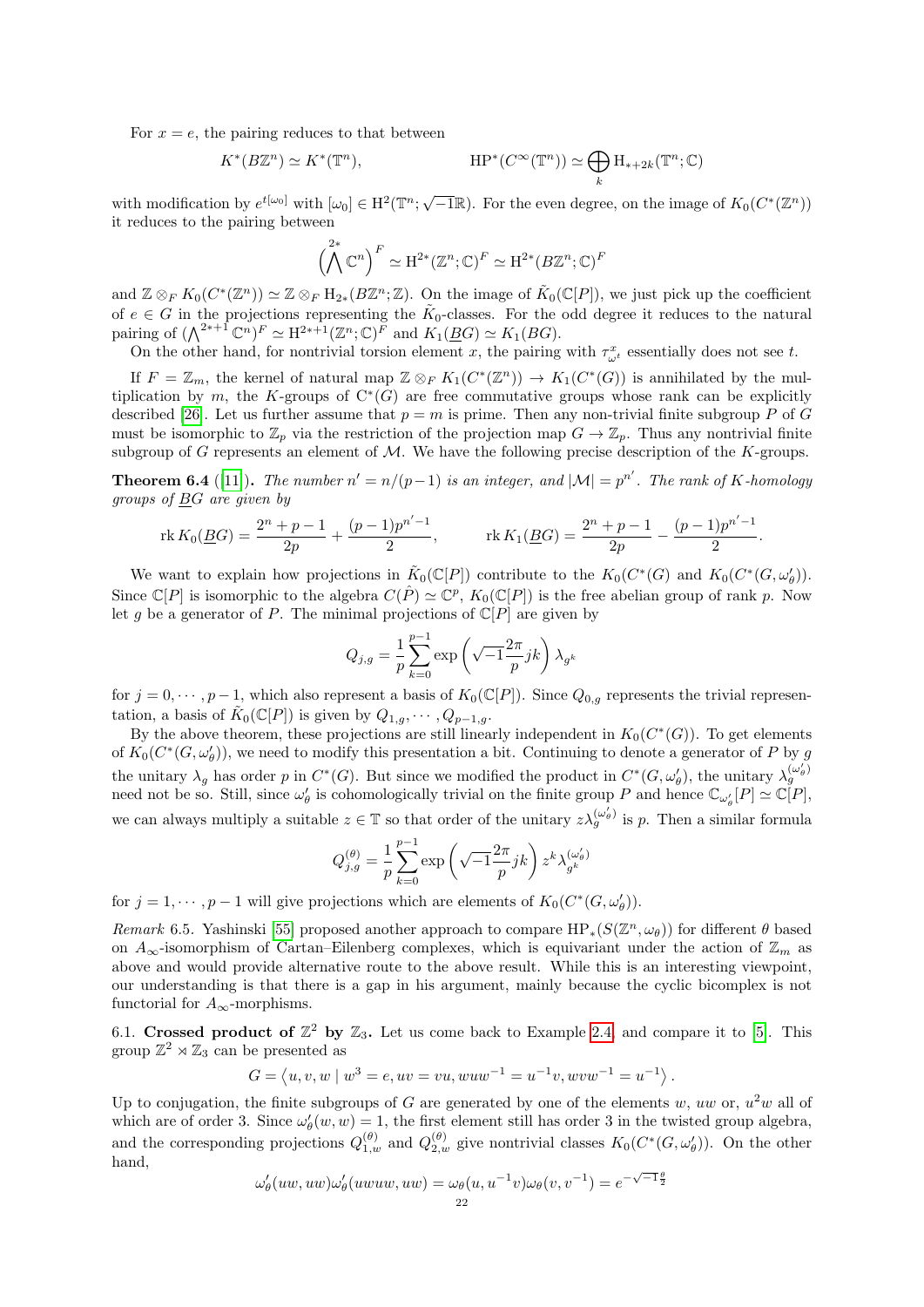shows that  $\lambda_{uw}^{(\omega'_\theta)}$  is not of order 3. But an adjustment like  $\exp(\sqrt{-1}\frac{\theta}{6})\lambda_{uw}^{(\omega'_\theta)}$  gives the right order. When  $x, g \in G$  are torsion elements and the intersection  $\text{Ad}_G(x) \cap \langle g \rangle$  is nontrivial, there is a nontrivial pairing between  $Q_{j,g}^{(\theta)}$  and  $\tau_{\omega'_g}^x$ . Theorem [3.4](#page-11-8) says that, due to an intricate way the coefficients in both are modified by  $\theta$ , the value of  $\tau_{\omega_{\theta}}^{x}(Q_{j,g}^{(\theta)})$  remains constant.

For simplicity, let us write  $e(t)$  instead of  $\exp(\sqrt{-1}t\theta)$ . Then as noticed above  $e(\frac{1}{6})\lambda_{uw}^{(\omega'_{\theta})}$  is an unitary of order 3. Similarly one can see that  $e(\frac{2}{3})\lambda_{u^2w}^{(\omega_\theta)}$  $\frac{d\omega_{\theta}}{u^2w}$  is also an unitary of order 3. Then we have the projections  $Q_{1,w}^{(\theta)}, Q_{2,w}^{(\theta)}, Q_{1,uw}^{(\theta)}, Q_{2,uw}^{(\theta)}, Q_{1,u^2w}^{(\theta)}, Q_{2,u^2t}^{(\theta)}$  defining nontrivial classes in  $K_0(C^*(G,\omega'_\theta)).$ 

Recall from [\[5\]](#page-22-1) that if  $\alpha$  defines an action of  $\mathbb{Z}_p$  on A, an  $\alpha$ -invariant functional  $\phi$  on A is said to be an  $\alpha$ -trace if

$$
\phi(xy) = \phi(\alpha(y)x)
$$

holds for any  $x, y \in A$ . An  $\alpha^s$ -trace  $\phi$  gives rise to a trace  $T_{\phi}$  on  $\mathbb{Z}_p \ltimes A$  defined by

$$
T_{\phi}(x_0 + x_1 w + \dots + x_{p-1} w^{p-1}) = \phi(x_{p-s})
$$

for  $x_i \in A$  and w being the copy of  $1 \in \mathbb{Z}_p$ .

Coming back to the example, let us consider the induced action of  $\mathbb{Z}_3$  on  $S(\mathbb{Z}^2, \omega_\theta)$ . From [\[5,](#page-22-1) Theorem 3.3], we have following  $\alpha$ -traces  $\phi_l^1$  on  $S(\mathbb{Z}^2, \omega_\theta)$ :

$$
\phi_l^1(\lambda_u^{(\omega_\theta)m}\lambda_v^{(\omega_\theta)n}) = e\left(\frac{1}{6}((m-n)^2 - l^2)\right)\delta_{3\mathbb{Z}}(m-n-l)
$$

for  $l = 0, 1, 2$ . Similarly we have following  $\alpha^2$ -traces  $\phi_l^2$  on  $S(\mathbb{Z}^2, \omega_\theta)$ :

$$
\phi_l^2(\lambda_u^{(\omega_\theta)m}\lambda_v^{(\omega_\theta)n}) = e\left(-mn - \frac{1}{6}((m-n)^2 - l^2)\right)\delta_{3\mathbb{Z}}(m-n-l)
$$

for  $l = 0, 1, 2$ . Each  $\phi_l^i$  then gives the the traces  $T_l^i = T_{\phi_l^i}$  on  $\mathbb{Z}_3 \ltimes S(\mathbb{Z}^2, \omega_\theta) = S(G, \omega'_\theta)$ . Using  $\lambda_u^{(\omega_\theta)m}\lambda_v^{(\omega_\theta)n} = e(-\frac{mn}{2})\lambda_{u^mv^n}^{(\omega_\theta)}$ , it is straightforward to check that the trace  $\tau_{\omega_\theta}^w$  of Example [2.4](#page-9-3) is exactly equal to  $T_0^2$ . (We do not see the effect of  $\psi$  discussed in Section [3](#page-10-0) because  $\omega_0(y, w) = 0$  for any  $y \in G$ .)

The pairing of the above projections and traces are given by the following table (cf. [\[5,](#page-22-1) Theorem 1.2]), which is independent of  $\theta$  as suggested by Theorem [3.4.](#page-11-8)

|                           | $T^{\rm h}$                                     | $=T_1^1$<br>$\tau_{\omega_\theta'}^{uw'}$ | $\tau^{u^2/w^2}$<br>$=T_{2}^{1}$<br>$\omega_{\rho}$ | $T^2_0$<br>$\omega_c'$                           | $T^2$<br>$\tau^{uw}_{\omega_\theta'}$<br>$=$ $\overline{ }$ | $\frac{1}{\tau}u^2,w$ .<br>$=T_2^2$<br>$\omega_{\,alpha}'$ |
|---------------------------|-------------------------------------------------|-------------------------------------------|-----------------------------------------------------|--------------------------------------------------|-------------------------------------------------------------|------------------------------------------------------------|
| $\mathcal{A}1,w$          | $\frac{1}{3}e^{\frac{4\pi}{3}\sqrt{4}}$<br>$-1$ |                                           |                                                     | $\frac{1}{2}e^{\frac{2\pi}{3}\sqrt{-1}}$         |                                                             |                                                            |
| $\mathcal{Q}_{2,w}$       | $\frac{1}{3}e^{\frac{2\pi}{3}\sqrt{-1}}$        |                                           |                                                     | $\pm$   $\frac{1}{3}e^{\frac{4\pi}{3}\sqrt{-1}}$ |                                                             |                                                            |
| 1, uw                     |                                                 |                                           | $\frac{1}{3}e^{\frac{4\pi}{3}\sqrt{-1}}$            |                                                  | $1 \frac{1}{3}e^{\frac{2\pi}{3}\sqrt{-1}}$                  |                                                            |
| $Q_{2,uw}^{\vee}$         |                                                 |                                           | $\frac{1}{3}e^{\frac{2\pi}{3}\sqrt{-1}}$            |                                                  | $\cdot + \frac{1}{3}e^{\frac{4\pi}{3}\sqrt{-1}}$            |                                                            |
| $\cdot u^2w$              |                                                 | $\frac{1}{3}e^{\frac{4\pi}{3}\sqrt{-1}}$  |                                                     |                                                  |                                                             | $1 - \frac{1}{3}e^{\frac{2\pi}{3}\sqrt{-1}}$               |
| $^{\boldsymbol{u}}2,u^2w$ |                                                 | $\frac{1}{2}e^{\frac{2\pi}{3}\sqrt{-1}}$  |                                                     |                                                  |                                                             | $1 \frac{1}{3}e^{\frac{4\pi}{3}\sqrt{-1}}$                 |

### **REFERENCES**

- <span id="page-22-4"></span>[1] M. André, Le  $d_2$  de la suite spectrale en cohomologie des groupes, C. R. Acad. Sci. Paris 260 (1965), 2669-2671 (French). M[R0197526](http://www.ams.org/mathscinet-getitem?mr=0197526)
- <span id="page-22-7"></span>[2] J. Behrstock and C. Drutu, *Divergence, thick groups, and short conjugators*, Illinois J. Math. **58** (2014), no. 4, 939–980. M[R3421592](http://www.ams.org/mathscinet-getitem?mr=3421592)
- <span id="page-22-5"></span>[3] R. A. Bonic, Symmetry in group algebras of discrete groups, Pacific J. Math. 11 (1961), 73–94. M[R0120529](http://www.ams.org/mathscinet-getitem?mr=0120529)
- <span id="page-22-3"></span>[4] K. S. Brown. (1994). Cohomology of groups, Graduate Texts in Mathematics, vol. 87, Springer-Verlag, New York, ISBN 0-387-90688-6. Corrected reprint of the 1982 original. M[R1324339 \(96a:20072\)](http://www.ams.org/mathscinet-getitem?mr=1324339)
- <span id="page-22-1"></span>[5] J. Buck and S. Walters, Connes-Chern characters of hexic and cubic modules, J. Operator Theory 57 (2007), no. 1, 35–65. M[R2301936](http://www.ams.org/mathscinet-getitem?mr=2301936)
- <span id="page-22-2"></span>[6] D. Burghelea, The cyclic homology of the group rings, Comment. Math. Helv. 60 (1985), no. 3, 354–365, [DOI:10.1007/BF02567420](http://dx.doi.org/10.1007/BF02567420). M[R814144 \(88e:18007\)](http://www.ams.org/mathscinet-getitem?mr=814144)
- <span id="page-22-6"></span>[7] X. Chen and S. Wei, Spectral invariant subalgebras of reduced crossed product C∗-algebras, J. Funct. Anal. 197 (2003), no. 1, 228–246, [DOI:10.1016/S0022-1236\(02\)00031-9](http://dx.doi.org/10.1016/S0022-1236(02)00031-9). M[R1957682](http://www.ams.org/mathscinet-getitem?mr=1957682)
- <span id="page-22-0"></span>[8] A. Connes, Noncommutative differential geometry, Inst. Hautes Études Sci. Publ. Math. 62 (1985), 257–360. M[R823176 \(87i:58162\)](http://www.ams.org/mathscinet-getitem?mr=823176)
- <span id="page-22-8"></span>[9] F. Connolly and T. Ko´zniewski, Rigidity and crystallographic groups. I, Invent. Math. 99 (1990), no. 1, 25–48, [DOI:10.1007/BF01234410](http://dx.doi.org/10.1007/BF01234410). M[R1029389](http://www.ams.org/mathscinet-getitem?mr=1029389)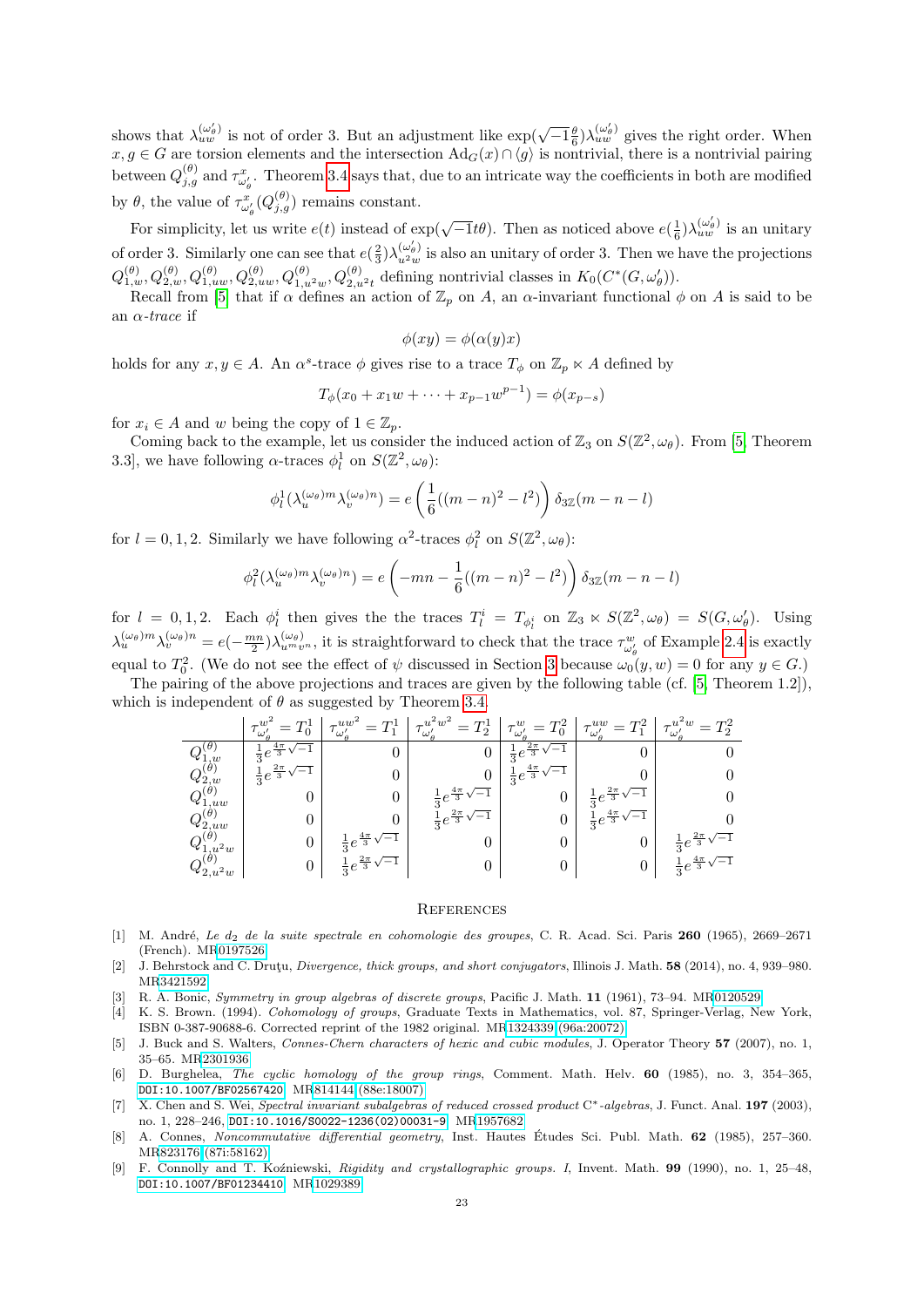- <span id="page-23-10"></span>[10] J. Cuntz, Cyclic Theory, Bivariant K-Theory and the Bivariant Chern-Connes Character, Cyclic homology in noncommutative geometry, 2004, pp. 1–72, Springer-Verlag, Berlin. Operator Algebras and Non-commutative Geometry, II. M[R2052770 \(2005k:19008\)](http://www.ams.org/mathscinet-getitem?mr=2052770)
- <span id="page-23-7"></span>[11] J. F. Davis and W. Lück, The topological K-theory of certain crystallographic groups, J. Noncommut. Geom. 7 (2013), no. 2, 373–431, [DOI:10.4171/JNCG/121](http://dx.doi.org/10.4171/JNCG/121). M[R3054301](http://www.ams.org/mathscinet-getitem?mr=3054301)
- <span id="page-23-6"></span>[12] S. Echterhoff, W. Lück, N. C. Phillips, and S. Walters, The structure of crossed products of irrational rotation algebras by finite subgroups of  $SL_2(\mathbb{Z})$ , J. Reine Angew. Math. 639 (2010), 173-221, [DOI:10.1515/CRELLE.2010.015](http://dx.doi.org/10.1515/CRELLE.2010.015), [arXiv:math/0609784](http://arxiv.org/abs/math/0609784). M[R2608195 \(2011c:46127\)](http://www.ams.org/mathscinet-getitem?mr=2608195)
- <span id="page-23-0"></span>[13] G. A. Elliott, On the K-theory of the C∗-algebra generated by a projective representation of a torsion-free discrete abelian group, Operator algebras and group representations, Vol. I (Neptun, 1980), 1984, pp. 157–184, Pitman, Boston, MA. M[R731772 \(85m:46067\)](http://www.ams.org/mathscinet-getitem?mr=731772)
- <span id="page-23-5"></span>[14] E. Getzler, Cartan homotopy formulas and the Gauss-Manin connection in cyclic homology, Quantum deformations of algebras and their representations (Ramat-Gan, 1991/1992; Rehovot, 1991/1992), 1993, pp. 65–78, Bar-Ilan Univ., Ramat Gan. M[R1261901 \(95c:19002\)](http://www.ams.org/mathscinet-getitem?mr=1261901)
- <span id="page-23-15"></span>[15] P. G. Goerss and J. F. Jardine. (1999). Simplicial homotopy theory, Progress in Mathematics, vol. 174, Birkhäuser Verlag, Basel, [DOI:10.1007/978-3-0348-8707-6](http://dx.doi.org/10.1007/978-3-0348-8707-6), ISBN 3-7643-6064-X. M[R1711612](http://www.ams.org/mathscinet-getitem?mr=1711612)
- <span id="page-23-19"></span>[16] N. Higson and G. Kasparov, E-theory and KK-theory for groups which act properly and isometrically on Hilbert space, Invent. Math. 144 (2001), no. 1, 23-74, D0I:10.1007/s002220000118. M[R1821144 \(2002k:19005\)](http://www.ams.org/mathscinet-getitem?mr=1821144)
- <span id="page-23-22"></span>[17] J. W. Jenkins, Symmetry and nonsymmetry in the group algebras of discrete groups, Pacific J. Math. 32 (1970), 131–145. M[R0256185](http://www.ams.org/mathscinet-getitem?mr=0256185)
- <span id="page-23-14"></span>[18] R. Ji, A module structure on cyclic cohomology of group graded algebras, K-Theory 7 (1993), no. 4, 369–399, [DOI:10.1007/BF00962054](http://dx.doi.org/10.1007/BF00962054). M[R1246282](http://www.ams.org/mathscinet-getitem?mr=1246282)
- <span id="page-23-30"></span>[19] R. Ji, C. Ogle, and B. Ramsey, Relatively hyperbolic groups, rapid decay algebras and a generalization of the Bass con-jecture, J. Noncommut. Geom. 4 (2010), no. 1, 83-124, D0I:10.4171/JNCG/50. With an appendix by Ogle. M[R2575390](http://www.ams.org/mathscinet-getitem?mr=2575390)
- <span id="page-23-23"></span>[20] R. Ji and L. B. Schweitzer, Spectral invariance of smooth crossed products, and rapid decay locally compact groups, K-Theory 10 (1996), no. 3, 283–305, [DOI:10.1007/BF00538186](http://dx.doi.org/10.1007/BF00538186). M[R1394381 \(97d:46079\)](http://www.ams.org/mathscinet-getitem?mr=1394381)
- <span id="page-23-24"></span>[21] P. Jolissaint, Rapidly decreasing functions in reduced C<sup>∗</sup>-algebras of groups, Trans. Amer. Math. Soc. 317 (1990), no. 1, 167–196, [DOI:10.2307/2001458](http://dx.doi.org/10.2307/2001458). M[R943303 \(90d:22006\)](http://www.ams.org/mathscinet-getitem?mr=943303)
- <span id="page-23-12"></span>[22] M. Karoubi, Homologie cyclique des groupes et des algèbres, C. R. Acad. Sci. Paris Sér. I Math. 297 (1983), no. 7, 381–384. M[R732839 \(85g:18012\)](http://www.ams.org/mathscinet-getitem?mr=732839)
- <span id="page-23-18"></span>[23] V. Lafforgue, K-théorie bivariante pour les algèbres de Banach et conjecture de Baum-Connes, Invent. Math. 149 (2002), no. 1, 1–95, [DOI:10.1007/s002220200213](http://dx.doi.org/10.1007/s002220200213). M[R1914617 \(2003d:19008\)](http://www.ams.org/mathscinet-getitem?mr=1914617)
- <span id="page-23-26"></span>[24] V. Lafforgue, A proof of property (RD) for cocompact lattices of  $SL(3, \mathbf{R})$  and  $SL(3, \mathbf{C})$ , J. Lie Theory 10 (2000), no. 2, 255–267. M[R1774859](http://www.ams.org/mathscinet-getitem?mr=1774859)
- <span id="page-23-20"></span>[25] V. Lafforgue, La conjecture de Baum-Connes à coefficients pour les groupes hyperboliques, J. Noncommut. Geom. 6 (2012), no. 1, 1–197, [DOI:10.4171/JNCG/89](http://dx.doi.org/10.4171/JNCG/89), [arXiv:1201.4653 \[math.OA\]](http://arxiv.org/abs/1201.4653). M[R2874956](http://www.ams.org/mathscinet-getitem?mr=2874956)
- <span id="page-23-8"></span>[26] M. Langer and W. Lück, Topological K-theory of the group C<sup>∗</sup>-algebra of a semi-direct product  $\mathbb{Z}^n \rtimes \mathbb{Z}/m$  for a free conjugation action, J. Topol. Anal. 4 (2012), no. 2, 121–172, [DOI:10.1142/S1793525312500082](http://dx.doi.org/10.1142/S1793525312500082). M[R2949238](http://www.ams.org/mathscinet-getitem?mr=2949238)
- <span id="page-23-11"></span>[27] J.-L. Loday. (1998). Cyclic homology, Second, Grundlehren der Mathematischen Wissenschaften [Fundamental Principles of Mathematical Sciences], vol. 301, Springer-Verlag, Berlin, ISBN 3-540-63074-0. Appendix E by María O. Ronco, Chapter 13 by the author in collaboration with Teimuraz Pirashvili. M[R1600246 \(98h:16014\)](http://www.ams.org/mathscinet-getitem?mr=1600246)
- <span id="page-23-13"></span>[28] J.-L. Loday and D. Quillen, Cyclic homology and the Lie algebra homology of matrices, Comment. Math. Helv. 59 (1984), no. 4, 569–591. M[R780077 \(86i:17003\)](http://www.ams.org/mathscinet-getitem?mr=780077)
- <span id="page-23-9"></span>[29] W. Lück and R. Stamm, Computations of K- and L-theory of cocompact planar groups, K-Theory 21 (2000), no. 3, 249–292, [DOI:10.1023/A:1026539221644](http://dx.doi.org/10.1023/A:1026539221644). M[R1803230](http://www.ams.org/mathscinet-getitem?mr=1803230)
- <span id="page-23-29"></span>[30] I. G. Lysënok, Some algorithmic properties of hyperbolic groups, Izv. Akad. Nauk SSSR Ser. Mat. 53 (1989), no. 4, 814–832, 912. translation in Math. USSR-Izv. 35 (1990), no. 1, 145–163. M[R1018749](http://www.ams.org/mathscinet-getitem?mr=1018749)
- <span id="page-23-4"></span>[31] V. Mathai, Heat kernels and the range of the trace on completions of twisted group algebras, The ubiquitous heat kernel, 2006, pp. 321–345, Amer. Math. Soc., Providence, RI. With an appendix by Indira Chatterji. M[R2218025](http://www.ams.org/mathscinet-getitem?mr=2218025) [\(2007c:58034\)](http://www.ams.org/mathscinet-getitem?mr=2218025)
- <span id="page-23-17"></span>[32] B. S. Mitjagin, Approximate dimension and bases in nuclear spaces, Uspehi Mat. Nauk 16 (1961), no. 4 (100), 63–132. M[R0152865](http://www.ams.org/mathscinet-getitem?mr=0152865)
- <span id="page-23-27"></span>[33] B. Mitiagin, S. Rolewicz, and W. Zelazko, *Entire functions in B*<sub>0</sub>-algebras, Studia Math. 21 (1961/1962), 291-306. M[R0144222](http://www.ams.org/mathscinet-getitem?mr=0144222)
- <span id="page-23-21"></span>[34] J. A. Packer and I. Raeburn, Twisted crossed products of C∗-algebras, Math. Proc. Cambridge Philos. Soc. 106 (1989), no. 2, 293–311. M[R1002543 \(90g:46097\)](http://www.ams.org/mathscinet-getitem?mr=1002543)
- <span id="page-23-28"></span>[35] W. Paravicini, The spectral radius in  $C_0(X)$ -Banach algebras, J. Noncommut. Geom. 7 (2013), no. 1, 135–147, [DOI:10.4171/JNCG/111](http://dx.doi.org/10.4171/JNCG/111). M[R3032813](http://www.ams.org/mathscinet-getitem?mr=3032813)
- <span id="page-23-16"></span>[36] N. C. Phillips, K-theory for Fréchet algebras, Internat. J. Math. 2 (1991), no. 1, 77–129, [DOI:10.1142/S0129167X91000077](http://dx.doi.org/10.1142/S0129167X91000077). M[R1082838 \(92e:46143\)](http://www.ams.org/mathscinet-getitem?mr=1082838)
- <span id="page-23-1"></span>[37] M. Pimsner and D. Voiculescu, Imbedding the irrational rotation C∗-algebra into an AF-algebra, J. Operator Theory 4 (1980), no. 2, 201–210. M[R595412 \(82d:46086\)](http://www.ams.org/mathscinet-getitem?mr=595412)
- <span id="page-23-25"></span>[38] M. Puschnigg, New holomorphically closed subalgebras of C<sup>∗</sup>-algebras of hyperbolic groups, Geom. Funct. Anal. 20 (2010), no. 1, 243–259, [DOI:10.1007/s00039-010-0062-y](http://dx.doi.org/10.1007/s00039-010-0062-y). M[R2647141](http://www.ams.org/mathscinet-getitem?mr=2647141)
- <span id="page-23-2"></span>[39] S. Quddus, Cohomology of  $A_\theta^{\text{alg}} \rtimes \mathbb{Z}_2$  and its chern-connes pairing. preprint (2014), to appear in J. Noncommut. Geom.
- <span id="page-23-3"></span>[40] S. Quddus, Hochschild and cyclic homology of the crossed product of algebraic irrational rotational algebra by finite subgroups of  $SL(2, \mathbb{Z})$ , J. Algebra 447 (2016), 322-366, [DOI:10.1016/j.jalgebra.2015.08.019](http://dx.doi.org/10.1016/j.jalgebra.2015.08.019). M[R3427637](http://www.ams.org/mathscinet-getitem?mr=3427637)